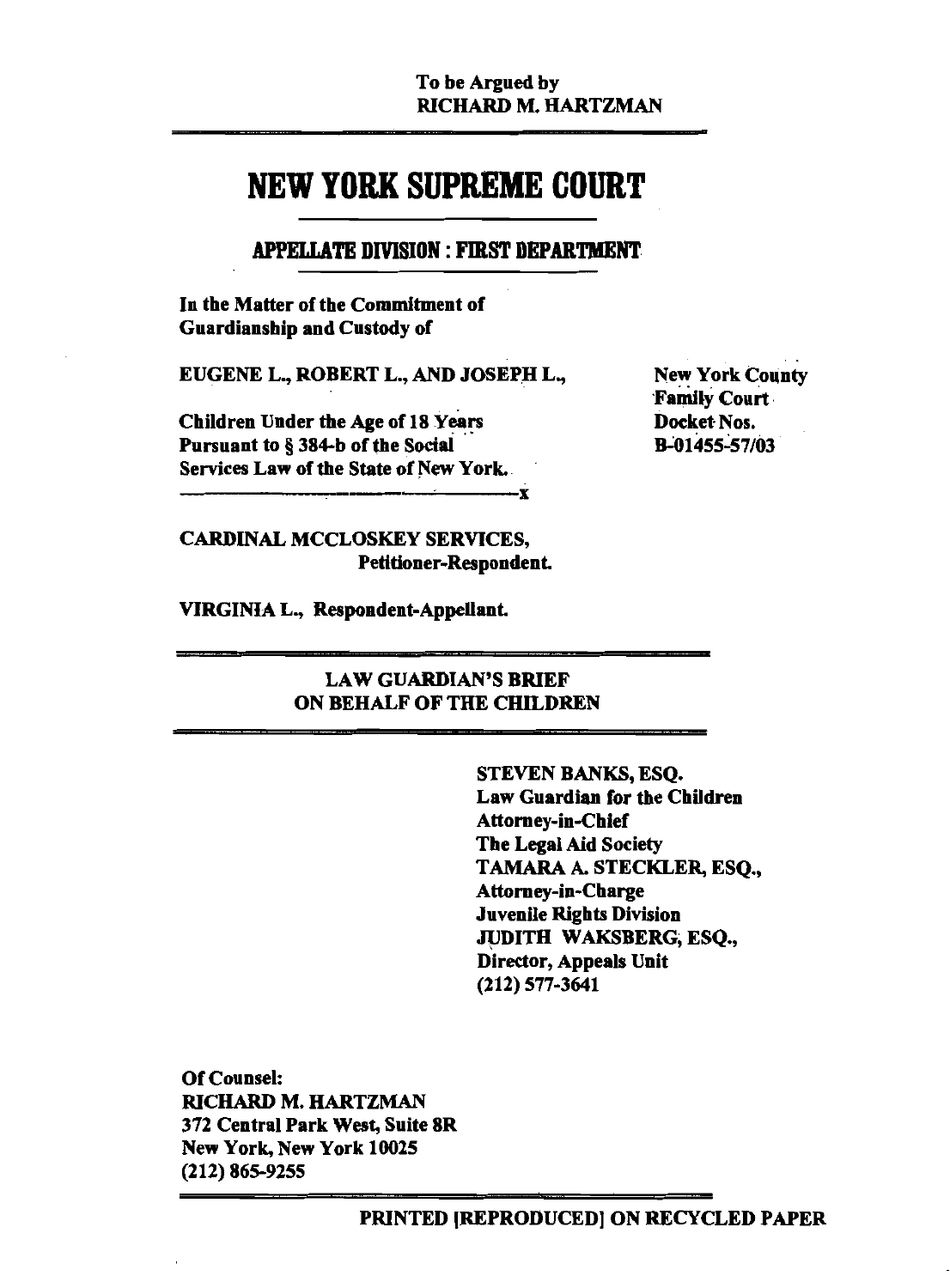## **TABLE OF CONTENTS**

|     |       |                | PRELIMINARY STATEMENT<br>. 1                                                                                                                     |  |    |    |
|-----|-------|----------------|--------------------------------------------------------------------------------------------------------------------------------------------------|--|----|----|
|     |       |                |                                                                                                                                                  |  |    |    |
|     |       |                |                                                                                                                                                  |  |    |    |
|     |       |                | I. Prior neglect proceedings 3                                                                                                                   |  |    |    |
| II. |       |                | Petition to terminate parental rights5                                                                                                           |  |    |    |
|     | Α.    |                | Fact-finding proceeding. 5                                                                                                                       |  |    |    |
|     | 1.    |                | Admission of evidence at the fact-finding                                                                                                        |  | .5 |    |
|     |       | a.             | The agency's evidence 5                                                                                                                          |  |    |    |
|     |       | b.             | Appellant's evidence. 8                                                                                                                          |  |    |    |
|     | $2$ . |                | Factual issues concerning the agency's efforts<br>to effectuate reunification of appellant with<br>the three children and appellant's failure to |  |    |    |
|     |       |                | plan for reunification 9                                                                                                                         |  |    |    |
|     |       | a.             | Trial Discharge                                                                                                                                  |  | .9 |    |
|     |       | $b$ .          | Agency service plan and related planning<br>to reunite the family                                                                                |  |    | 13 |
|     |       | $\mathsf{C}$ . | Visits with the children.                                                                                                                        |  |    | 16 |
|     |       | d.             | Family therapy.                                                                                                                                  |  |    | 18 |
|     |       | е.             | Parental skills classes                                                                                                                          |  |    | 19 |
|     |       | f.             | Appellant's individual therapy.                                                                                                                  |  |    | 21 |
|     |       | g.             | Medical appointments and consents for the<br>children.                                                                                           |  |    | 21 |
|     |       | h.             | Non-cooperation with agency                                                                                                                      |  |    | 24 |
|     |       | i.             | Appellant's denial of responsibility for<br>the children's behavioral problems.                                                                  |  |    | 26 |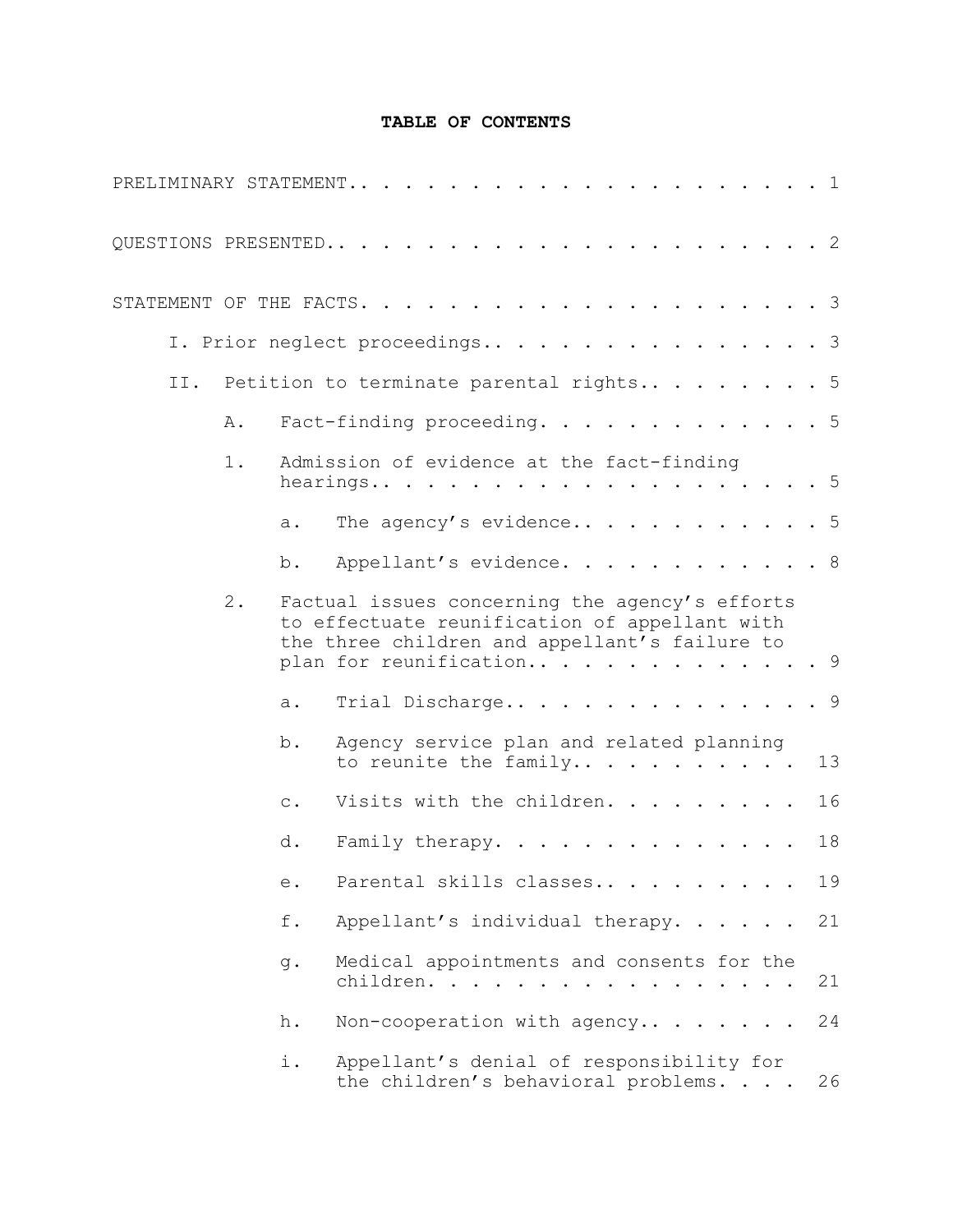|               | 3.    | The Court's Finding.                                                                                                                                                                                                                                                                                                                                                                                                                                                             | 28 |
|---------------|-------|----------------------------------------------------------------------------------------------------------------------------------------------------------------------------------------------------------------------------------------------------------------------------------------------------------------------------------------------------------------------------------------------------------------------------------------------------------------------------------|----|
|               | B.    | Dispositional Hearing.                                                                                                                                                                                                                                                                                                                                                                                                                                                           | 30 |
|               | $1$ . | The Law Guardian's Evidence                                                                                                                                                                                                                                                                                                                                                                                                                                                      | 30 |
|               | $2$ . | The Agency's Evidence                                                                                                                                                                                                                                                                                                                                                                                                                                                            | 31 |
|               | 3.    | Appellant's Evidence.                                                                                                                                                                                                                                                                                                                                                                                                                                                            | 38 |
|               | 4.    | The Court's Ruling.                                                                                                                                                                                                                                                                                                                                                                                                                                                              | 41 |
|               | 5.    |                                                                                                                                                                                                                                                                                                                                                                                                                                                                                  |    |
|               |       |                                                                                                                                                                                                                                                                                                                                                                                                                                                                                  |    |
|               |       |                                                                                                                                                                                                                                                                                                                                                                                                                                                                                  |    |
| POINT ONE     |       |                                                                                                                                                                                                                                                                                                                                                                                                                                                                                  |    |
|               |       | THE FINDING OF PERMANENT NEGLECT WAS<br>SUPPORTED BY CLEAR AND CONVINCING<br>EVIDENCE OF THE AGENCY'S DILIGENT<br>EFFORTS TO ENCOURAGE AND STRENGTHEN<br>THE PARENT-CHILD RELATIONSHIP AND<br>APPELLANT'S FAILURE TO PLAN FOR THE<br>CHILDREN BY NOT COOPERATING WITH THE<br>EFFORTS OF THE AGENCY, MISSING OR<br>COMING LATE TO VISITS WITH THE CHILDREN,<br>MISSING MEDICAL AND SERVICE PLAN<br>APPOINTMENTS, REFUSING TO SIGN MEDICAL<br>CONSENTS, AND SHOWING LITTLE SIGN OF |    |
|               |       | UNDERSTANDING THE CONDITION OF THE CHILDREN                                                                                                                                                                                                                                                                                                                                                                                                                                      | 42 |
| A.            |       | The Agency Exerted Diligent Efforts to<br>Encourage and Strengthen the Parent-Child<br>Relationship.                                                                                                                                                                                                                                                                                                                                                                             | 43 |
| $B$ .         |       | Appellant Failed to Cooperate with the Agency<br>or Plan for the Children's Future                                                                                                                                                                                                                                                                                                                                                                                               | 46 |
| $\mathbb C$ . |       | Appellant's Claim That the Children Were Wrongfully<br>Removed from Her Care Is Totally Irrelevant and<br>Otherwise Has No Basis in the Law                                                                                                                                                                                                                                                                                                                                      | 51 |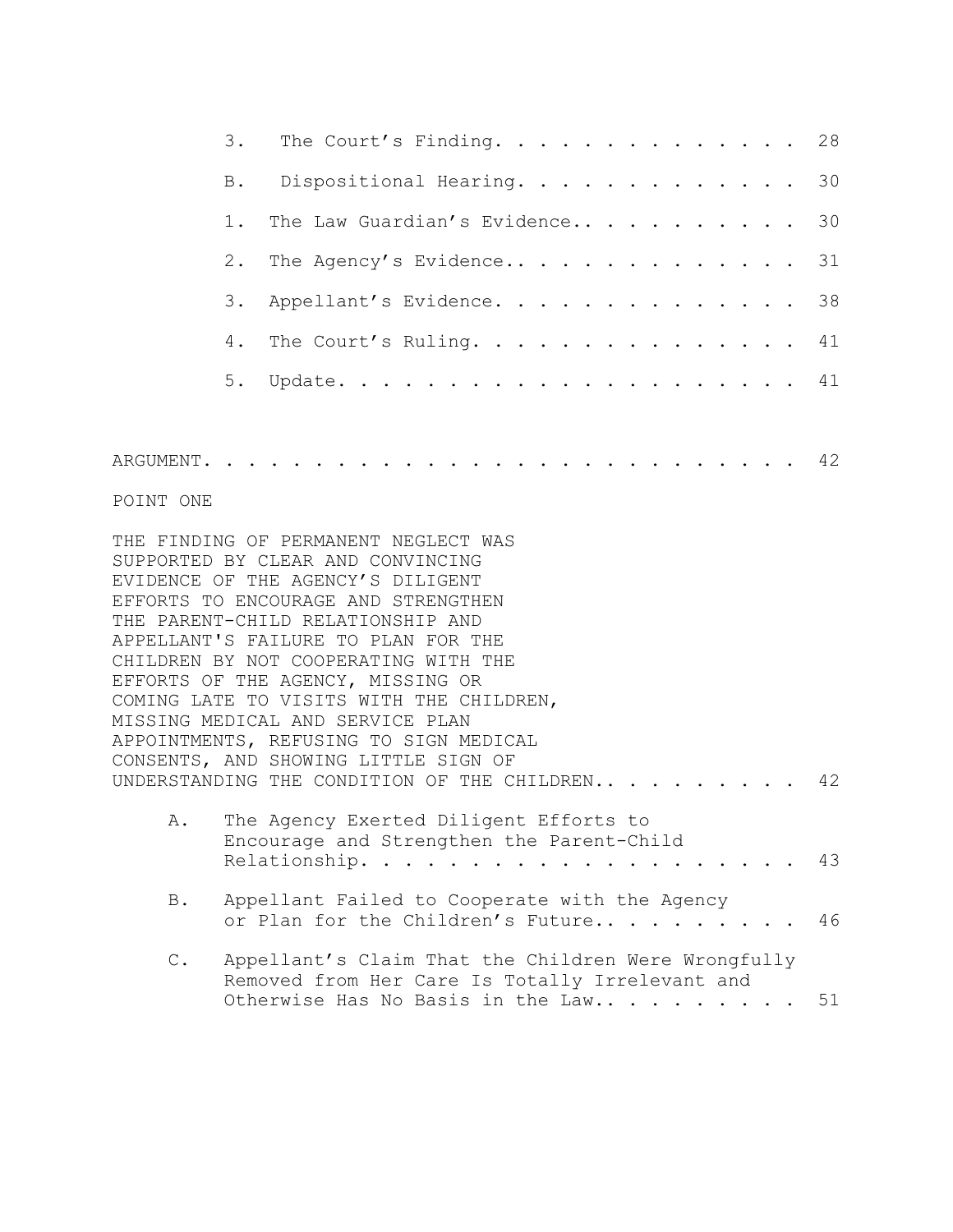#### POINT II

THE FAMILY COURT PROPERLY TERMINATED APPELLANT'S PARENTAL RIGHTS TO ROBERT AND JOSEPH WHERE A PREPONDERANCE OF THE EVIDENCE AT THE DISPOSITIONAL HEARING ESTABLISHED THAT FREEING THE CHILDREN FOR ADOPTION WAS IN THEIR BESTS INTERESTS AND GAVE THEM THE BEST CHANCE FOR PERMANENCE AND STABILITY. . . . . . . . . . . 53

#### POINT III

|                | APPELLANT WAS NOT DENIED DUE PROCESS BY                                                                                                                                                                                      |    |
|----------------|------------------------------------------------------------------------------------------------------------------------------------------------------------------------------------------------------------------------------|----|
|                | THE COURT'S EVIDENTIARY RULINGS                                                                                                                                                                                              | 56 |
| Α.             | Appellant did not preserve any objection to<br>the admission of the agency case records into<br>evidence, an admission into the record which<br>was nevertheless proper                                                      | 56 |
| B.             | Appellant was not improperly denied a right<br>to cross-examine evidence presented against<br>her                                                                                                                            | 61 |
| $\mathbb{C}$ . | The court properly refused to consider<br>evidence outside the relevant one-year period<br>specified by S.S.L. $384-b$                                                                                                       | 63 |
| $D$ .          | The court below properly exercised its<br>discretion in precluding new evidence during<br>Appellant's re-direct testmony regarding<br>missed appointments and visits, as it was<br>beyond the scope of re-direct examination | 64 |
|                |                                                                                                                                                                                                                              |    |

#### POINT IV

DUE TO THE CHANGE IN EUGENE'S FOSTER CARE SITUATION AND THE EXPRESSION OF HIS CURRENT DESIRES, THE COURT SHOULD REMAND FOR A NEW DISPOSITIONAL HEARING, BUT ONLY WITH RESPECT TO EUGENE, NOT ROBERT OR JOSEPH....................... 68 CONCLUSION.......................... 70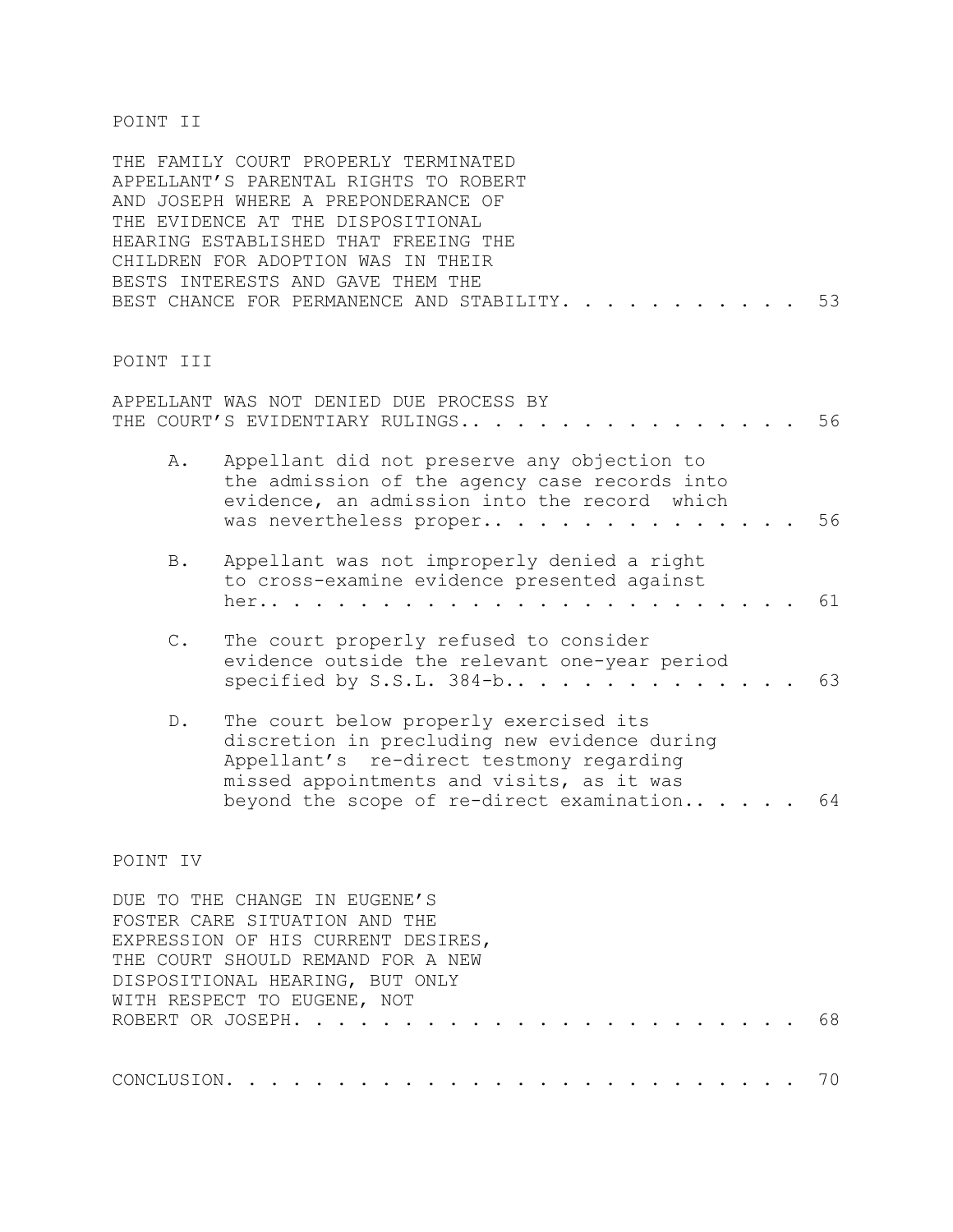SUPREME COURT OF THE STATE OF NEW YORK APPELLATE DIVISION - FIRST DEPARTMENT ---------------------------------------x In the Matter of the Commitment of : Guardianship and Custody of : EUGENE L., ROBERT L., AND JOSEPH L., New York County : Family Court Children Under the Age of 18 Years Docket Nos. Pursuant to § 384-b of the Social : B-01455-57/03 Services Law of the State of New York. ------------------------------ X CARDINAL MCCLOSKEY SERVICES, Petitioner-Respondent. : VIRGINIA L.,Respondent-Appellant. : ---------------------------------------x

#### PRELIMINARY STATEMENT

This appeal is being taken by respondent-appellant, Virginia L, from a Decision and Order dated April 13, 2004, in the New York County Family Court (S. Larabee, F.C.J.). The Decision and Order terminated respondent-appellant's parental rights and transferred guardianship and custody of the above named children, Eugene L., Robert L., and Joseph L., to petitioner-respondent and the Department of Social Services for purposes of adoption. The dispositional order followed a fact-finding order dated November 12, 2003, which concluded that appellant had permamently neglected the children. The Law Guardian maintains that the Decision and Order should be affirmed, except as to Eugene, for whom the dispositional order should be vacated and the matter remanded to the Family Court for a new dispositional hearing.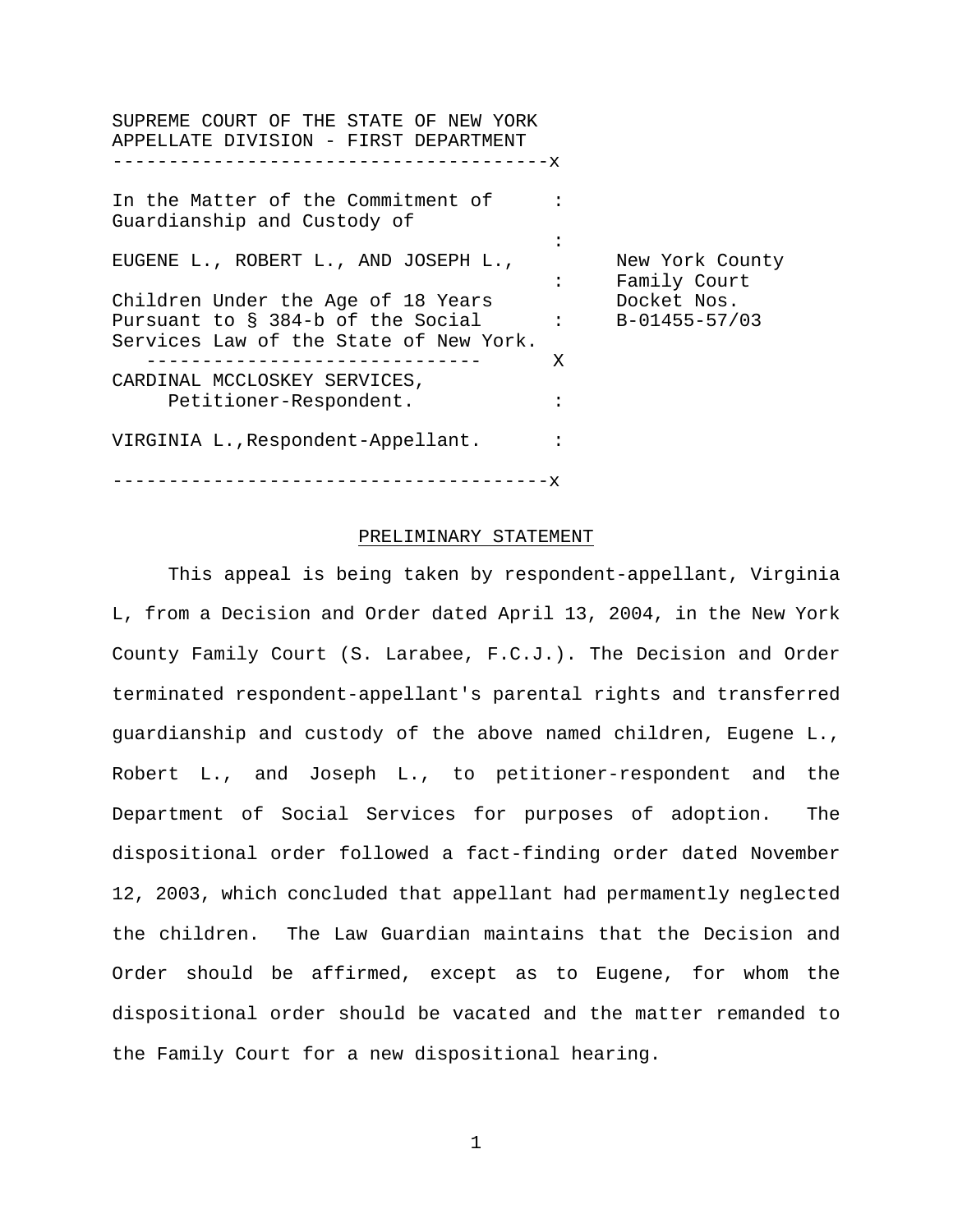#### QUESTIONS PRESENTED

1. Was the Family Court's finding of permanent neglect by the appellant supported by clear and convincing evidence where the petitioner-respondent agency fully met its obligation to exert due diligence by having set up a trial-discharge of the children to appellant, and when it did not work out, continued to work with appellant in an effort to remedy the obstacles to reunification, and where the appellant failed to plan for the children by not cooperating with the efforts of petitioner-respondent, missing or coming late to visits with the children, missing medical and service plan appointments, refusing to sign medical consents, and showing little sign of understanding the condition of the children?

2. Was the Family Court's finding that appellant's parental rights be terminated in the best interests of Robert and Joseph supported by a preponderance of the evidence where the children have been in foster care for seven years except for a short trial discharge, are happy in their foster homes and have become attached to their foster parents, and where appellant lacks insight and empathy into the needs of the children, is unable to put their needs first, and where her visits with the children often devolve into chaos?

3. Did the Family Court accord appellant due process of law and not deny her right to cross-examination (a) when it allowed portions of the agency case records into evidence as a business record where appellant's attorney did not object to their introduction on that basis and failed to make any specific objections on the ground of hearsay despite the court's giving him leave to do so, and (b) when it precluded testimony and evidence which went beyond the scope of re-direct examination?

4. Do updated circumstances since the court's final determination warrant a remand for a new dispositional hearing for Eugene only but not for Joseph or Robert?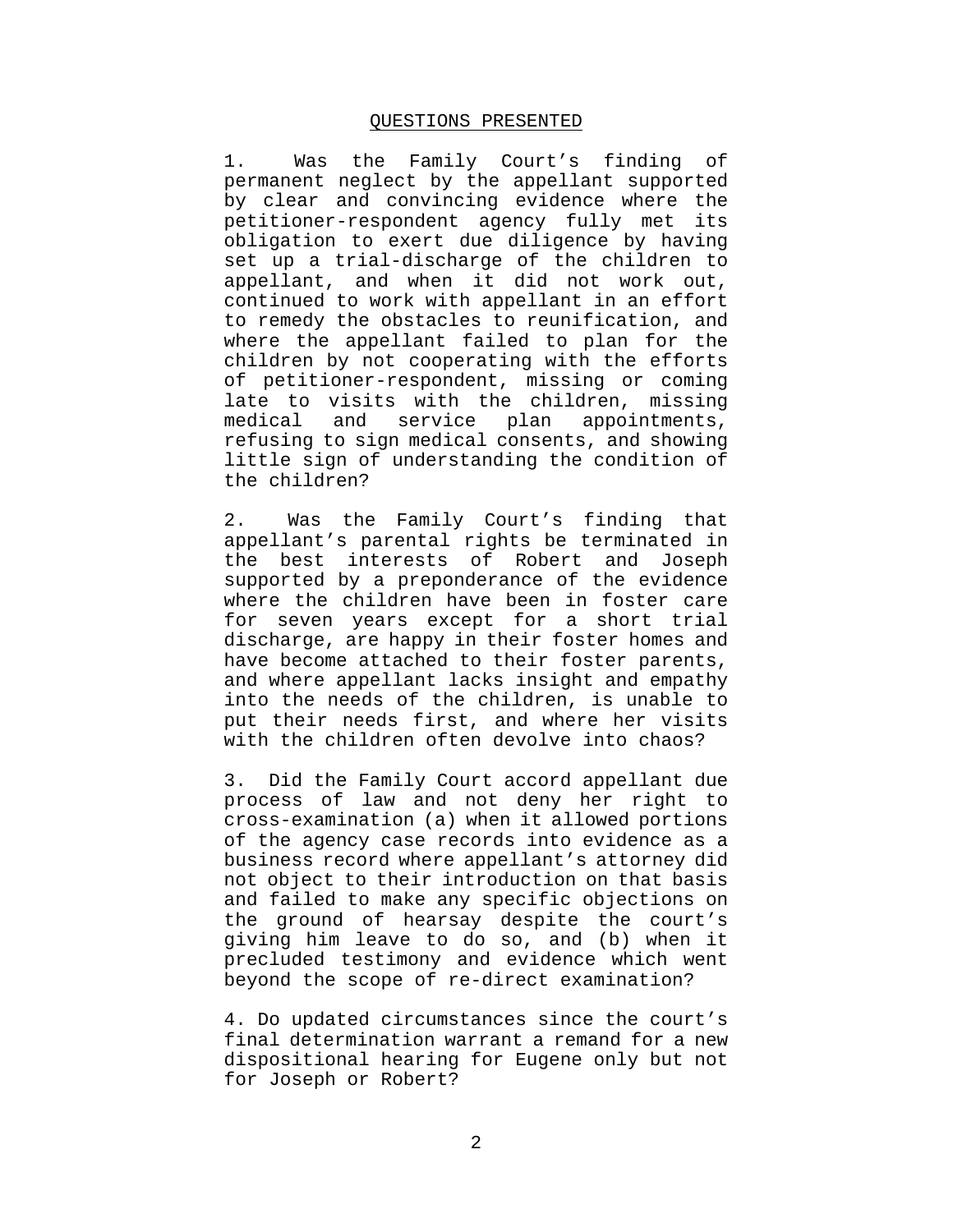#### STATEMENT OF THE FACTS

Appellant Virginia L. is the birth mother of three boys, Eugene L., born on April 9, 1993, Robert L., born on October 21, 1995, and Joseph L., born on February 21, 1997, and one girl, Kimberly, born on January 27, 1989.<sup>1</sup>

This case arose out of circumstances which developed after the Family Court rendered findings of neglect against appellant with regard to the three boys and ordered them removed from appellant's home. The Family Court in the case at bar took judicial notice of the orders and findings in the prior neglect proceedings.  $(A7.)^2$ 

#### I. Prior neglect proceedings

Neglect proceedings were commenced by the Administration for Child Services (hereinafter "ACS") against appellant in Family Court in July, 1998, under Docket Nos. N-08698-8700/98.After a fact-finding hearing, the court, on March 8, 1999, rendered findings of neglect against the appellant to the effect that the appellant had engaged in excessive corporal punishment<sup>3</sup> and not

 $1$  Upon information and belief, Kimberly is in the custody of her father (who is not the father of the three boys). She is not involved in the case at bar.

 $2^2$  References are to the proceeding on the following dates: A - September 23, 2003; B - October 27, 2003; C - November 12, 2003; D - January 26, 2004; E - March 10, 2004.

Appellant's brief refers to police reports allegedly regarding these matters, which are not part of the record in this case. Appellant's brief states that they form the basis for a petition to terminate placement brought under the neglect proceeding, but that the petition was dismissed. There is thus no reason for this Court to give any consideration to such police (continued...)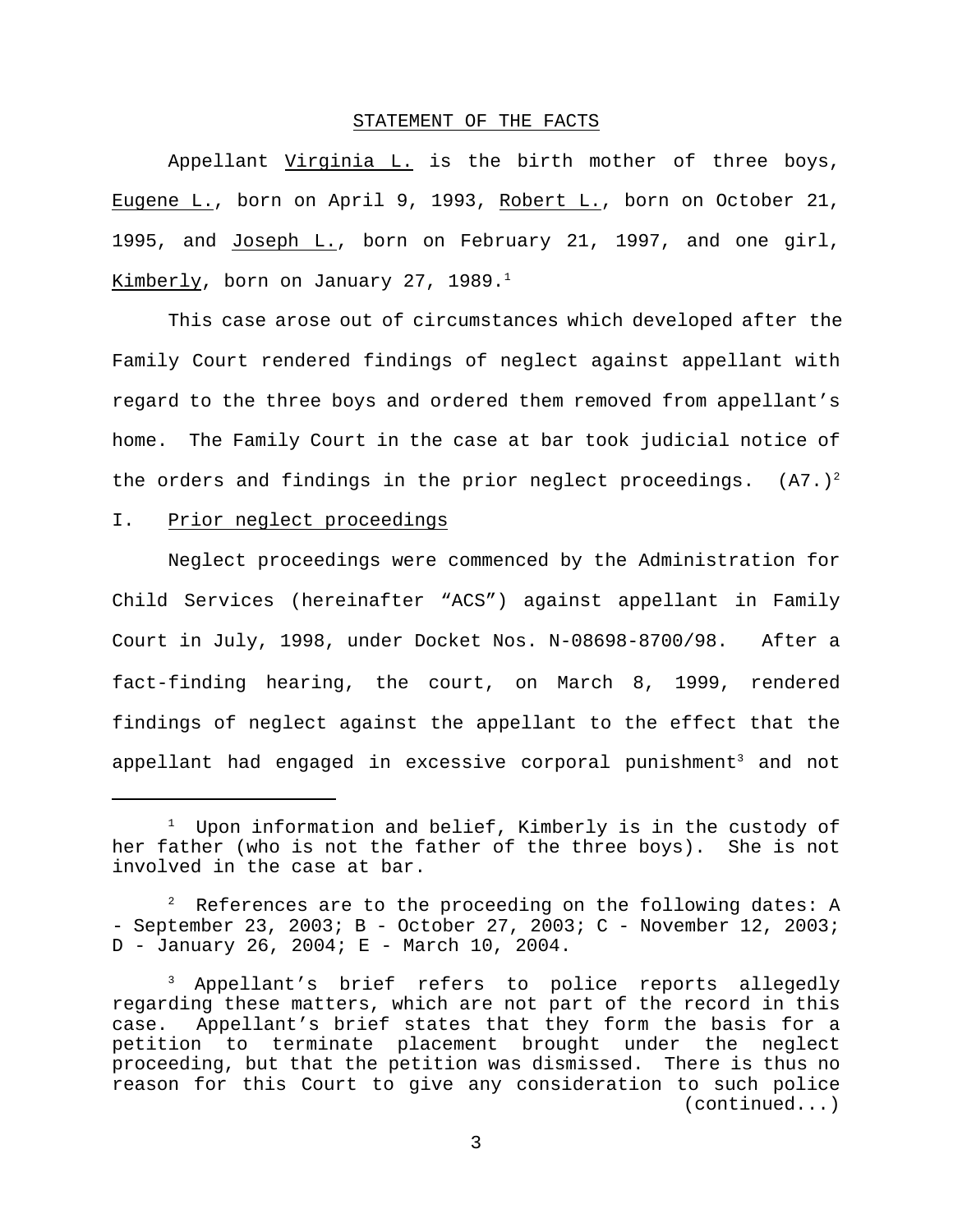provided adequate supervision to the children. In particular, (1) on or about July 23, 1998, appellant struck Eugene with a broom, resulting in a bruise to his face and ear; (2) for the prior two years Eugene had been intermittently absent from day care for periods up to two weeks, after which he returned with observable bruises; (3) Kimberly, who was at that time in appellant's custody, was observed to have unexplained linear welts on her buttocks and small circular burns on her upper thigh and buttocks; (4) appellant failed to provide the children with adequate supervision in that on more than one occasion she left the boys in the care of nine-year old Kimberly for extended periods of time; and (5) appellant had a long history with ACS and it predecessors. (Petition dated July 31, 1998, and Fact-Finding Order of Neglect dated March 8, 1999.)

Following a dispositional hearing, the Family Court, on August 25, 1999, ordered the boys to be placed in the custody of the social services agency and the appellant "to cooperate with all ACS services and referrals" including "regular casework counselling [sic] and visits", therapy for the children, and family therapy for the mother and children. There were to be no unsupervised visits between appellant and the children. (August 25, 1999 Disposition Order of Neglect.)

 $3($ ...continued)

reports: they are not part of the record; they failed to persuade the Family Court with regard to appellant's petition; and they have no direct relevance to the finding of permanent neglect in this case, as it is based on a time period occurring well after the incident or incidents which would have been the subject of the reports.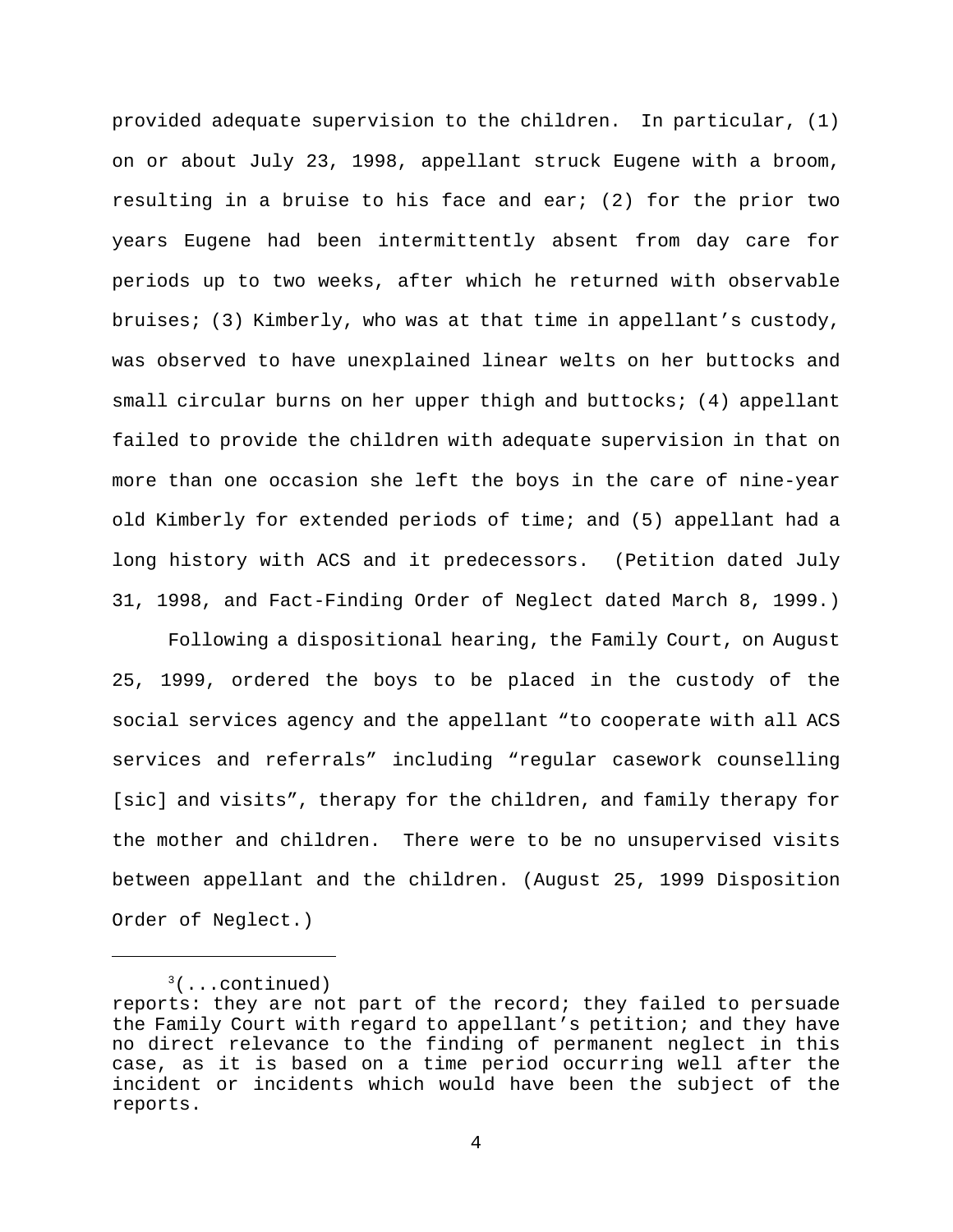#### II. Petition to terminate parental rights

The three boys, Eugene L., Robert L., and Joseph L., came under the care and supervision of petitioner-respondent Cardinal McCloskey Services (hereinafter "agency") on or about August 28, 1998, pursuant to the neglect petitions. On February 11, 2003, the agency filed three petitions in the New York County Family Court, under docket numbers B-01455-03, B-01456-03, and B-01457-03, seeking to terminate the parental rights of appellant with respect to the three boys, alleging that they were permanently neglected.<sup>4</sup>

#### A. Fact-finding proceeding

A fact-finding hearing was held on three dates, September 23, October 27, and November 12, 2003. The hearing focused on events which occurred during the period of November 8, 2000 to December 4, 2001, a period of more than one year.

#### 1. Admission of evidence at the fact-finding hearings

#### a. The agency's evidence

Agency case records were entered into evidence on September 23, 2003, as Petitioner's Exhibit "1" (hereinafter referred to as "Agency Ex. 1"). The records contain entries by case workers dated November 8, 2000 through December 4, 2001; a series of letters from the agency to appellant, dated December 4, 2000, May 11, 2001,

 $4$  The agency alleged that the appellant mother was unmarried at the time of and for at least six months subsequent to the birth of all three children, that the putative father's consent to adoption was not required by the Domestic Relations Law, and that he was not entitled to notice of the termination of parental rights.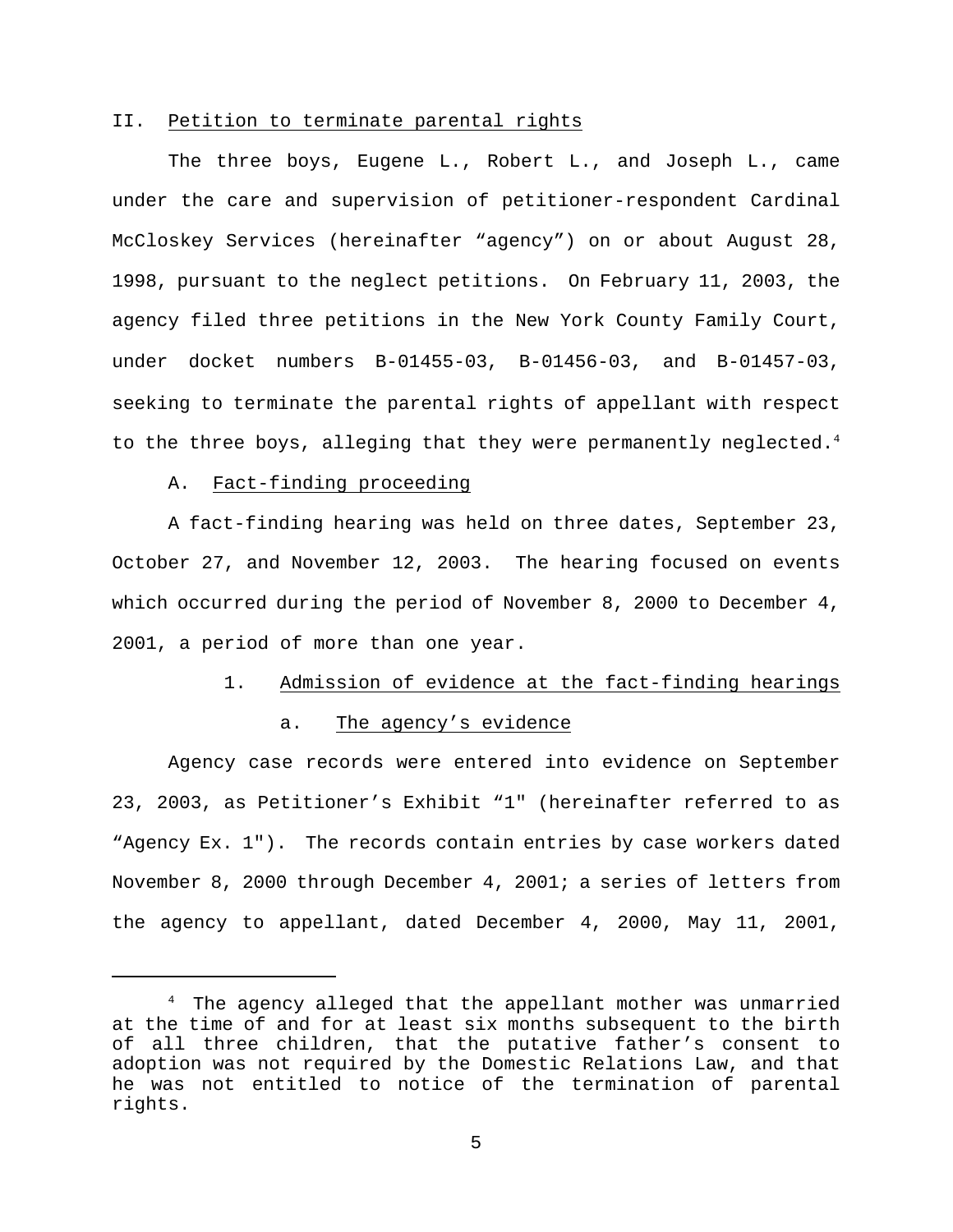October 16, 2001, October 19, 2001, November 8, 2001, November 9, 2001, and December 21, 2001 (two letters of that date); and two letters from the agency to Victor Montalvo, dated September 5 and November 8, 2001. These records and letters constitute the agency's entire affirmative case. (B4-5.) In addition, the agency had two agency case workers sworn in on the first two hearing days (A3, B3), Lorraine Rosa and Joan Labassiere, and the latter case worker on the third day. (C4.) They were available to answer questions regarding the case records but did not testify.

Appellant's attorney had been provided with a copy of the agency records prior to the September 23, 2003 court date. (A6, 11-12.) Since the appellant was not present in court that day due to knee surgery, her attorney requested that admission of the records into evidence be postponed to the next court date, when appellant would be present. (A5-6.) However, after the court suggested that there would be no prejudice, as Appellant's attorney could go over the records with her and raise specific objections at the next scheduled court date, appellant's attorney responded, "Fine, your Honor. If you wish to proceed." (A6.) Appellant's attorney also stated that he had "no objection to the highlights" which had been made in the case records by the agency's attorney. (A7.)

During the September 23 hearing, appellant's attorney made a "general objection" to the records, arguing that they "are replete with hearsay", while at the same time conceding that they "are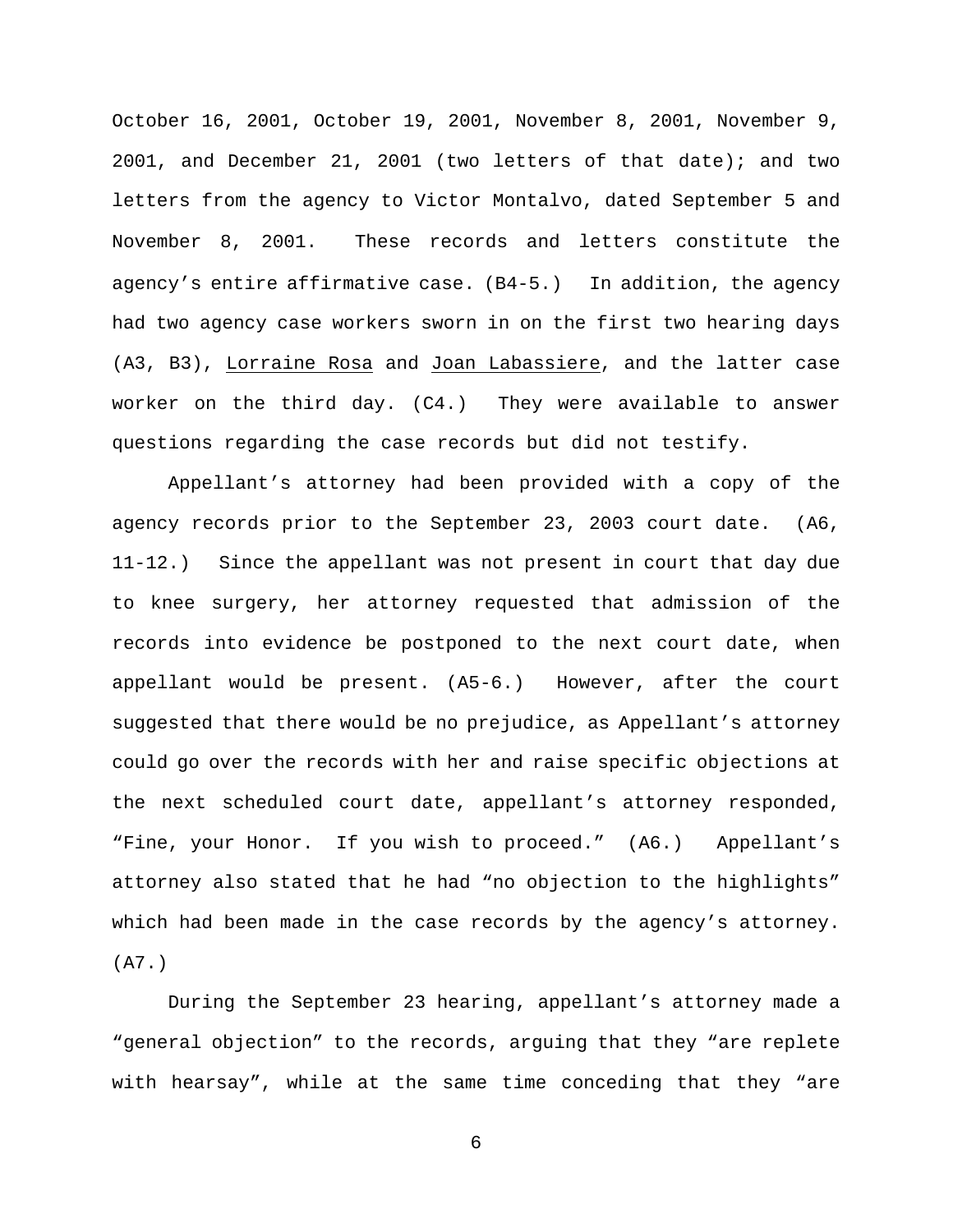business records kept in the ordinary course of business." (A10.) The court responded that it would go through the agency records and determine what parts were admissible, what parts not admissible, and what parts of little probative value. The court also afforded appellant's attorney an opportunity to highlight the record in a different color than that used by the agency, and to raise specific objections on the next court date. In response, appellant's attorney withdrew the general objection, stating, "Fine, your Honor. I am content with you going through the records and determining what's probative and what's hearsay or not." (A10-11.)

On the following court date, October 27, 2003, appellant's attorney did not renew the earlier objection or raise specific hearsay objections, despite the opportunity which had been afforded by the court. Moreover, at the hearing, appellant's attorney was again provided with an opportunity, of which he availed himself, to highlight, in a different color, portions of the agency records that he wanted the court to focus upon. (B6-7.)

Rather, appellant's attorney moved to dismiss, claiming that the petitioner had not established a prima facie case. (B5-13.) As part of that motion, appellant's attorney again argued that there was hearsay in the records, and otherwise claimed that the records did not make a prima facie showing of permanent neglect. After argument by counsel from all parties, the court denied the motion. (B12-13.) The ruling with respect to appellant's prima facie motion has not been challenged by appellant in this appeal.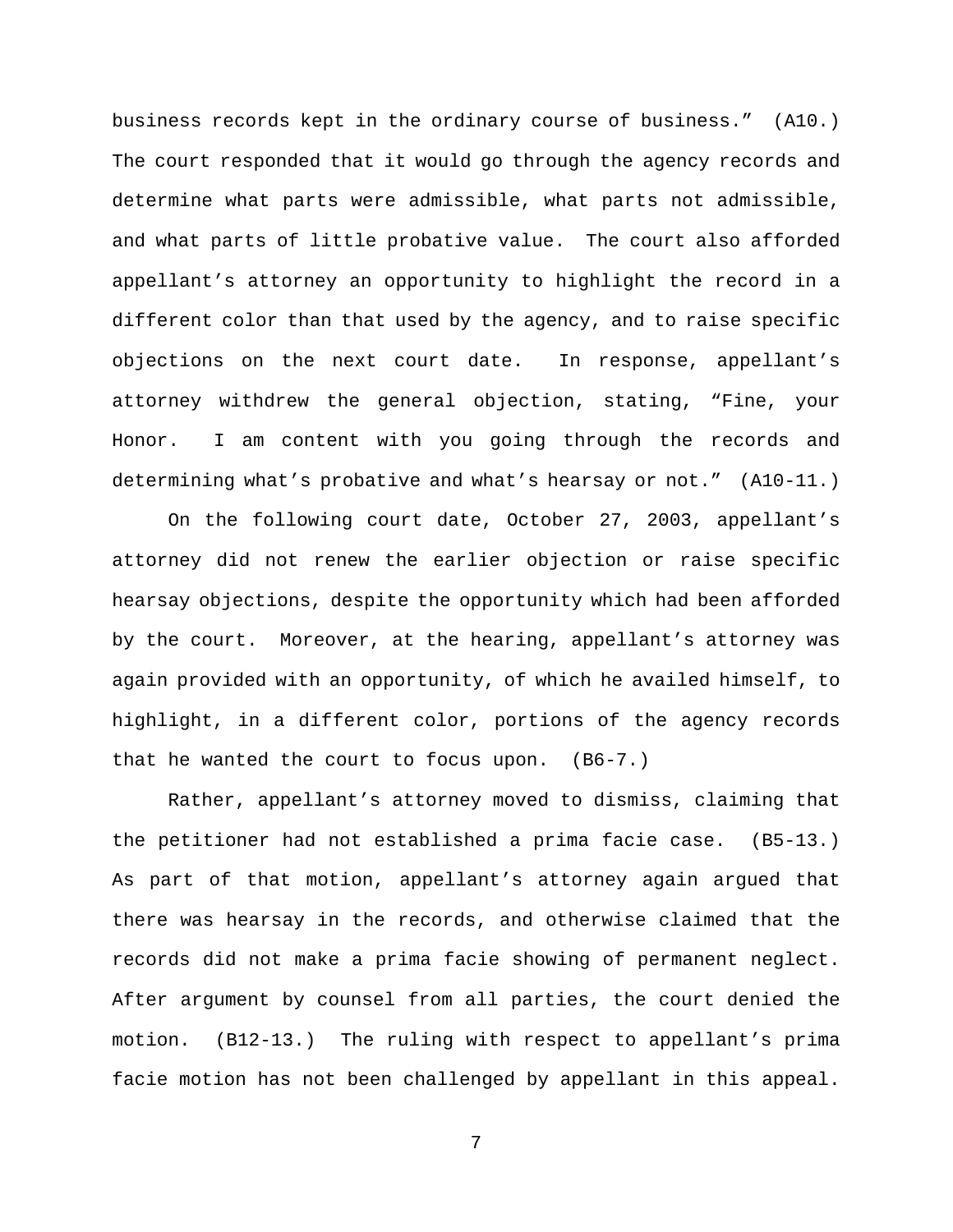#### b. Appellant's evidence

Appellant Virginia L. entered a number of exhibits into evidence and presented for oral testimony herself and Sister Maria Therese Mulieri of the Catholic Charities Center. The documentary evidence consisted of a Casework Contact Grid (Exhibit "A"; entered in evidence, B14); progress records from July to December 2001 from appellant's therapist Victor Montalvo from New Beginnings Community Counseling Center (Exhibit "B"; entered in evidence, B15); two letters from Sister Mulieri dated April 10 and June 4, 2001, and a certificate of participation in a parenting program dated April 10, 2001 (Exhibit "C"; entered in evidence, B17 and C41); four consents for treatment and authorization to release information, signed by appellant and dated September 20, 2001 (Exhibit "D"; entered in evidence, B17).

The court did not allow into evidence case notes from February, 2002, a period after the year in question  $-$ - November 8, 2000 to December 4, 2001. (B18.) In rejecting these notes, the court characterized them as not relating to anything "other than the [appellant's] feelings about what was going on before." However, the court did not preclude their possible admission if they became relevant at another point in the proceeding. (B19.)

During the re-direct examination of appellant, her attorney sought to have her diary admitted into evidence and sought to elicit testimony about what she was doing on dates she missed appointments and about her participation in the children's care.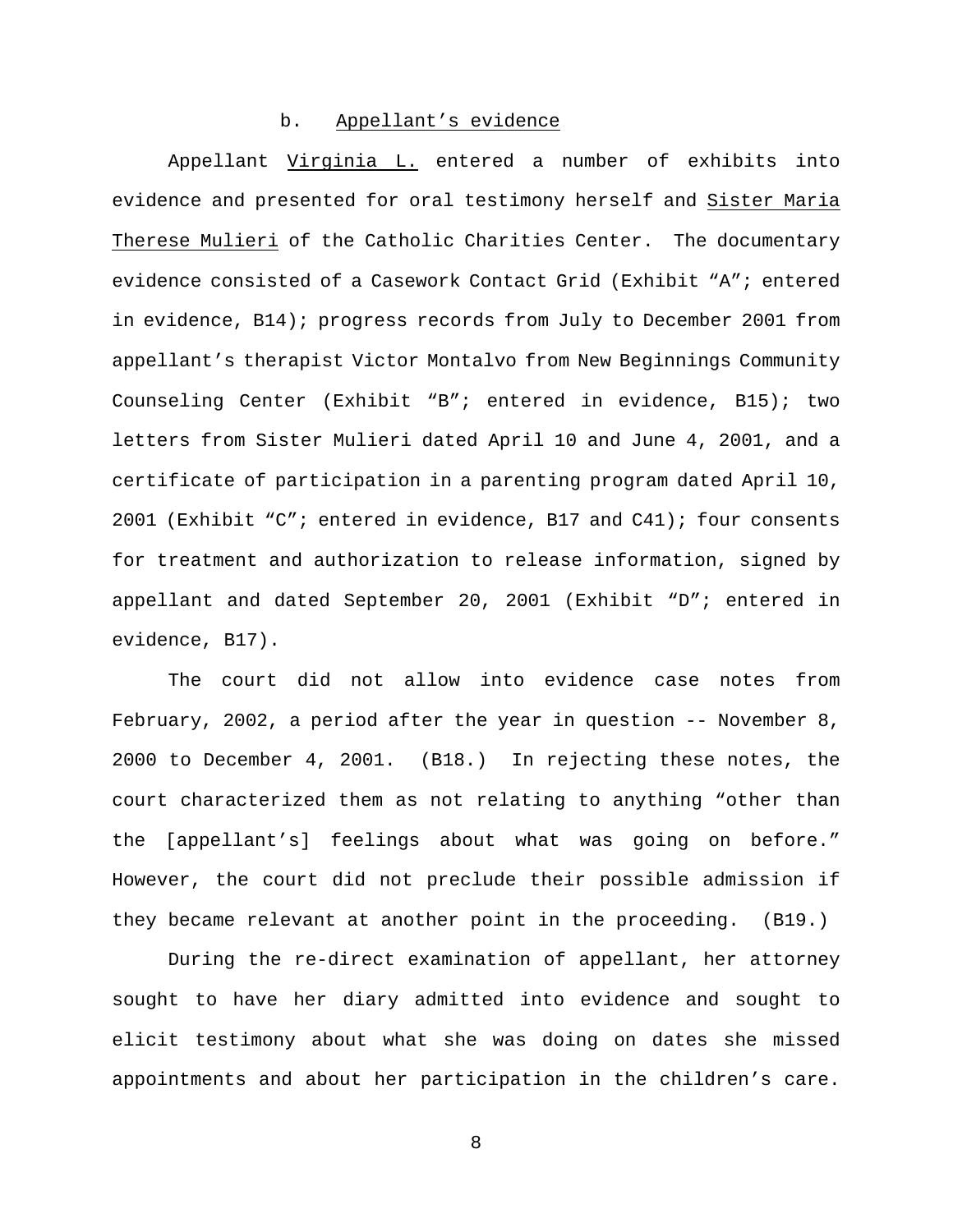(C6-15.) The diary allegedly consisted "of everything that took place, all her appointments of that year [2001]". (C13.) Appellant stated that she found the diary after cross-examination was completed, upon which her attorney told her to bring it to court. (C8-9.) Its proffer as an exhibit was rejected by the court as new material which should have been offered on direct examination, and thus was not within the scope of proper re-direct examination.  $(C13-15.$ .

Also on re-direct examination of appellant, objection to her attorney's attempt to elicit testimony about the reasons for her having missed certain medical appointments was sustained as improper re-direct. Appellant had testified on cross-examination that she had no recollection regarding those appointments. (C6-7, B52-54.) Also objected to as "an entirely new direct examination" was a line of questions seeking to elicit testimony about appellant's participation in her child's care, month-by-month. The Law Guardian pointed out that appellant had the opportunity to spell out her participation during her direct testimony. The objection to the line of questions was sustained. (C9-12.)

> 2. Factual issues concerning the agency's efforts to effectuate reunification of appellant with the three children and appellant's failure to plan for reunification

#### a. Trial Discharge

The agency, in its efforts to promote the reunification of appellant with the three boys, arranged for a trial discharge of the boys from foster care to appellant. This began on or about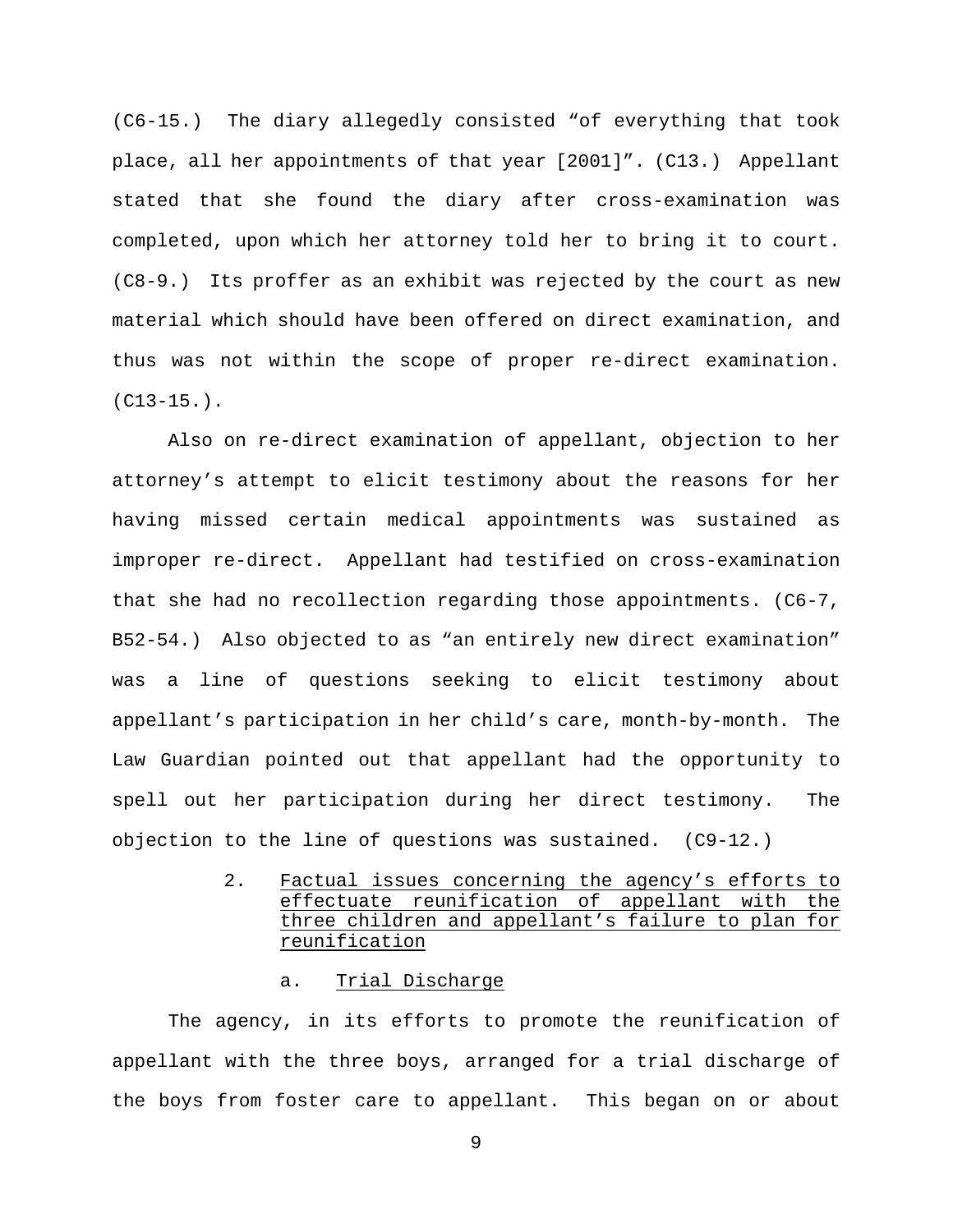November 15, 2000. The agency's case records for November, 2000, show that it made careful plans in setting up the trial discharge. Among many other things, the agency held a meeting on November 13, 2000, between the appellant and putative father of the three children, and agency staff. At the meeting, appellant was made aware of the children's need for psychiatric, psychological and therapy services and was referred by the agency to the Roberto Clemente Family Guidance Clinic for psychological and psychiatric services. (Agency Ex. 1, 11/13/00.) At a home visit on the date of the trial discharge, appellant informed the agency that she would be taking Eugene to the Roberto Clemente Clinic for an assessment of his medication. (Agency Ex. 1, 11/15/00.)

At a subsequent home visit on December 5, 2000 by the agency case worker, the putative father, but not the appellant, was home with the three boys after school. When asked, the putative father said that Eugene had been taking his medication but he did not know where appellant had put the bottle of medicine because appellant "hides the bottle because it is dangerous to have med bottles where the children could find them." The case worker then spoke with appellant by telephone, asking where she was taking Eugene for medicine and therapy. Appellant said that she did not like the referral to Roberto Clemente and had made an appointment at Bellevue hospital for December 14. (Agency Ex. 1, 12/5/00.)

Appellant testified that, while her children were at home with her in November, 2000, they were well behaved and doing well in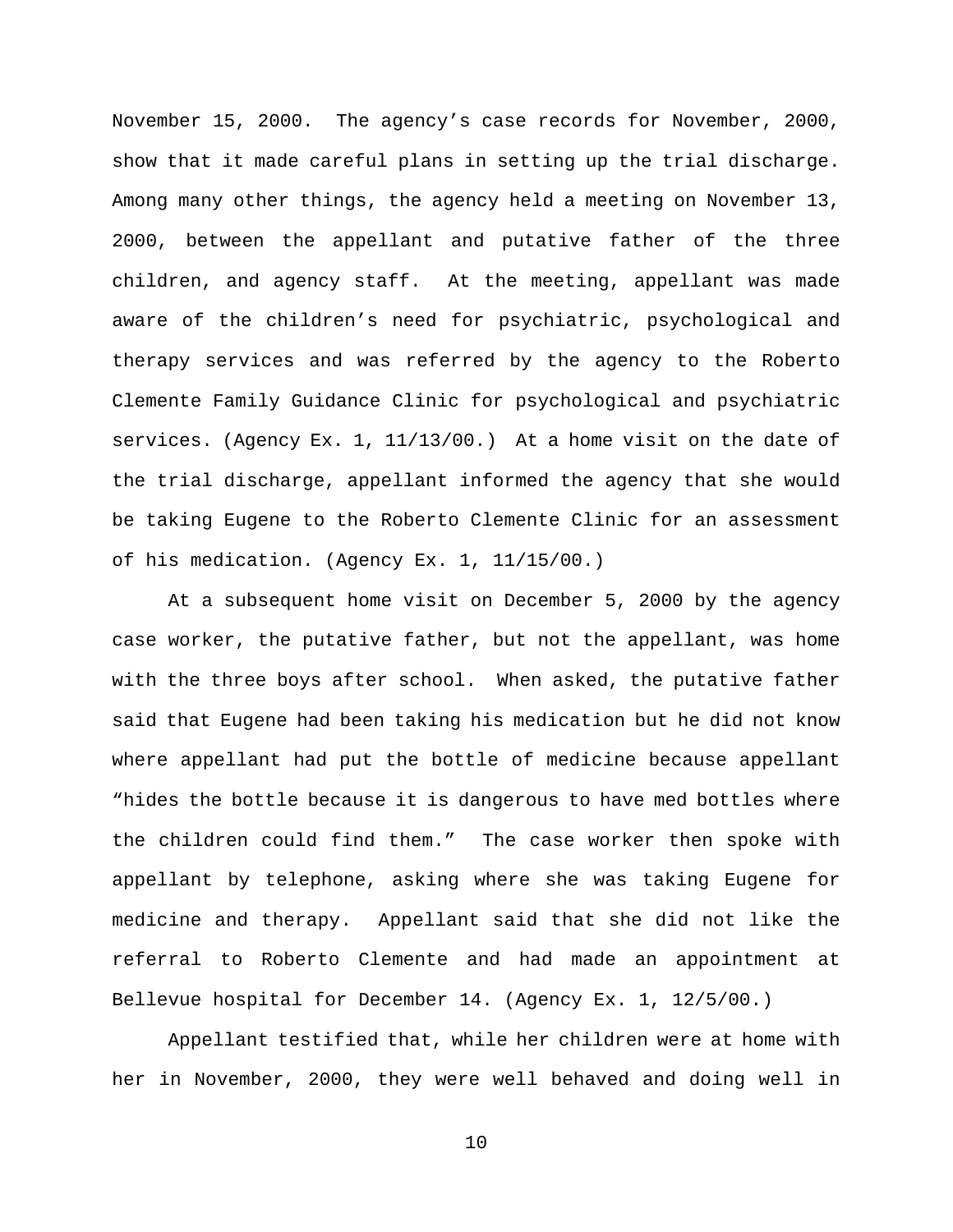therapy and school, except that Robert would act "very aggressive towards teachers and certain therapists." (B21.) On crossexamination, appellant admitted that there was a problem during the period of the trial discharge, that Robert "would constantly punch me in the morning in my mouth – in my face – in my mouth, saying he didn't want to go to school, that I am not his mommy, and telling me to 'get away from me'. He was upset and angry, and I was wondering why my child was acting out like this." (B39.) Appellant testified that she was also concerned about Eugene because he was falling asleep in school while he was on medication – Respidol. Appellant claimed that she took the children to Bellevue for these reasons, but that when she brought it to the attention of the pediatricians "they didn't want to get into it." (B39-41.)

Appellant testified on cross-examination that she took the children to Bellevue for psychiatric treatment during the trial discharge because she felt that the situation was not working at Roberto Clemente. She made this decision after they attended treatment at Roberto Clemente once or twice. Appellant testified that she felt uncomfortable at Roberto Clemente and wanted to be in control. She wanted some place "more professional, more up-to-date with medication and everything." Appellant did not ask the case worker or the therapist at Roberto Clemente for assistance in transferring the family therapy to Bellevue, and had no idea how often she was supposed to go to Roberto Clemente. (B70-71.)

The trial discharge ended when ACS removed the children from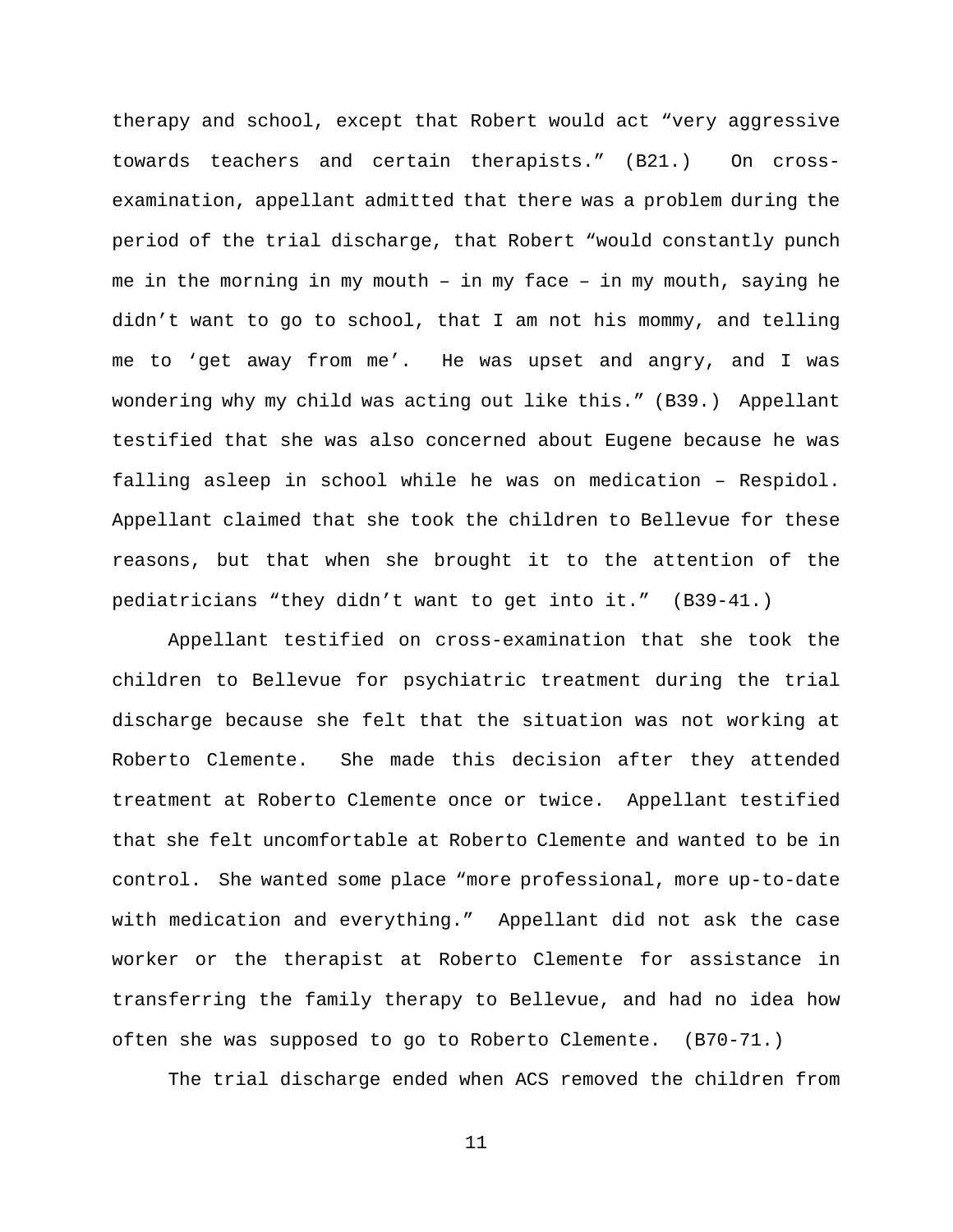appellant's home on December 20, 2000. On a number of visits by ACS to appellant's home, she was not there with the children. More seriously, there were allegations of corporal punishment by the putative father at Bellevue Hospital on December 14, 2000. The agency records indicate that the putative father "smacked Robert in the back of his head while at Bellevue. (Agency Ex. 1, 12/21/00.)

Appellant failed to inform the agency of the events at Bellevue. According to the agency case records, she claimed that she did not inform the agency because she was scared that the children might be removed from her home. She denied abuse by the putative father, rather claiming that Robert hit the putative father. Appellant expressed her belief that it was wrong for ACS to remove the children. (Agency Ex. 1, 12/21/00.)

With regard to the incident at Bellevue Hospital, appellant asserted that she decided on her own to take the children there to be evaluated and obtain psychiatric treatment, as the situation "wasn't working" at "Clementine's Hospital" [sic]. They were accompanied by the putative father, who was described by appellant as "a friend of the family." Appellant testified that, while at Bellevue, she heard a loud sound, after which the putative father came towards her and said, "I got smashed in the mouth by Robert and my mouth is hurting. I think my tooth is loose and I have to leave." He left and the appellant "didn't know what happened." (B21-25.)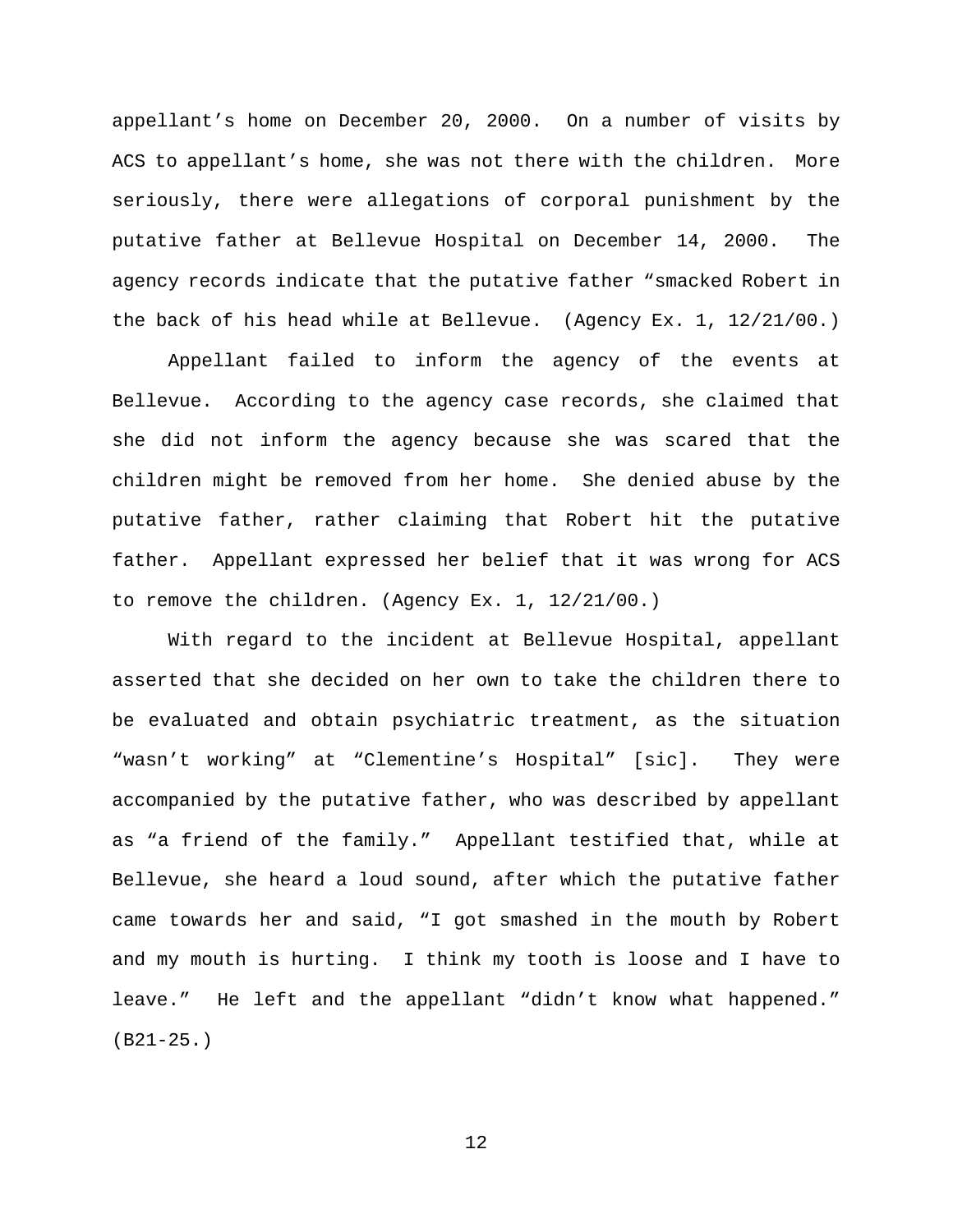### b. Agency service plan and related planning to reunite the family

Appellant denied on cross-examination that the agency gave her a set of requirements, a service plan, after the end of the trial discharge. (B45.) This is contradicted by the agency records, which show the agency's continuing efforts to work on a service plan with appellant.

Prior to the ending of the trial discharge, in a December 4, 2000 letter from the agency to appellant, she was invited to a meeting on December 19, 2000 to attend a Service Plan Review for the three children. (Agency Ex. 1.) Due to the disruption caused by the removal of the children, the meeting was rescheduled for December 28, 2000, at which time appellant attended. (Agency Ex. 1, 12/28/00.)

Case planning and the agency's attempt to work with appellant on the service plan continued through the year under consideration.

• April 9, 2001:<sup>5</sup> The agency case worker discussed case planning with appellant at the end of a parent-child visit. During the discussion, appellant denied telling Eugene "not to respect anyone" as he would be going home by June. Appellant said that she was not signing consents for services because she believed Eugene and Joseph do not need any. With regard to Robert, she said that her attorney advised her not to sign anything. Appellant expressed the opinion that the problem with Eugene and Joseph is that the

 $5$  These dates refer to the marginal event dates in the agency case records (Agency Ex. 1).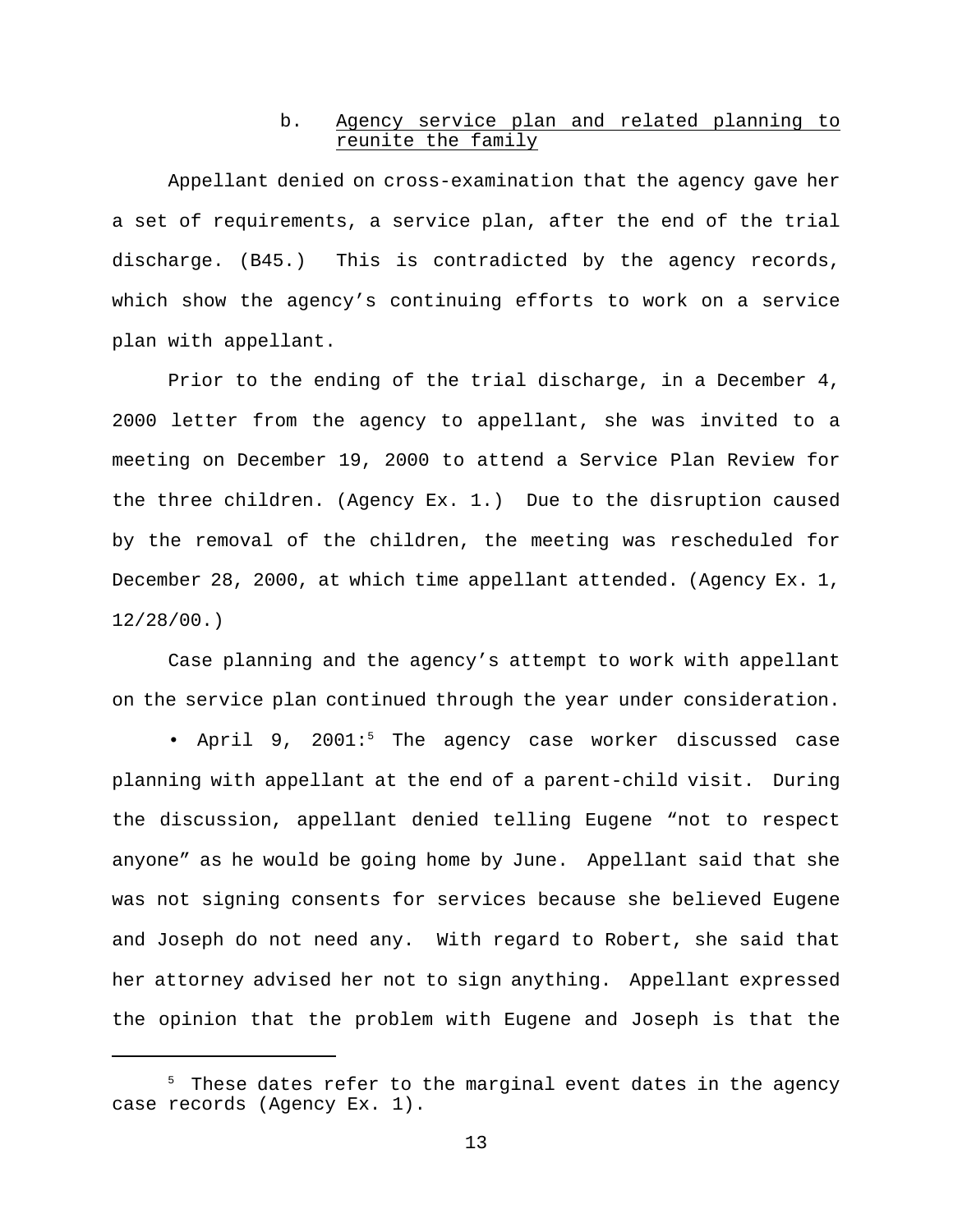system has the children traumatized. The case worker explained to appellant that she is not ready to have the children returned to her because she is not cooperating with the agency and her visits are sporadic.

• May 11, 2001 letter from agency to appellant:<sup>6</sup> Appellant was invited to a meeting on May 22, 2001 for a Service Plan Review for Eugene. On the agenda was Eugene's adjustment to foster care, his school performance, and steps to bring about his discharge from foster care.

• May 22, 2001: Appellant attended the Service Plan Review at which medical issues were discussed. Appellant said that she preferred to have copies of the medical consents and discuss them with her attorney. The case worker gave her the copies. Appellant promised to attend Eugene's medical appointment scheduled for June 11, 2001.

• August 21, 2001: The agency case worker and behavioral specialist made a home visit to appellant and discussed the service plan including the children's special needs. Appellant was very defensive about the children's negative behavior and blamed the foster care system

• September 6, 2001: After appellant's visit with children at agency, the case worker and behavioral specialist met with her to discuss the service plan and advised her as to what was necessary to have the children returned to her –- individual parenting

 $6$  Letters are in Agency Ex. 1.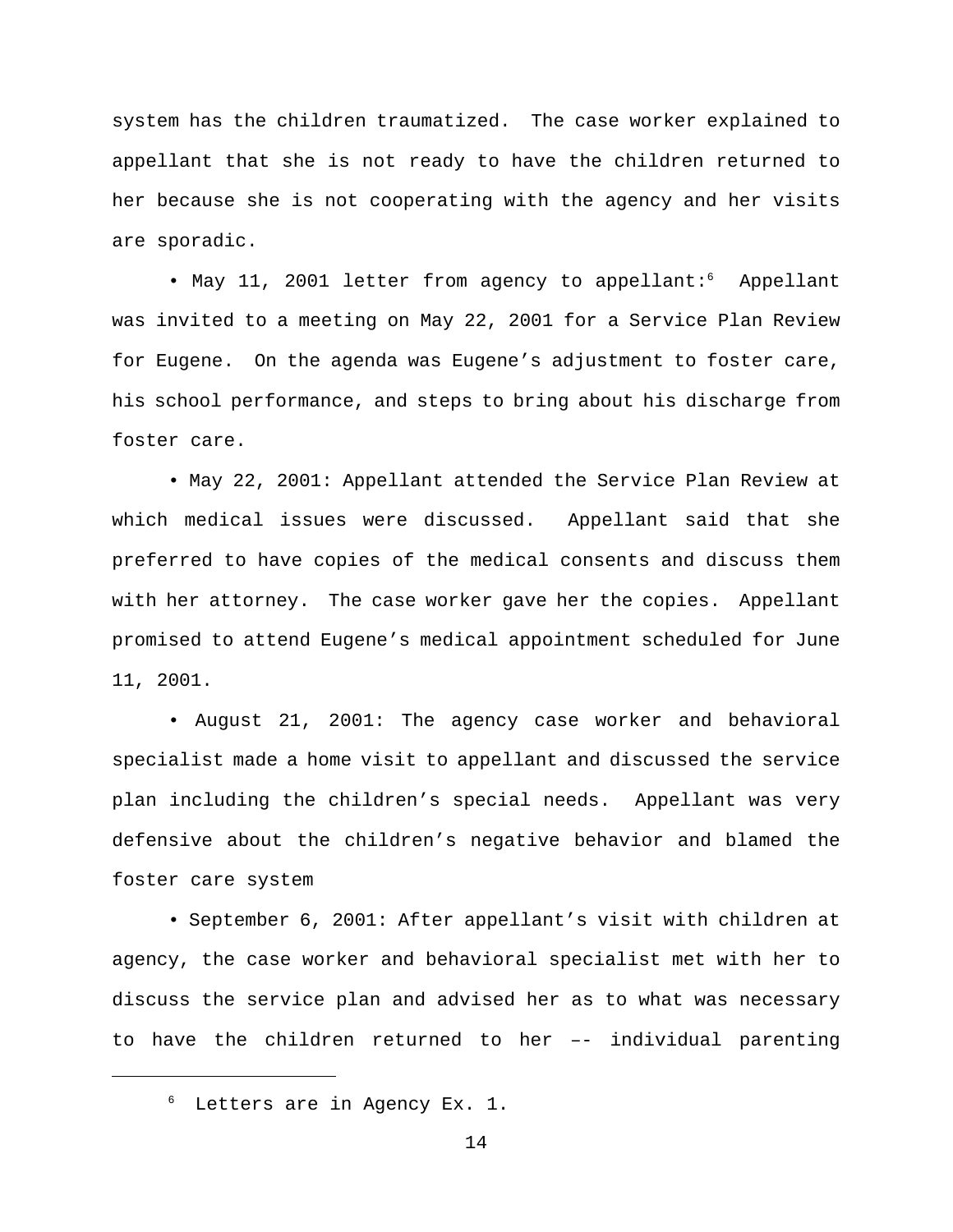classes, continued family therapy, and involvement in the children's therapy.

• October 19, 2001 letter from agency to appellant: Appellant invited to a meeting on November 1, 2001 to review the service plan for Eugene.

• October 30, 2001: At a visit with children at the agency, appellant was reminded of the Service Plan Review scheduled for November 1. Appellant expressed confusion about the nature of the Service Plan Review whereupon the case worker provided appellant with an explanation.

• October 31, 2001: The agency left a telephone message for appellant reminding her of the November 1 Service Plan Review.

• November 1, 2001: Appellant left a message for the behavioral specialist saying she would be unable to attend the Service Plan Review because of a staff meeting at work.

• November 13, 2001: The agency's behavioral specialist telephoned appellant to discuss educational and medical concerns about the children.

• December 21, 2001 letter from agency to appellant: The agency noted that appellant did not attend a meeting scheduled for October 22, 2001 to review Robert's educational needs, nor on the rescheduled date of November 7, 2001. The letter discussed educational concerns for Robert and Joseph, a recommendation for medication for Robert for hyperactivity, and problems with Eugene's playing with the Gameboy.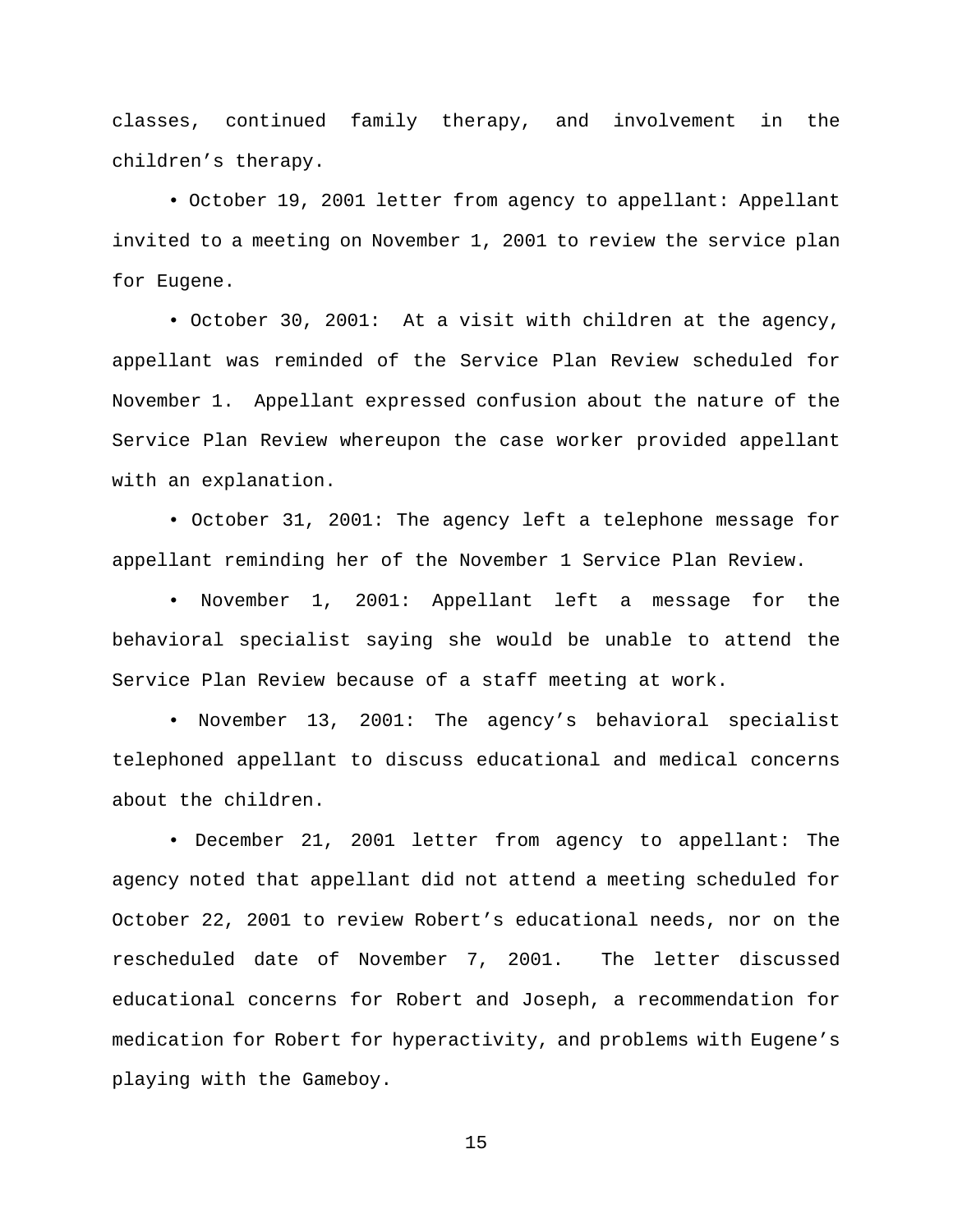#### c. Visits with the children

The agency scheduled regular visits between appellant and the children. These visits were scheduled to be held at the agency's facility and were supervised by agency staff, a social worker and/or behavioral specialist, in accordance with the court's directive. (August 25, 1999 Order of Disposition in the Neglect Proceeding.) The agency consulted with appellant regarding her work schedule and days off in its effort to assure consistent visitation. Nevertheless, appellant missed visits and arrived late.

 Appellant testified that in 2001 she was working as a counter manager for Lord & Taylor in Scarsdale, that she gave the agency her work schedule, and that there came a time that she missed visits with the children because she worked late, had trouble with transportation, and her mother was ill. (B31-33.) However, she could not recall at what point in the year her mother was ill, nor the transportation routes. (B33-35.)

On cross-examination, appellant admitted that she would be as much as an hour late to visits with her children, visits which were scheduled for two hours. She claimed the delay was due to traffic. She claimed that she called every time she missed a visit or was going to be late. (B51-52.)

According to the agency case records (Agency Ex. 1), appellant missed or was late to visits at least as follows:

• January 18, 2001: Appellant did not show for visit with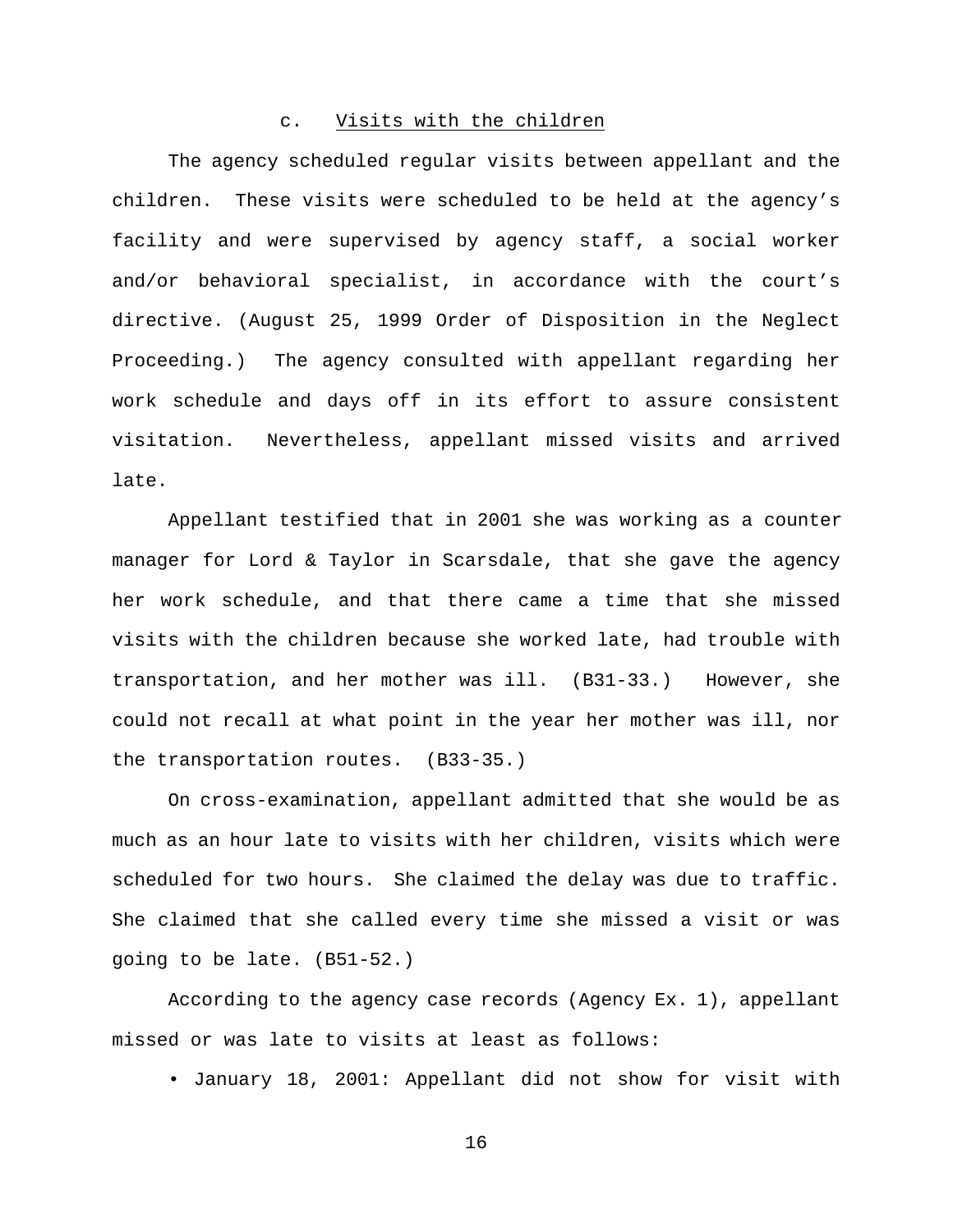children even though informed.

• February 15, 2001: Putative father came for visit with children, but without appellant, who he said was working.

• March 15, 2001: Appellant called to cancel visit.

• April 9, 2001: Case worker scheduled special visit for Eugene's eighth birthday. Appellant arrived a half-hour late. There was tension between appellant and the children during the visit. At end of session appellant wanted to discuss case planning with the case worker.

• June 4, 2001: Appellant came 20 minutes late for visit with children.

• June 26, 2001: Appellant arrived 45 minutes late for visit with children and immediately began arguing with foster parents in front of the children.

• July 16, 2001: Appellant was a hour late for visit with children. She said she was late because of her leg, as she was walking with a cane.

• August 16, 2001: Appellant telephoned agency to cancel visit, as she was working late and could not take time off.

• September 13, 2001: Appellant telephoned agency to cancel visit, due to traveling difficulties caused by World Trade Center attack on 9/11.

• November 19, 2001: Appellant cancelled November 20 visit with children, saying she was sick.

• December 4, 2001: Appellant left a scheduled two-hour visit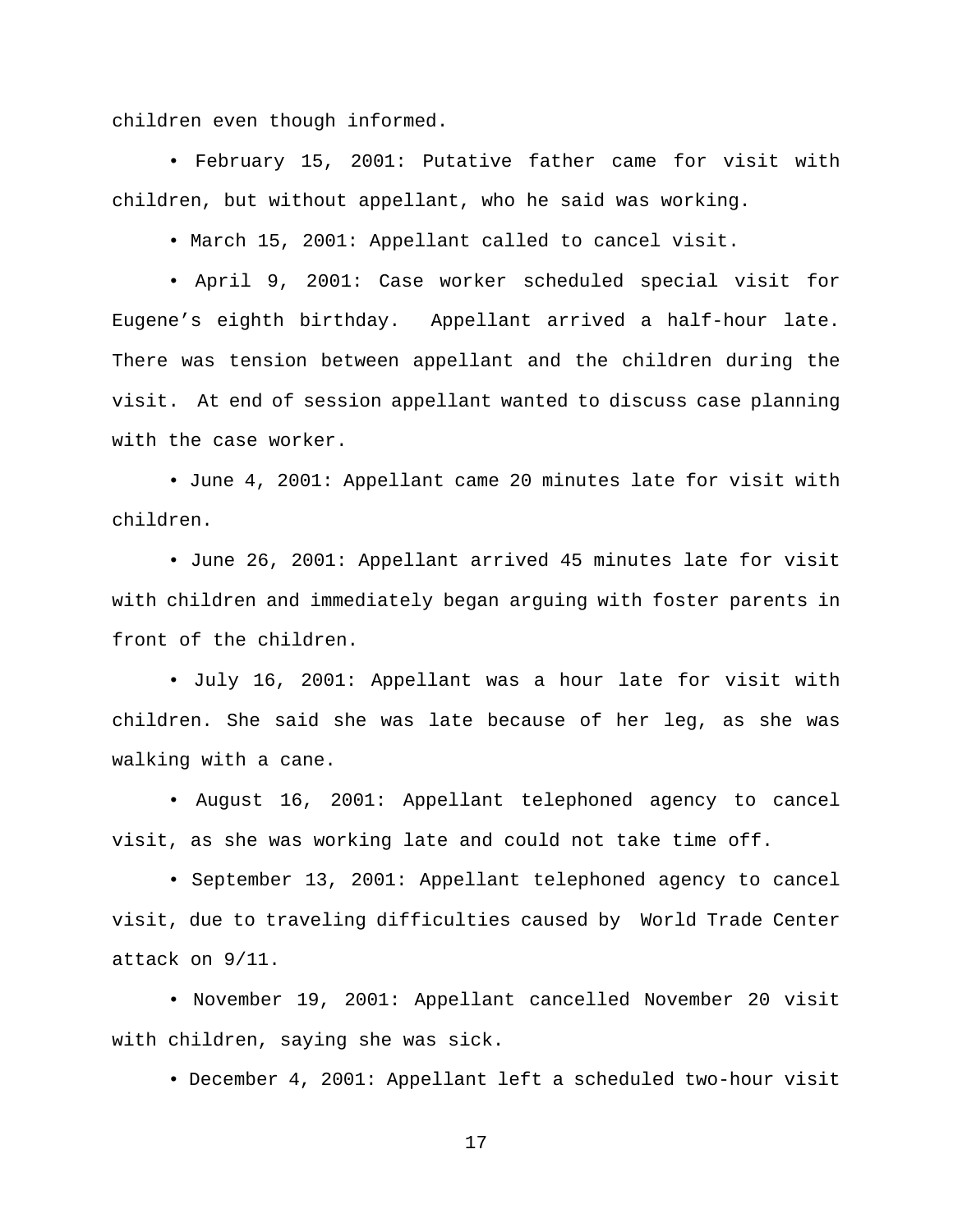50 minutes early, saying she "needed air." This occurred after the agency's caseworker attempted to discuss problems concerning Eugene.

### d. Family therapy

As the agency case records show, the agency encouraged appellant's continuation of family therapy with the children, sought reports from the family therapist, and even took the children to therapy sessions (Agency Ex. 1). Nevertheless, appellant's utilization of this service was inconsistent. She herself testified that she did not have family therapy in January, 2001. (C10.) Appellant's inconsistency is shown in the agency case records:

• January 24, 2001: Appellant denies that she has cancelled family therapy sessions.

• February 22, 2001: The Family Court ordered an increase of family therapy to a weekly basis if the therapist would agree.

• March 2 and 9, 2001: The family therapist reported that appellant had been cancelling "a lot" of therapy sessions. He would send a report when appellant resumed her weekly sessions.

• March 23, 2001: The agency case worker discussed with appellant her having cancelled family therapy sessions, and told her the agency cannot be responsible when she cancels those sessions.

• March 30, 2001: The family therapist again informed the case worker that appellant had been cancelling a lot of sessions and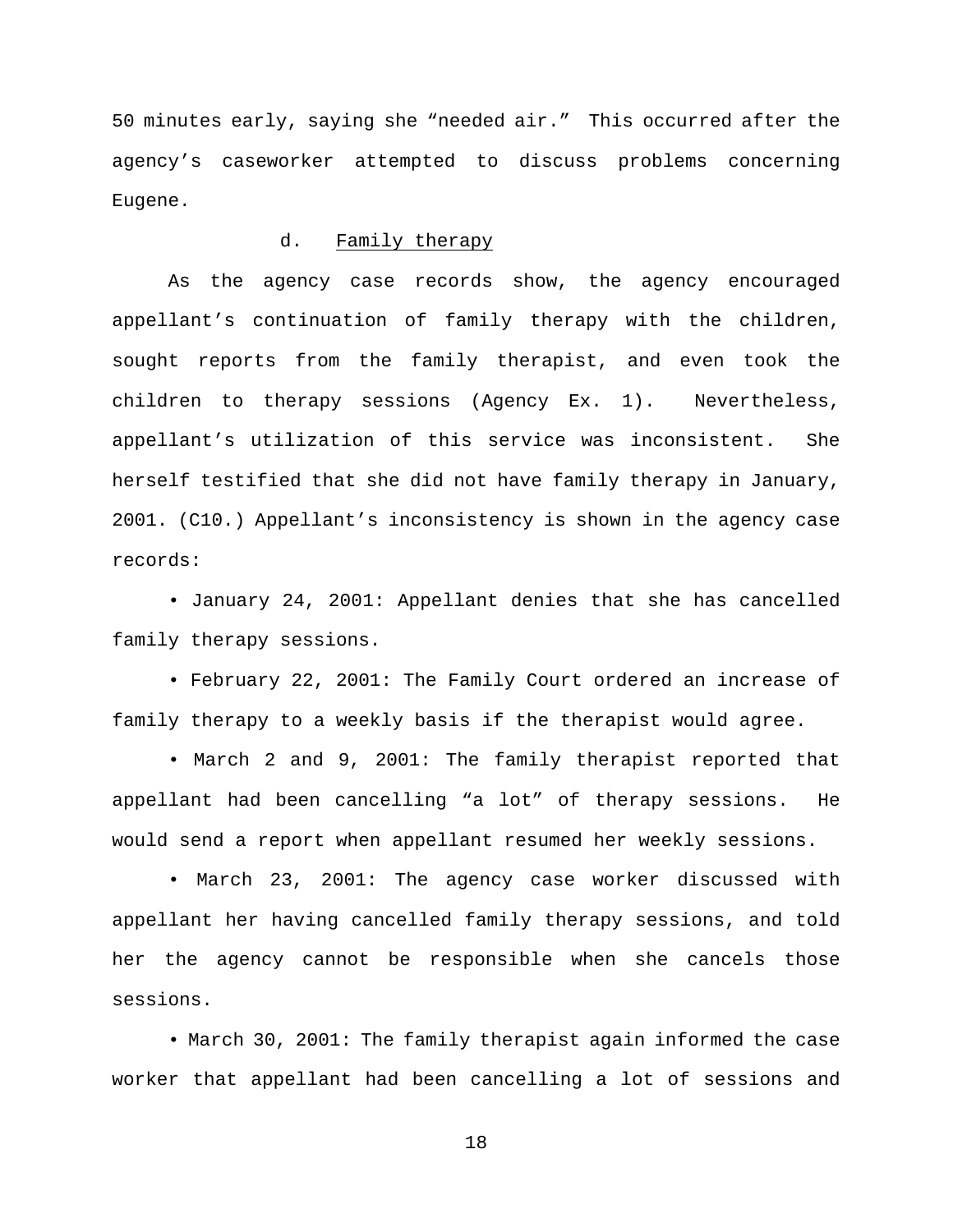cannot recommend unsupervised visits between appellant and the children. Agency case worker asked for a report listing the days appellant cancelled and the days she attended sessions.

• April 30, 2001: The agency case worker called the family therapist to request a progress report. The therapist informed the case worker that the appellant and putative father are attending family therapy sessions on a bi-weekly basis.

• July 16, 2001: The agency case worker called the family therapist to schedule family therapy. Therapist says that appellant has tendency to cancel and reschedule therapy sessions.

• August 6, 2001: The agency case worker took Eugene to a family therapy session.

• September 17, 2001: Appellant cancelled a family therapy session claiming she could not access her money due to the 9/11 attack on the World Trade Center.

• September 27, 2001: The agency case worker spoke with the family therapist regarding appellant's clinical status, her parenting style, and her relationship to her children. The case worker requested therapy reports from the family therapist.

#### e. Parental skills classes

On cross-examination, appellant admitted that the agency referred her for family therapy and followed up with the family therapist, that the agency followed up with her other therapist, Sister Mulieri, and that the agency referred appellant to parenting skills programs because the children were in "therapeutic foster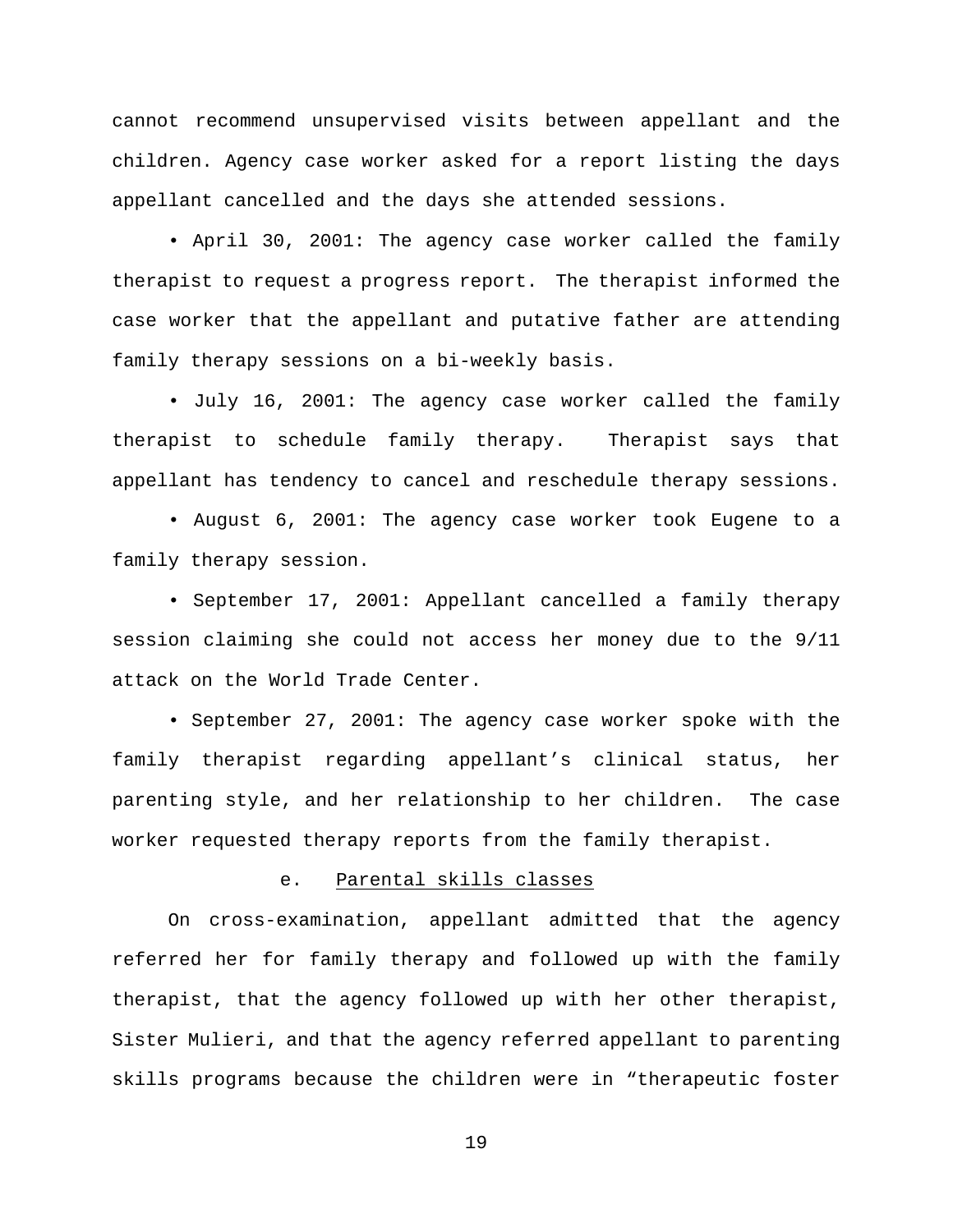homes." (B45-48.)

Sister Mulieri testified that there were nine weekly two-hour parenting skill classes between February and April, 2001. (C44.)

Appellant admitted that after completing this course she did not believe she needed further parenting skills training, even though she agreed that more intensive parenting skills made sense because of her children's violent tendencies. (B48-49.). She refused to go to the parenting skills program through the remainder of 2001, because she and her attorney were going to court at the time. (B49-50.) She testified that she believed she did go to such a program in 2002, but not in 2001, the latter being the year under consideration. (B50.)

The agency made a number of efforts to have appellant take further parenting skills classes in 2001, but to no avail. On September 17, 2001, the agency case worker discussed individual parenting classes with appellant and discussed meeting with the behavioral specialist. Appellant refused to meet with the specialist. (Agency Ex. 1.) The agency reviewed its efforts and appellant's refusal to cooperate in an October 16, 2001 letter from agency to appellant. (Agency Ex. 1.) As noted in the letter, on September 20, 2001, at the time of a court appearance, appellant agreed to a referral for parenting skills, but on October 9, 2001, in a discussion with the agency social worker, appellant maintained that she did not have time for parenting classes, that she did not need them, and that they were not court ordered. The letter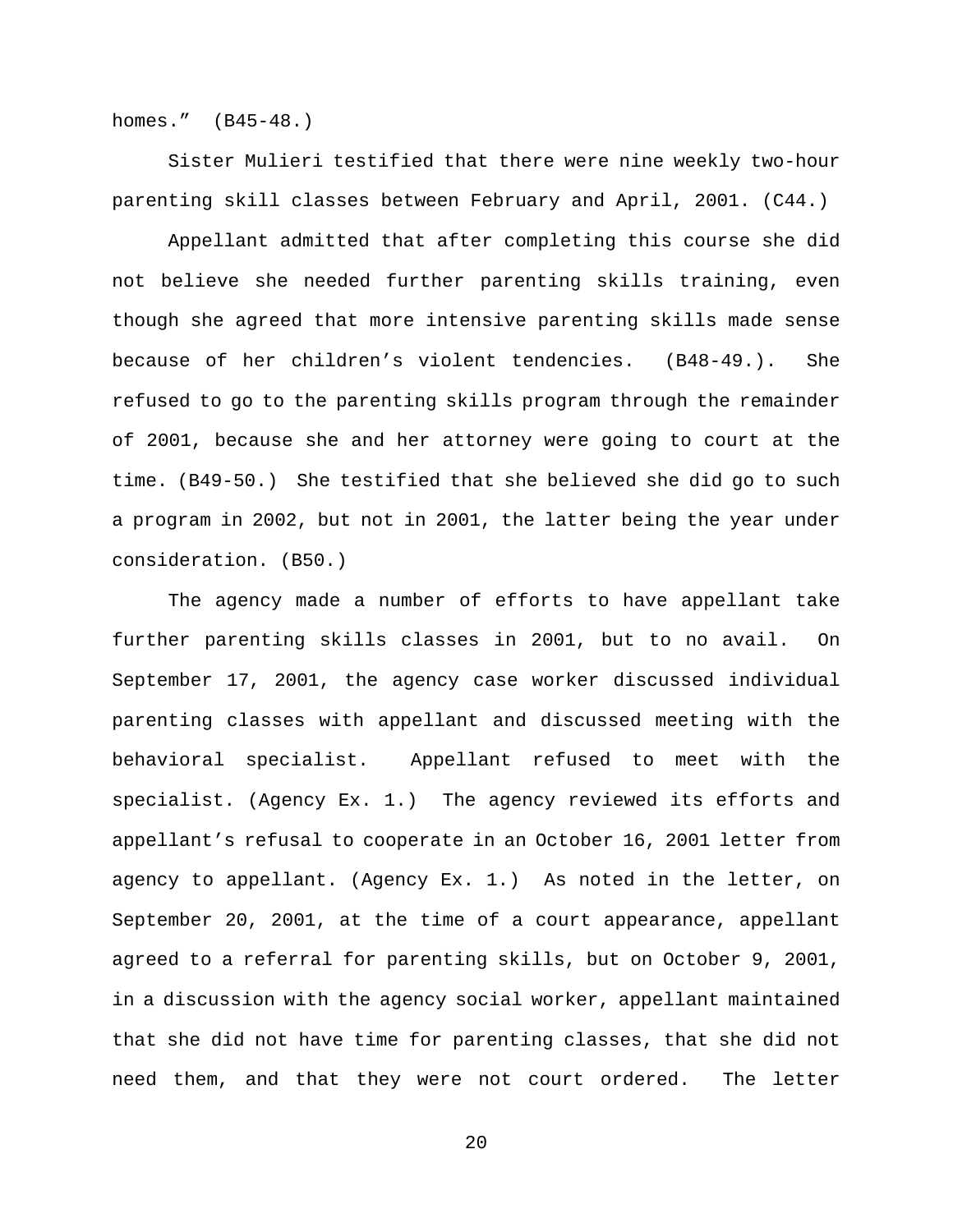further noted that appellant stated that she was being harassed and would not continue to speak about the matter, and that she insisted that she did not receive a voice mail message left her on October 5, 2001 from the agency, which had informed her about a meeting with the agency's behavioral health specialist on October 9, 2001. The letter went on to encourage appellant to participate in the parenting classes to facilitate return of the children to her care.

#### f. Appellant's individual therapy

Appellant's witness, Sister Marie Therese Mulieri, saw the appellant "practically every Thursday", forty-three times from November 8, 2000, through December 4, 2001, in individual therapy sessions. (C19-21.) She testified that a psychiatrist had diagnosed appellant as suffering from anxiety and that she worked with appellant on emotional issues concerning the children. (C19.) Sister Mulieri testified that initially, appellant was not able to clarify and express her needs, that she was aggressive, argumentative and paranoid. (C22-24.) The way she spoke to people "turned them off." (C24-25.) Sister Mulieri noted a shift, an improvement, in about March, 2001, with appellant becoming calmer and, through assertiveness training, more able to clarify her statements. (C21-23.) However, "there were ups and downs." (C26.)

## g. Medical appointments and consents for the children

The agency continuously encouraged appellant's involvement in planning for needed medication for her children. Nevertheless she refused to cooperate, missing medical appointments and refusing to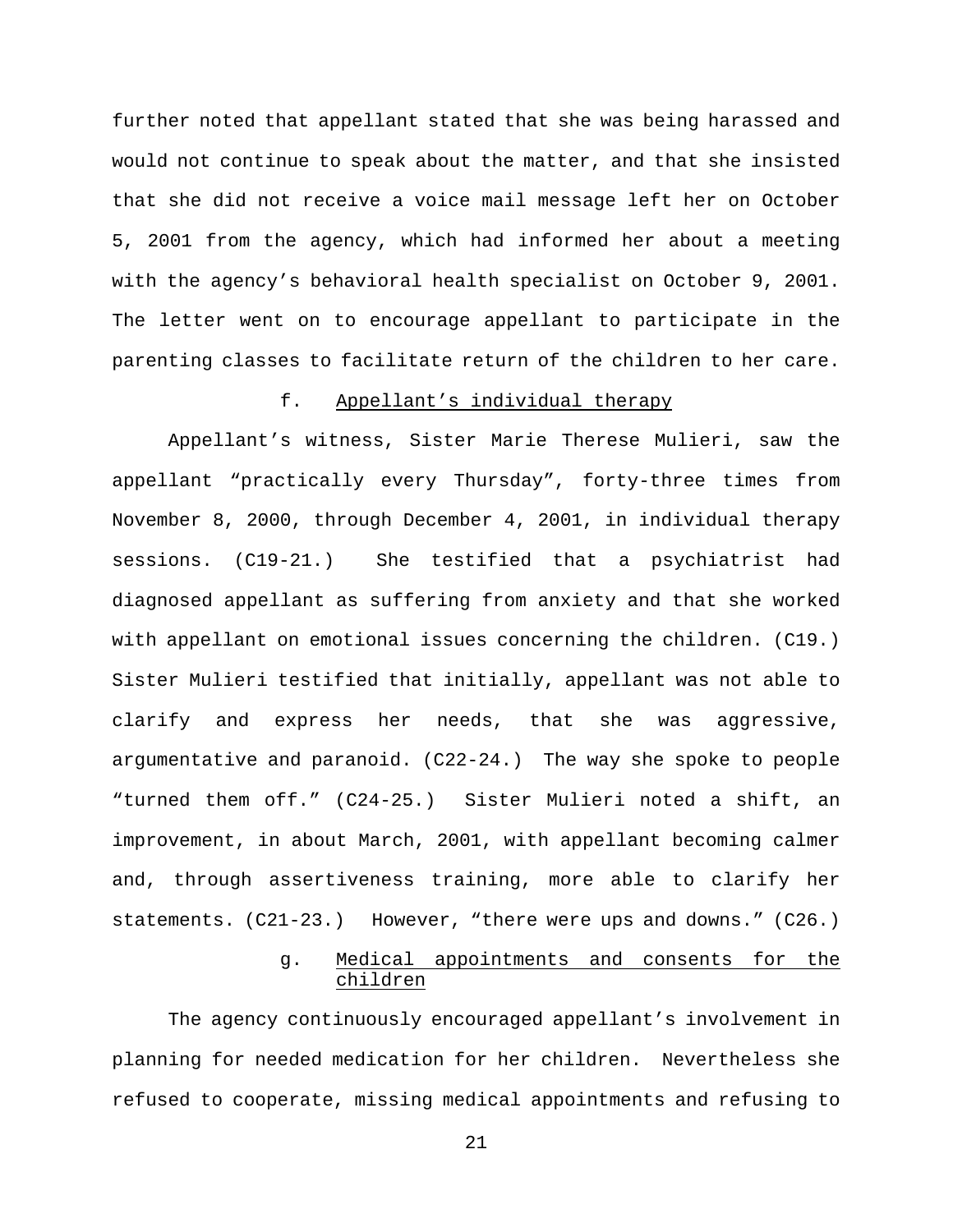sign medication consents.

For instance, at a February 22, 2001 court hearing, appellant was instructed to sign a consent for medication for Eugene but refused. (Agency Ex. 1.)

At an April 9, 2001 case planning conference, appellant was informed of a medical appointment on April 12, 2001 with regard to medication for Eugene. (Agency Ex. 1.) She did not attend. In a follow-up telephone call on April 25, 2001, by the agency case worker, appellant said that she was not be able to make the April 12, 2001 appointment because of work. The case worker informed appellant that another medical appointment was scheduled for April 26. When appellant said she could not make that appointment for the same reason as on April 12 – work, the case worker reminded her that the appointments were on her day off. After further discussion, the case worker asked for a pay stub, upon which appellant hung up the telephone. (Agency, Ex. 1.)

On cross-examination, when asked whether the agency case worker had offered appellant an opportunity to meet with Eugene's doctor on a number of occasions during the spring and early summer of 2001, appellant testified that she could not "recall that particular time." (B59.) She also could not recall that the case worker had invited her to the two appointments with the doctors, on April 12 and 26, 2001, but that she had not attended. (B59-60.). She did not recall receiving any messages or letters or phone calls about those appointments. (B64.) Questioned about being told about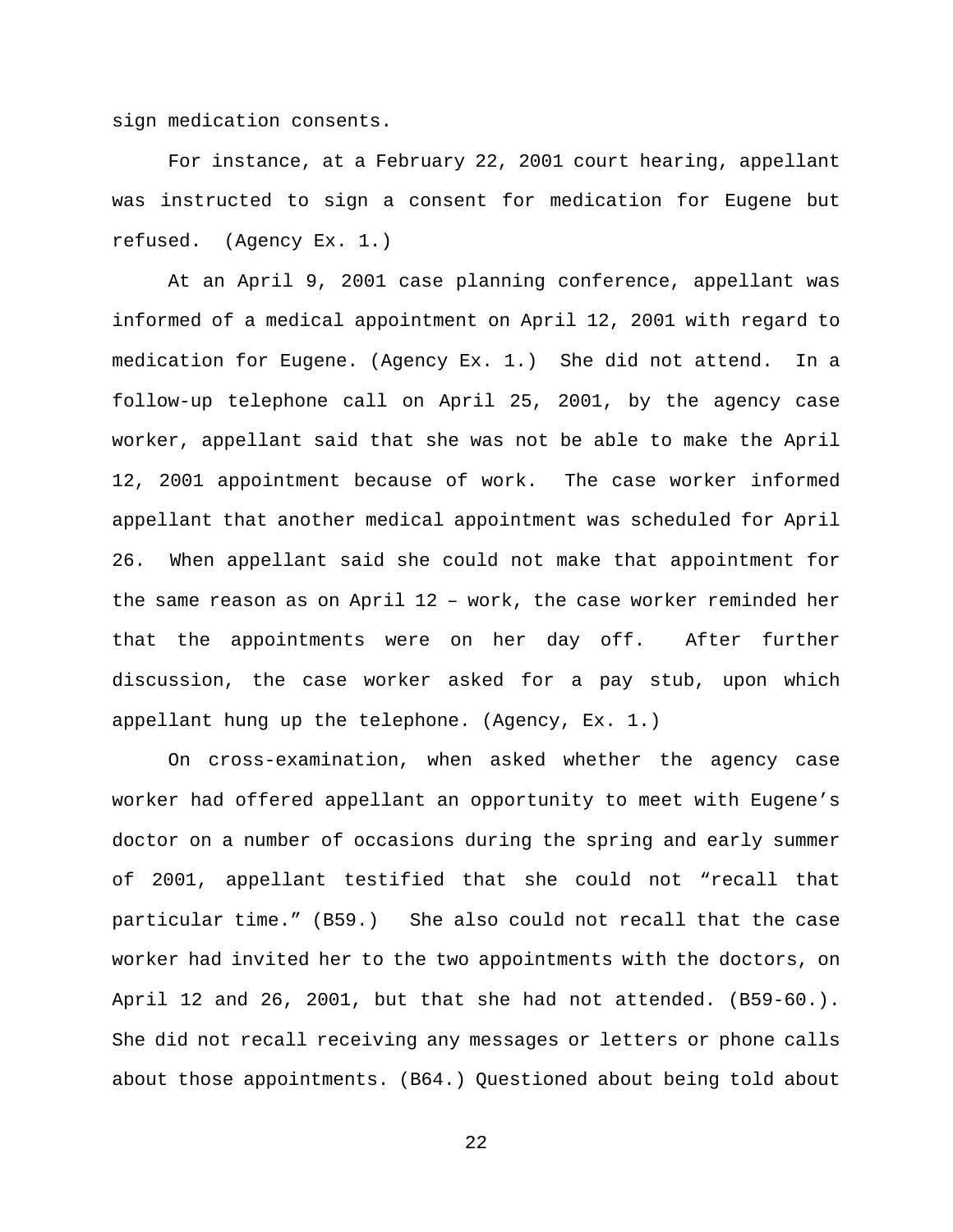the April 12, 2001 appointment with Eugene's doctor at a meeting with the agency case worker on April 9, 2001, appellant could not recall anything about the doctor, the appointment with the doctor, or the meeting. (B52-54.) Indeed, she claimed to have no recollection that she had said to the case worker that she was working on those days, nor that when the case worker confronted her with the fact that the appointments were on Thursdays, a day of the week which appellant had off from work at that time, appellant had hung up the telephone on the case worker. (B60-61.) Appellant blamed the fact that she had not been in contact with Eugene's doctor on a bad relationship with the agency's case worker. (B64.)

At the May 22, 2001 Service Plan Review, appellant promised to attend Eugene's medication appointment scheduled for June 11. (Agency Ex. 1.) Asked during cross-examination whether she was informed about the June 11, 2001 appointment with Eugene's doctor at the May 22, 2001 meeting, appellant responded that she was not informed. (B54-55.)

On July 13, 2001, during a visit with appellant, Eugene acted out. Appellant blamed this on the agency's changing his medication. She denied signing a medical consent for the change. The case worker reminded appellant that she had in fact signed a consent and had the right to call the doctor to express her concerns about the medication. Appellant refused to call the doctor but asked for a telephone to call her attorney. (Agency, Ex. 1.)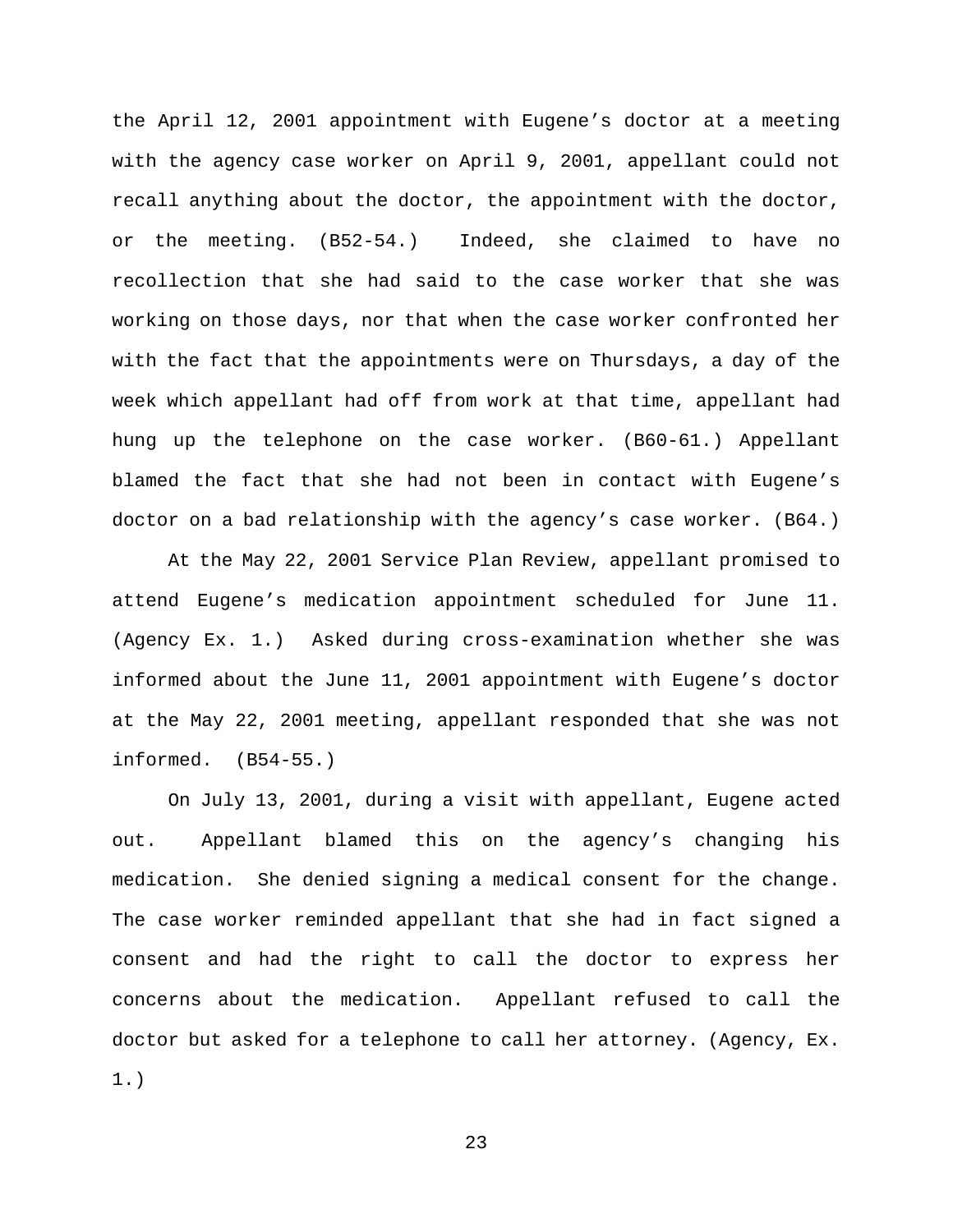Appellant was cross-examined about the incident. When asked whether she blamed Eugene's behavior on his doctor during the July 13 visit, she testified, "I can't recall that year, I can't go back all the way in time. I can't answer that question." (B55-56.)

On November 14, 2001, medication reviews were held for Robert and Eugene with their doctor, agency personnel and foster parents present with the boys. Appellant was not present. (Agency Ex. 1.)

#### h. Non-cooperation with agency

Appellant's unwillingness to cooperate with the agency in taking the steps which would lead to reunification of the family is apparent in a number of ways in addition to what has already been described.

Sister Mulieri testified that on May 22, 2001, she was present at a meeting with appellant and the case worker, Ms. Mendoza, from the agency, and that the interaction between appellant and the case worker was "very strained, very stressed." (C36.) Sister Mulieri was aware that the agency was of the opinion that appellant was not cooperating with the agency during the year period from the end of 2000 to late 2001, but that appellant told her she was doing everything the agency asked her to do. (C47.)

Appellant, when asked on cross-examination whether she had a problem getting into disputes with case workers and foster parents in front of the children, blamed the agency and foster parents for pushing "upon me in front of my children." (B72.)

Appellant admitted that she had repeatedly been told not to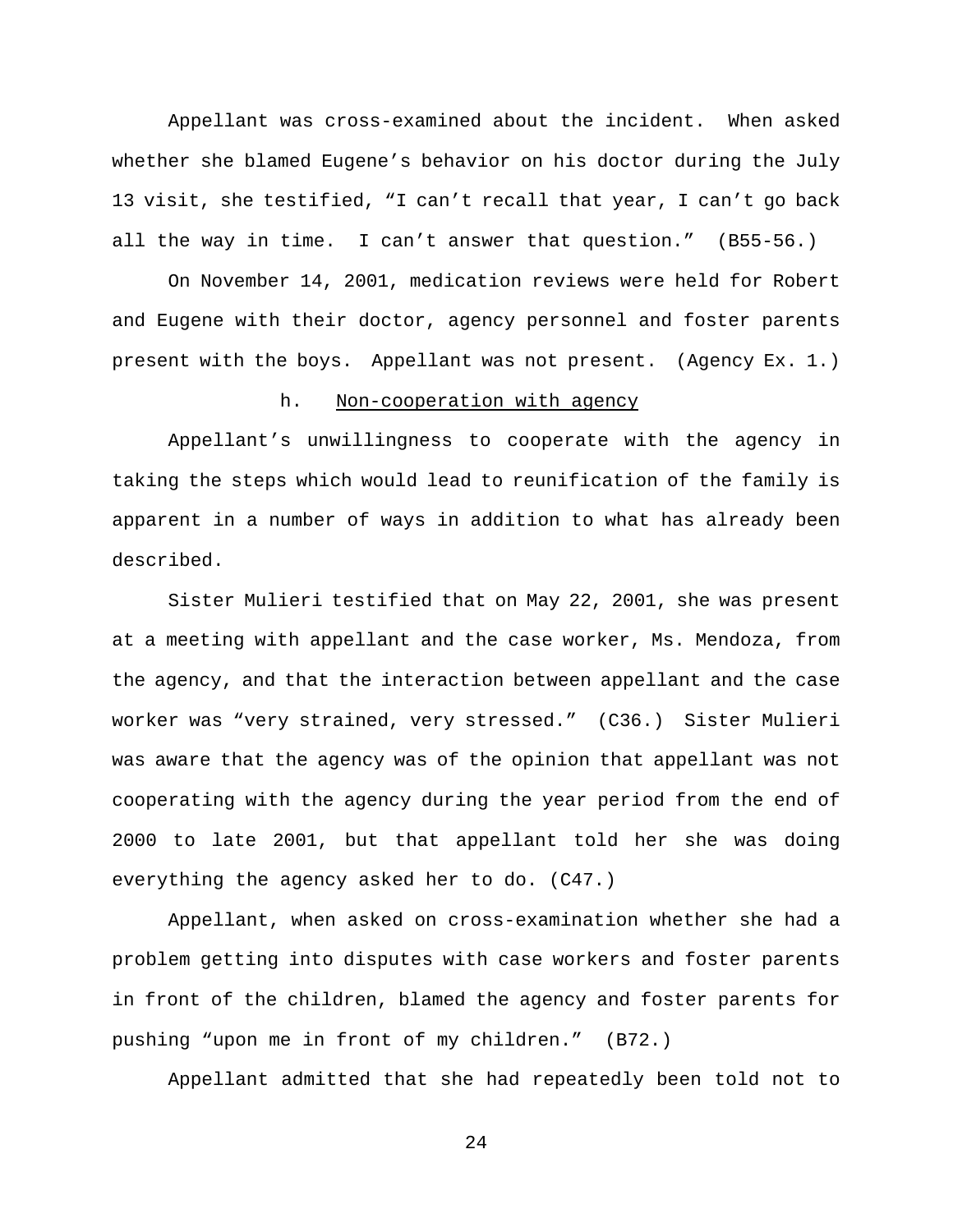speak about the case with the children but denied allegations that she had nevertheless done so. (B66-68.) As an example contrary to her denial, at a March 29, 2001 visit with the children, appellant tried to speak secretly with them but the case worker intervened. When appellant complained, case worker explained that there is a court order requiring supervised visits. The case worker reminded appellant that she is not to discuss the case with the children, something she had been doing. (Agency Ex.1.)

Appellant claimed that agency case worker, Carmen Mendoza, would not give her information about the children's behavior problems or medication, or any information about the doctor who was seeing Eugene. (B35-37.) Sometime after the middle of 2001 a different case worker, Lisa Perez, was assigned to the case. Appellant claimed she had a good relationship with the new case worker. (B38.) Nevertheless, the agency records show that her unwillingness to cooperate with the agency continued.

At a June 13, 2001 court hearing, appellant was directed to sign consents for services for the children and was advised by the court that their return to her would be delayed if she did not sign. Appellant consented and said she would sign whatever needed to be signed. (Agency Ex. 1.) However, in a November 13, 2001 telephone discussion with the agency's behavioral specialist about educational and medical concerns, appellant said she would not sign any consents, as per her lawyer's advice. (Agency Ex. 1.)

In that same telephone conference, appellant requested an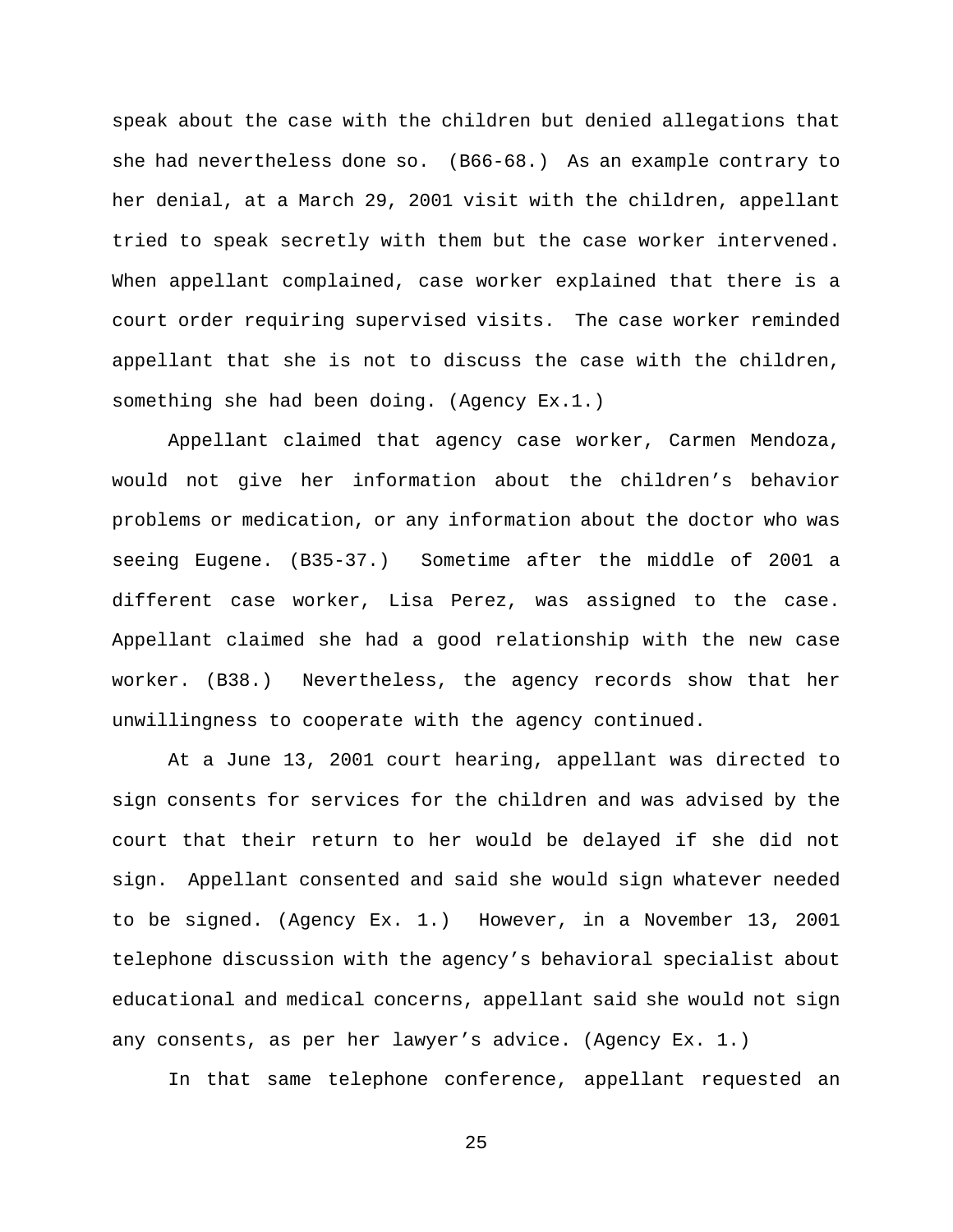opportunity to see psychological and psychiatric evaluations for Robert and Joseph. When the behavioral specialist tried to explain that the appropriate person to review the latter materials would be the children's doctor and that appellant could schedule an appointment with the doctor to review the materials with him, appellant hung up. (Agency Ex. 1.)

A November 9, 2001 letter from agency to appellant indicates another area of non-cooperation. The agency social worker asked appellant to reconsider her decision to not allow the children's paternal aunt to visit the children, as they should not be isolated from family members. She was also asked to schedule an appointment between her, the aunt, and the agency staff to discuss a visitation plan. There is nothing in the record to indicate a response from the appellant.

# i. Appellant's denial of responsibility for the children's behavioral problems

Appellant's unwillingness to cooperate with the agency extended to her refusal to accept any degree of responsibility for the children's emotional and behavioral problems. The record is full of examples:

• June 4, 2001: Appellant told the agency case worker that it was not her fault that the children came back into foster care. When asked who was at fault, she responded, "I don't know because it is nothing against me."

• July 13, 2001: When Robert complained that appellant was keeping him from concentrating on the game he was playing,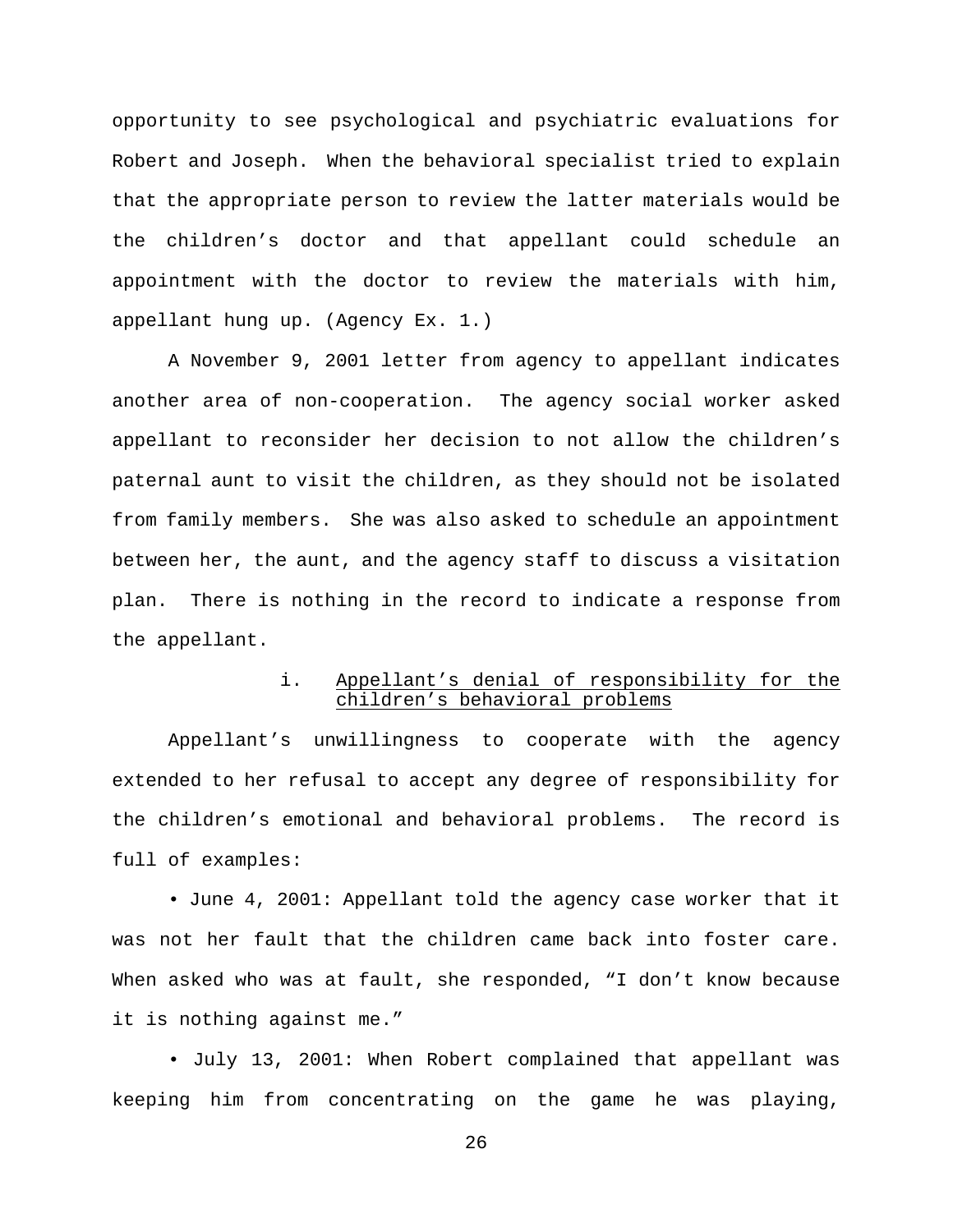appellant was furious and blamed the agency for everything that was happening to her children.

• July 26, 2001: Upon arriving for a visit with the children at agency, appellant falsely claimed that she had not been informed that the children were being transferred to the therapeutic foster care department. When the case worker explained that the children required more therapeutic intervention because of their emotional and behavioral needs, appellant stated that the children did not behave that way when at home, that the foster care system and their desire to come home is the cause of their needs. Appellant claimed that she never hit her children

• August 6, 2001: In a discussion with the case worker during a visit with the children, appellant again blamed the system for her children's plight.

• August 21, 2001: During appellant's visit with the children, Eugene had a tantrum. The case worker suggested that appellant might be encouraging his tantrums. Appellant refused to discuss the matter and blamed new medication. The behavioral specialist then wanted to discuss a change in medication and the need for appellant's consent. Appellant refused to discuss this as well. When the case worker suggested that this was an example of not cooperating, the appellant left the visiting room.

• December 4, 2001: At visit with children, the case worker attempted to discuss Eugene's problematic behavior with appellant. Appellant responded, that Eugene "never acted this way while in her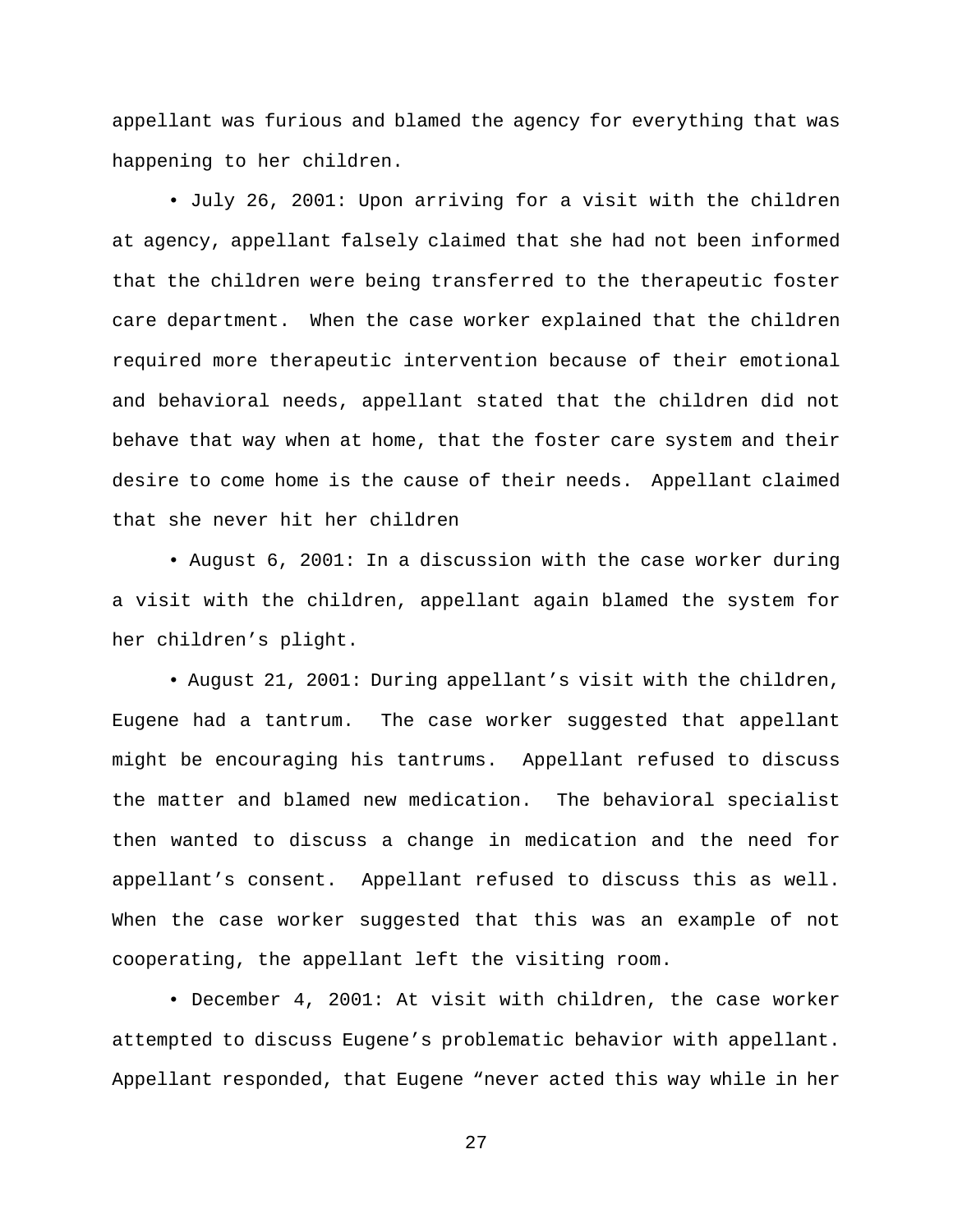care." After the case worker's further attempt tp discuss Eugene, appellant told her to write to her attorney.

On cross-examination, appellant testified that she believed her children's bad behavior during the year in question was because of the length of time they were in the foster care system, but that her visits with the children "were going fine" and she had no problems controlling the children at that time. (B56-58.)

#### 3. The Court's Finding

The court made a finding of permanent neglect against appellant, based on the following oral decision (C56-60):

> JUDGE LARABEE: Well, first of all, I have to determine the credibility of the Witnesses and I do this based not just on my years of experience, but on my close observation, which is unique in this room, of the Witnesses and comparing their testimony not just with the other Witnesses in evidence, but also internally. And based upon my review of this evidence, I can only find that Ms. [L.]'s testimony is self-serving and not completely coherent and not -- certainly not completely credible. Her efforts today to rehabilitate her earlier testimony were completely incredible. When she first testified, she gave various excuses for either missing visits, missing doctor's appointments, being late, not cooperating. Sometimes she said it was her job, sometimes her mother was sick, sometimes she was covering for other people at work. She said she wasn't very good at traveling. She said she didn't know to travel. She said Ms. Mendoza wouldn't help her, wouldn't tell her anything about the children's doctors, and that's why she wasn't even talking to the doctors about medication for the children. She basically excused her inaction on either not getting along with the Case Worker or having other appointments or medical problems.

I do find by clear and convincing evidence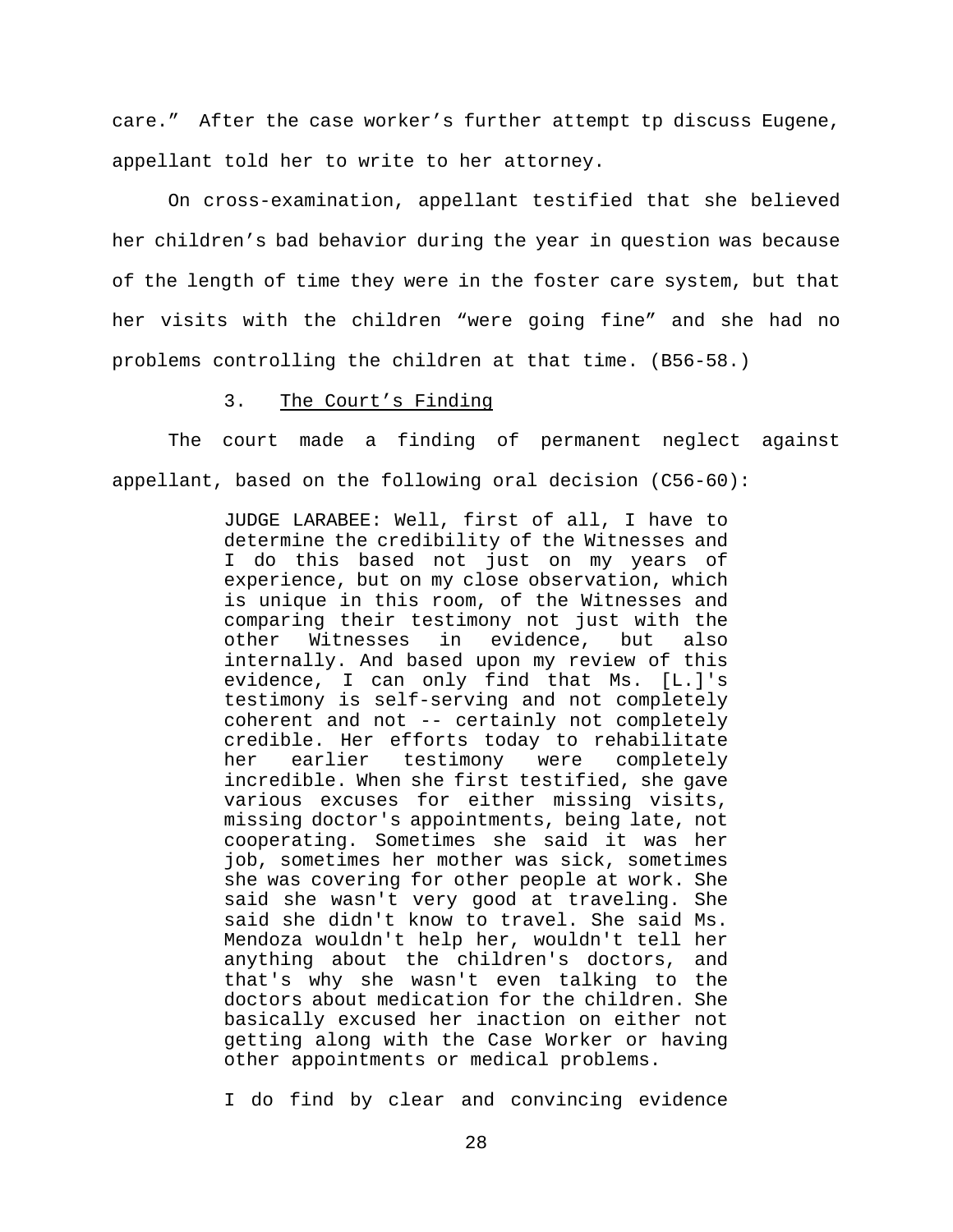that the Agency did exercise diligent efforts to try to work with her. And, in fact, they trial-discharged the children to her and set up a discharge plan, which they – they, the Court, and everyone in this room hoped would work and provide a safe and appropriate home for the children.

But it did not. And the reason it did not is that your client stopped cooperating. Even your client's Witness, Sister Marie Therese, testified that your client had many, many problems and that she clearly was a difficult client to work with. She was aggressive. She was paranoid. She was argumentative. And even Sister Marie Therese said that her progress over the year in question was up and down. It wasn't -- it's not that the situation was completely cured.

And Mr. Kafko [appellant's counsel], your Witness, Sister Marie Therese, tried -- even she, who only saw your client with Ms. Mendoza for one office visit during the time in question, the Sister did not testify that Ms. Mendoza was hostile or in any way tried to sabotage your client's progress. Your Witness testified that your client was stressed and strained and afraid. But there is no evidence to indicate that the Agency was in any way responsible for this. Your client was offered regular visits, all kinds of mental health services, all kinds of counseling. Your client is -- appears to have a lot of potential. She appears to be certainly more educated or more intelligent than the -- than many of the parents who come from this Court. [sic] But nevertheless, that doesn't excuse her from her failure to cooperate with the diligent efforts that the Agency was offering to her through, first, one and then the second Case Worker. And as, I think, [the agency attorney] pointed out, even after the second Case Worker, Ms. Perez, came onto the case, your client's behavior didn't -- didn't -- didn't change all that much. She waited until the very last minute to take care of signing consents for the children's problems. And the children were having serious problems in school. These are not minor problems. They involve violence.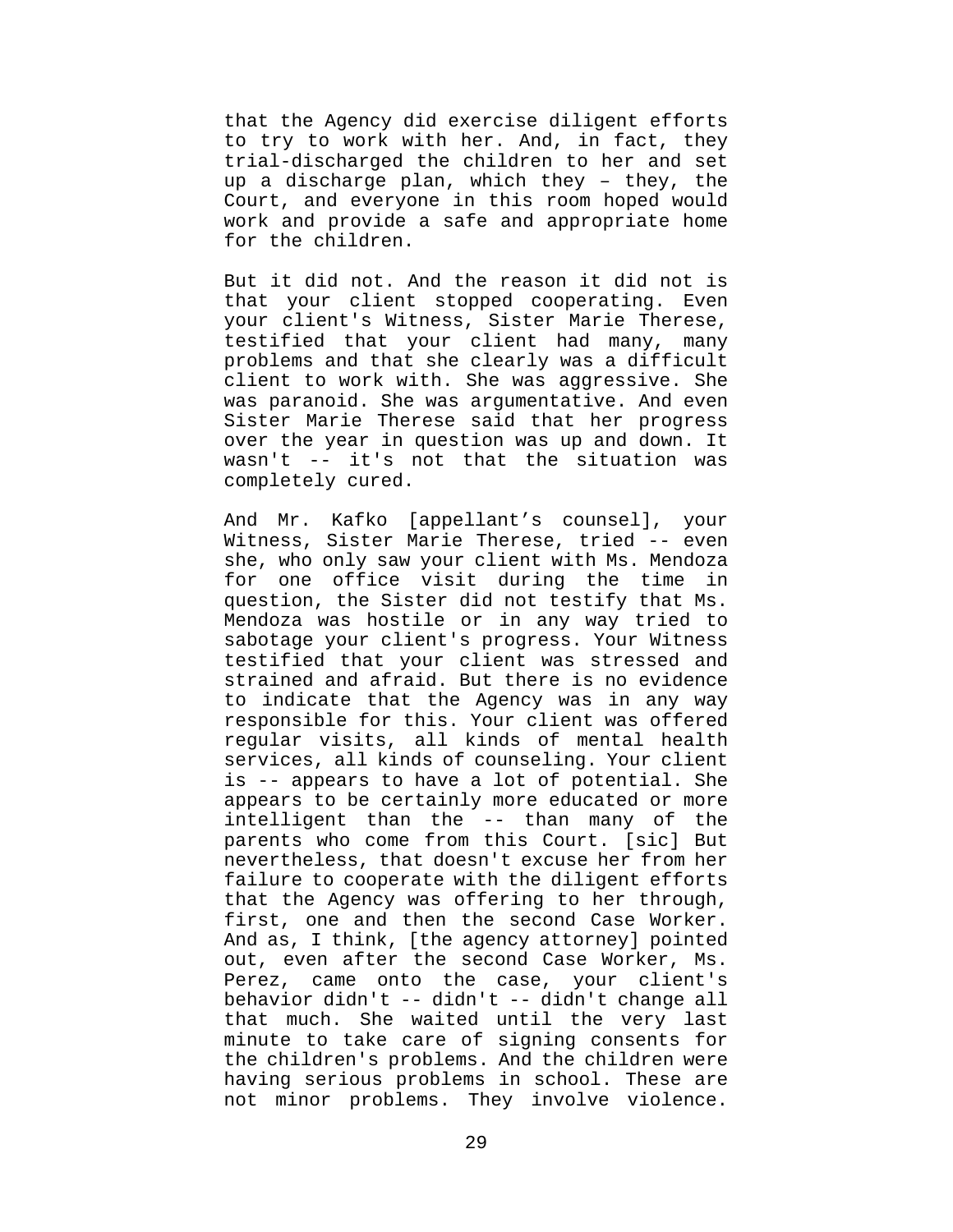They involve hurting other children. They involve hitting teachers. These were serious problems.

She didn't go to the April Service Plan Review. She didn't go to the November Service Plan Review. Those are both in the year 2001,and those were during the period of time that the Agency was trying to work with her. So I do find that the Agency did exercise diligent efforts to try to keep the children home with your client. She did not follow through with any of that. And I do find by clear and convincing evidence that she has permanently neglected them for the time period required by the Statute.

As [the Law Guardian] pointed out in her closing remarks, what happens as a result of this is going to be determined at the next phase of this Hearing, and most of your remarks were directed to that second phase of the hearing. And I have, by the way, reviewed all the documentary evidence before me in both colors, meaning both Petitioner's highlighted portions and those of the Respondent's. And, in fact, each -- each party is interested in having me consider quite a significant portion of the records. So I am also finding that there's no one else whose consent would be required. I'm going to set it down for a Dispositional Hearing.

#### B. Dispositional Hearing

Following the court's finding of permanent neglect a dispositional hearing was held in Family Court on January 26 and March 10, 2004, to consider the best interests of the children in determining what course of action to take.

## 1. The Law Guardian's Evidence

The Law Guardian introduced one exhibit into the record, Law Guardian's Exhibit "A", a psychiatric evaluation of one of the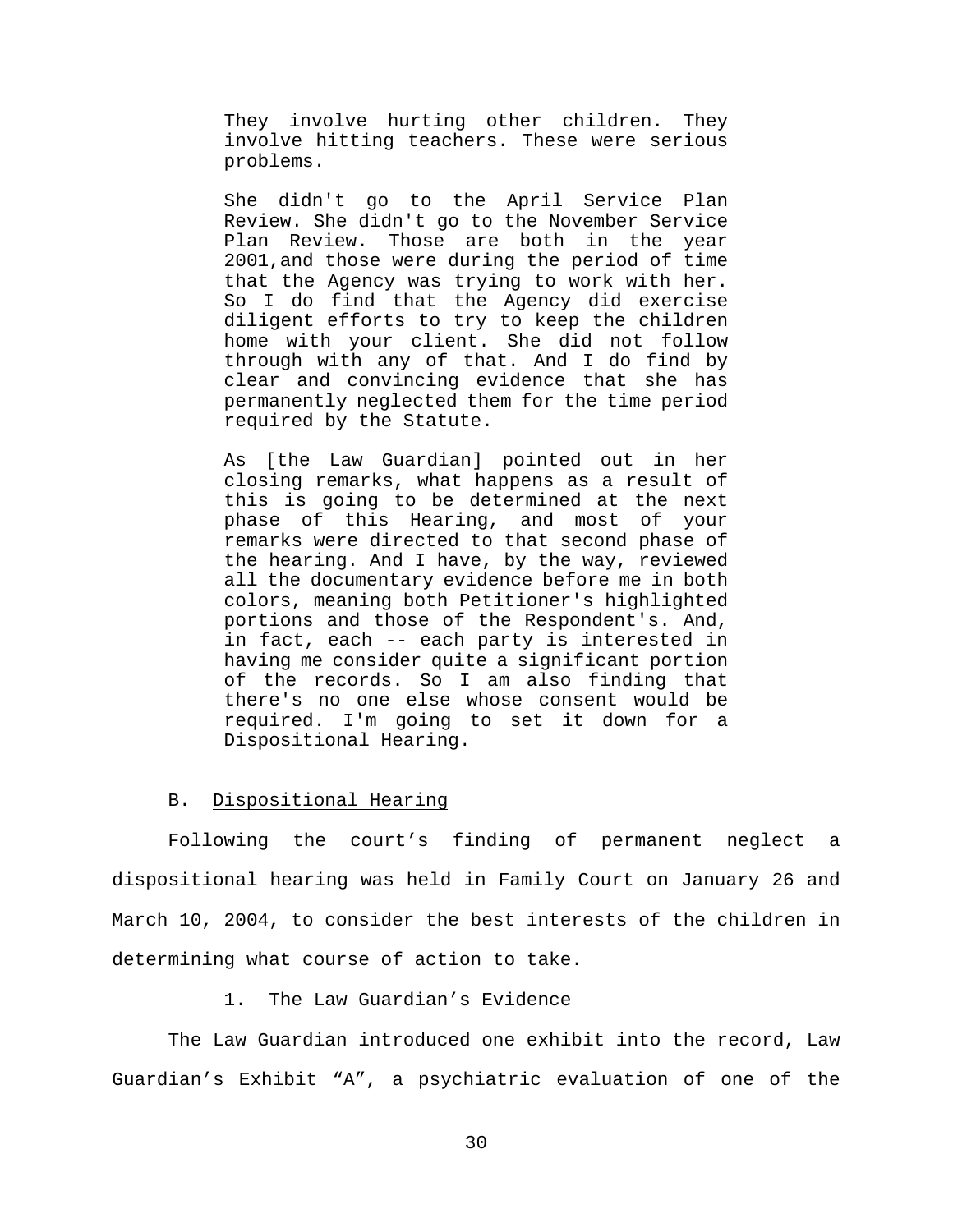children, Robert, conducted on January 7, 2004, at the agency. The report concluded that "Robert is showing significant gains in his current Therapeutic Foster Boarding Home," and recommended that "It is in his best interest to continue to live in the nurturing, supportive, caring, and therapeutic environment."

#### 2. The Agency's Evidence

Lorell Rosa had been the agency's case worker for the L. family since June 2003. Ms. Rosa testified that appellant's three boys were in separate pre-adoptive homes. (D2-3.)

Ms. Rosa testified that Robert had been in a pre-adoptive home for three years, and was doing well. He is adjusted and very attached to his foster mother. The home is a two parent, nonkinship home with another child, a twelve-year old foster child. The foster mother is a housewife. The foster father works and provides enough income to support the child. Ms. Rosa described the interaction in the home as "very well." On her visits to the home, Robert "seems very happy, doing his homework very peaceful".  $(D6-7.)$ 

Ms. Rosa testified that Robert has Attention Deficit Hyperactivity Disorder (hereinafter "ADHD"). The foster parents take him for routine checkups at the agency monthly, and outside the agency for vision, hearing, physicals, and routine medical treatment. They attend special training and support groups at the agency every month, and get other support from the agency. (D7.)

Robert receives therapy for his ADHD condition. (E15.) Ms.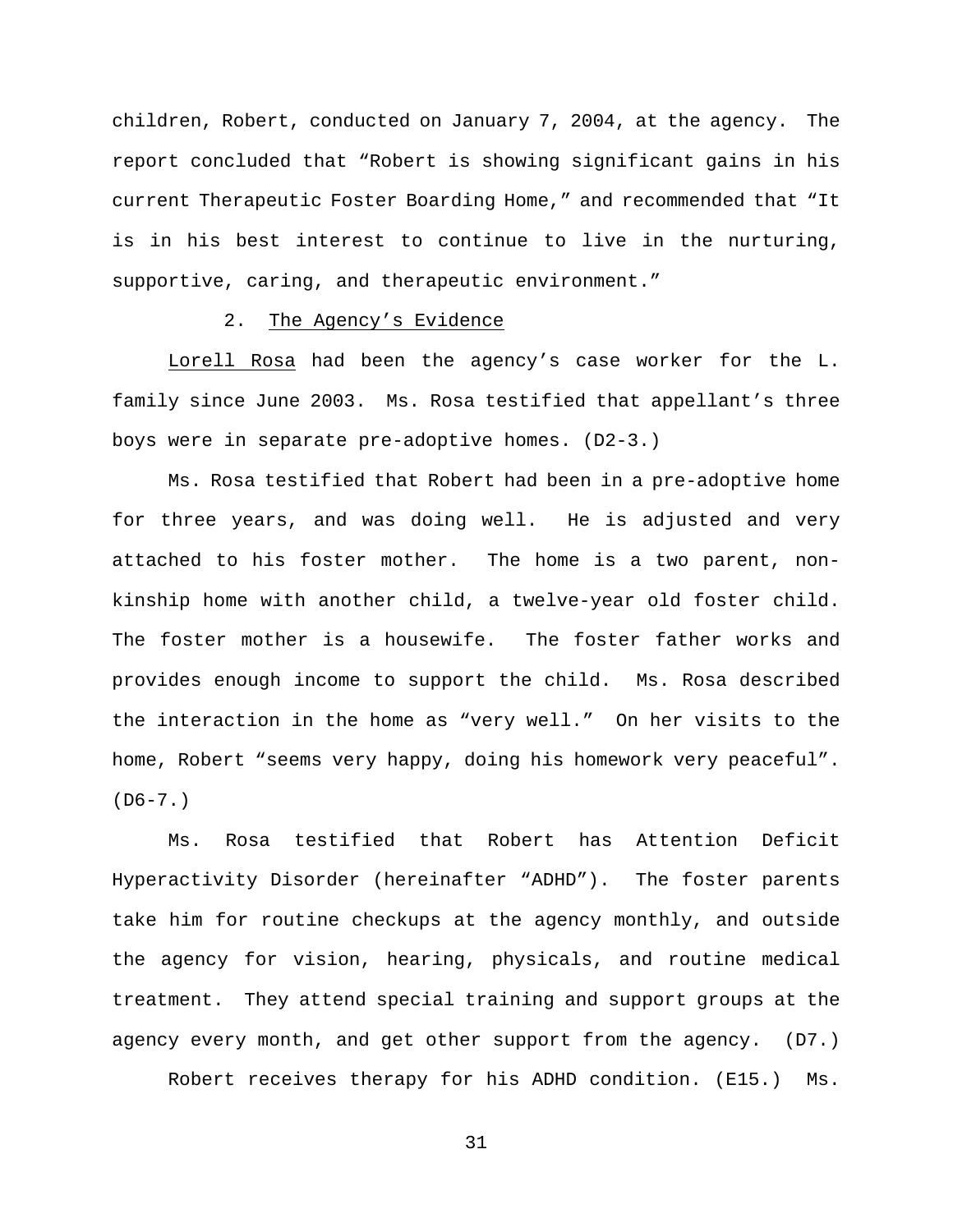Rosa, on her home visits, has not observed Robert acting out. Nor did he appear upset. He is very quiet and his foster parents are able to control his behavior, unlike appellant, who cannot control his behavior. (E17.) Ms. Rosa reported that Robert gets along well with the other foster child at the foster home. (E18.)

Joseph had been in a two parent, non-kinship pre-adoptive home, also for three years. The foster mother is a housewife and the foster father works, providing enough to support the child. They both wish to adopt. There is one other child in the home, an eleven-year-old foster child. Ms. Rosa testified that she visited the home and found it adequate for the child. Joseph is very attached to his foster mother, calling her "Mommy." He seems very happy whenever Ms. Rosa visits the home. (D7-9.) Although Joseph had been diagnosed with ADHD, his behavior had imporved to such an extent that his therapy was discontinued. (E19.)

Eugene had been in a one-parent non-kinship home for three years and was doing well.<sup>7</sup> (D3.) Ms. Rosa testified that Eugene has special needs, that he has ADHD and was also diagnosed as having "oppositional defiant disorder." (D5.) Eugene receives therapy and medication for his special needs caused by ADHD and Operational Defiant Disorder. (E13-14.) Eugene always takes his medication. (E7.) Ms. Rosa said she had not been told by anyone at Eugene's school that he had failed to take his medication. (E9.)

 $\frac{7}{7}$  The evidence reviewed here, with regard to Eugene, does not reflect the updated circumstances discussed below, but rather, the situation at the time of the dispositional hearing.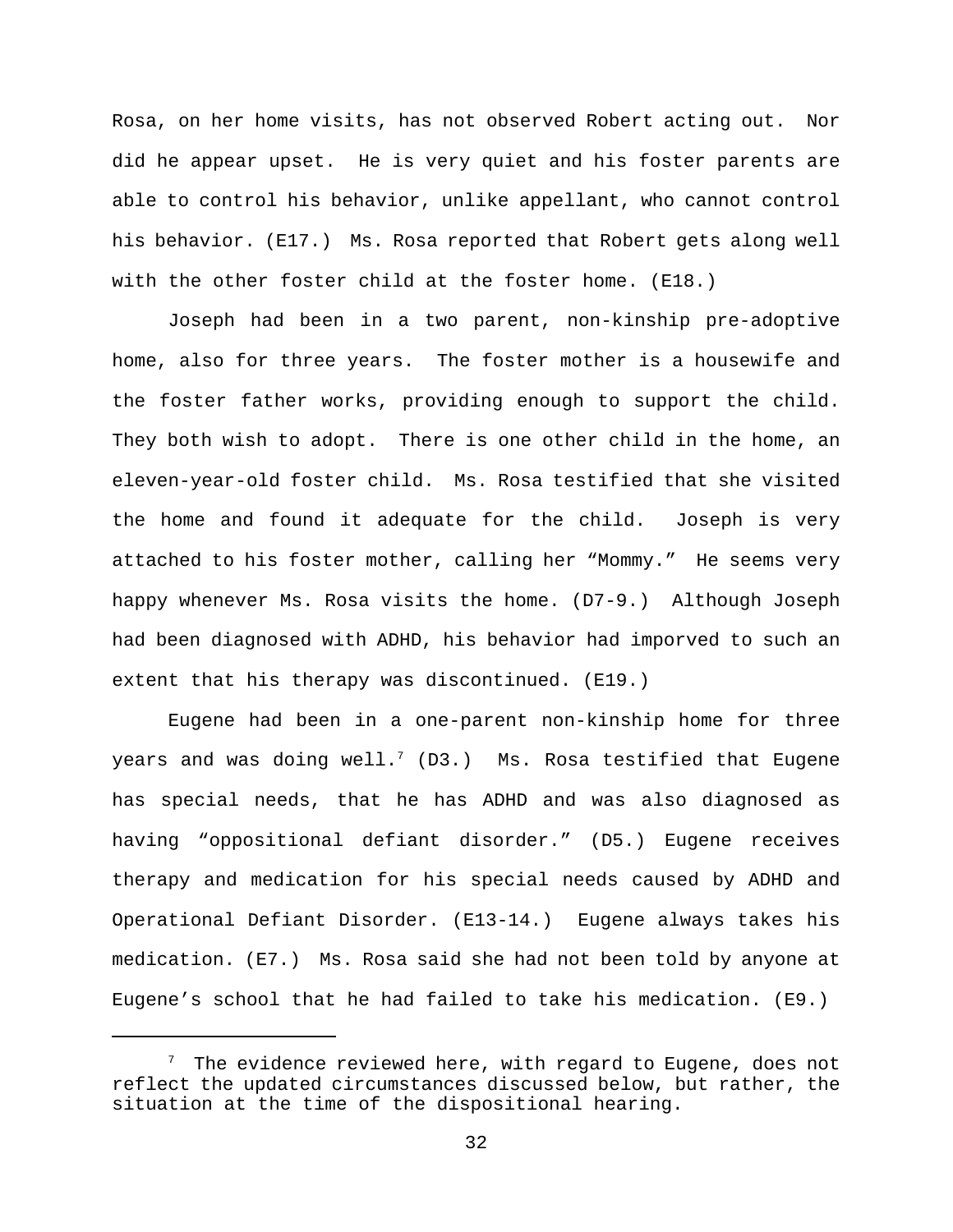Ms. Rosa testified that appellant's plan since the filing of the termination petition was to have the children returned to her. Nevertheless, Ms. Rosa expressed the opinion that adoption would be in the best interests of the children because, when she supervised visits between the appellant and the children, the appellant could not control the children. They fight and are hurt. Robert throws chairs at appellant, and bites and kicks her. Ms. Rosa has to intervene, to supervise or to help because Robert is "out of control." (D10-11.) Typically whenever appellant would bring a toy to a visit, it would trigger a fight. (D18.)

Ms. Rosa testified that the children do not exhibit these behavioral problems in their foster homes. (D26.) Joseph and Eugene get along well in their foster homes and Ms. Rosa denied any hitting incident between Eugene and the older child in his foster home. (E5, 6-7.) Eugene and Joseph have unsupervised visits on weekends with the foster parents which go smoothly, but Robert and Eugene do not get along well. (D26.)

Ms. Rosa testified that appellant's interactions with Eugene were good compared to those with Robert and Joseph, and that she "is very attached to Eugene". The relationship with Joseph was good. The problems were usually with Robert, who has tantrums. (D35.)

On cross-examination, Ms. Rosa testified that appellant shows an interest in the children and is affectionate. (D36-39.) She is enrolled in some workshops about special needs. (E4.) Ms. Rosa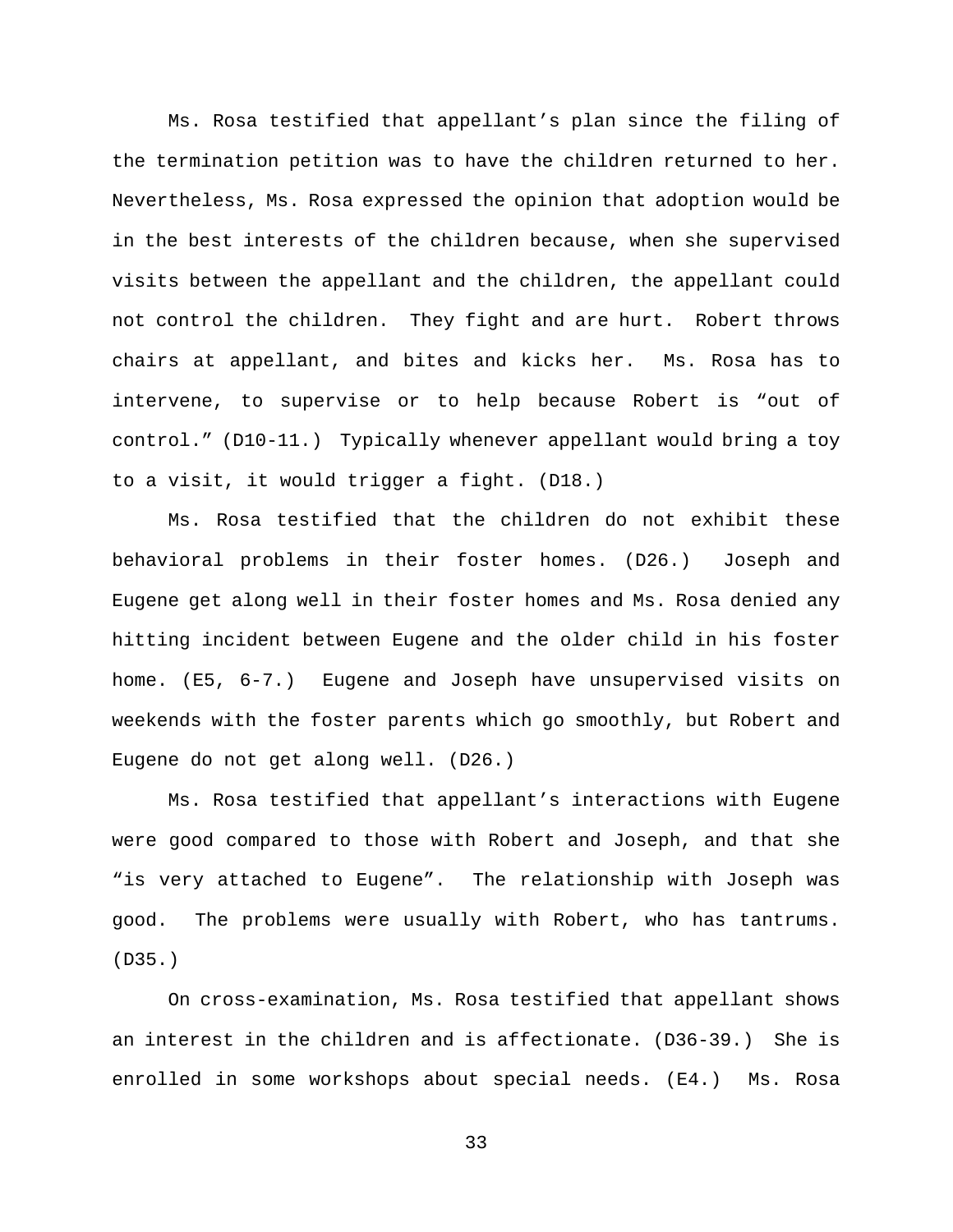testified, however, that she has not observed any improvement in appellant's ability to control Robert, notwithstanding the training for parents of special needs children undertaken by appellant. (E17-18.)

Ms. Rosa testified that the appellant visited the children weekly, but that from July 2003 to the time of her testimony in January 2004, appellant had come late eight or nine times, sometimes half an hour late. (D10-11.)

Appellant would step out during most visits for 15 to 20 minutes to get something to eat. The visits were scheduled for two hours. (D14-15.) Ms. Rosa had suggested in October 2003 that appellant buy food before coming in. Appellant followed the suggestion a few times and then resumed leaving the visits to get food. Ms. Rosa considered this to be improper. She also considered improper appellant's behavior in leaving when the children were arguing, and threatening to take a time-out for herself if they did not stop. (D29-30.)

Ms. Rosa described difficulties between appellant and the children at a series of visits:

• July 31, 2003 - Appellant could not convince Eugene to turn off his gameboy and the two started arguing. Ms. Rosa intervened and was able to get him to turn it off by saying that he should finish the game and then turn it off. (D12.)

- October 6, 2003 Robert refused to see appellant. (D13.)
- October 16, 2003 Eugene started arguing with Robert over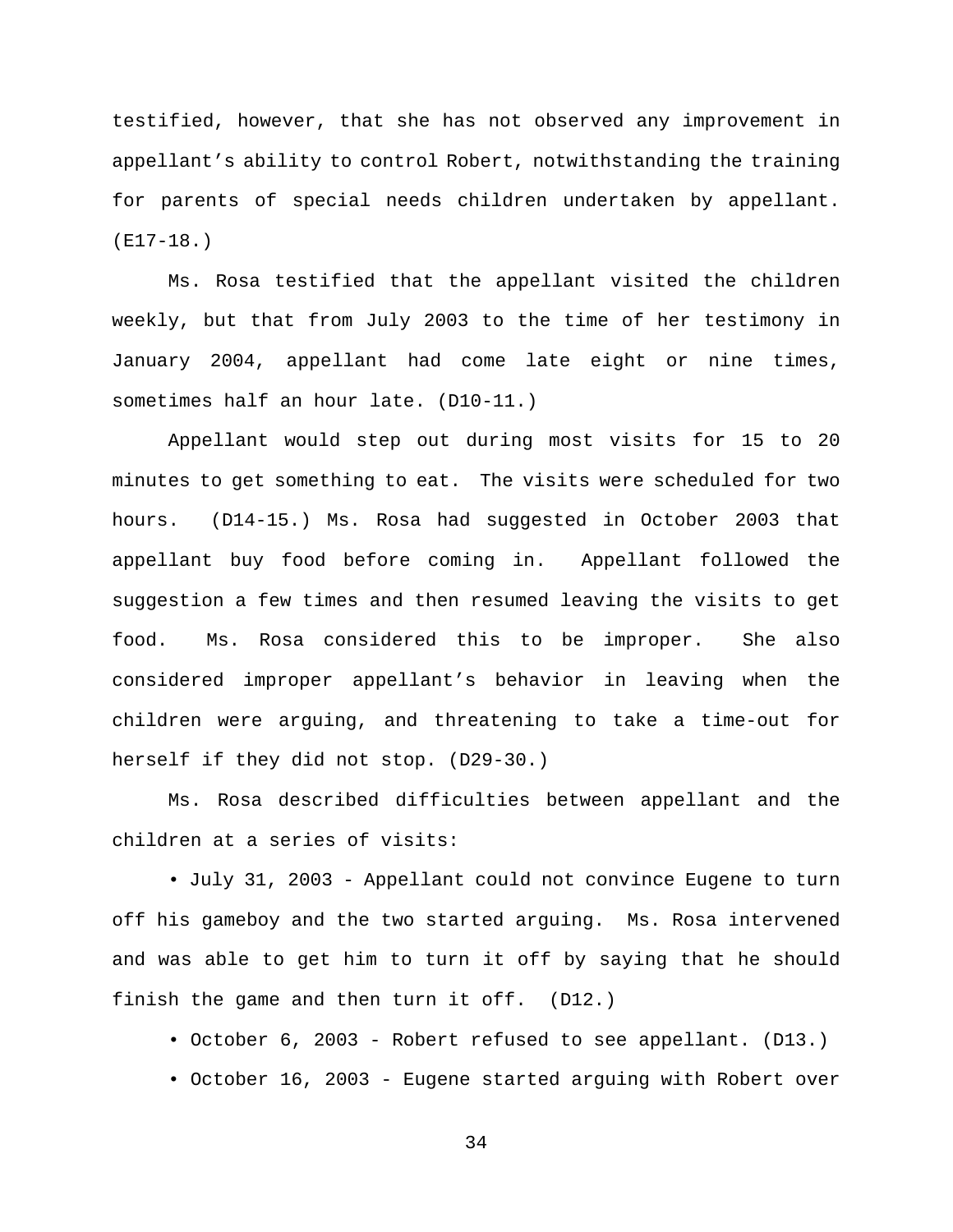a toy. Appellant said to the boys that she would have a "time-out" if they did not stop. She then went out to get a pizza and was gone for about a half hour. Robert threw a chair at Eugene and Ms. Rosa had to block it. (D13-14.)

• October 20, 2003 - appellant brought a cake and gift for Robert's birthday. Eugene took Robert's gift and had a tantrum, because he wanted the gift. Robert was "having a great time," enjoying his birthday, playing with Joseph. But Eugene was upset and said to appellant "I hate you." Appellant replied to Eugene, in front of the other two children, "Why are you acting like this, because I love you first, most of all." (D15-16.) Appellant attempted to give Robert's present to Eugene, but was prevented from doing so through the intervention of another agency case worker, who explained to appellant that she was acting inappropriately. (E19-20.)

In the following visit in November there was another fight over toys at which time appellant explained to Robert that he needed to share with Eugene, "[t]hat Eugene needed to be catered to". (E20-21.) Ms. Rosa testified that appellant tells Robert that he needs to share, but if Eugene does not want to share, she lets him get his way. (D33.)

• November 13, 2003 - Eugene and Robert were arguing over toys. They threw a toy at each other, but instead hit Ms. Rosa in the eye. Appellant told Eugene to apologize, which he did, but they started arguing again. Appellant then threatened to take away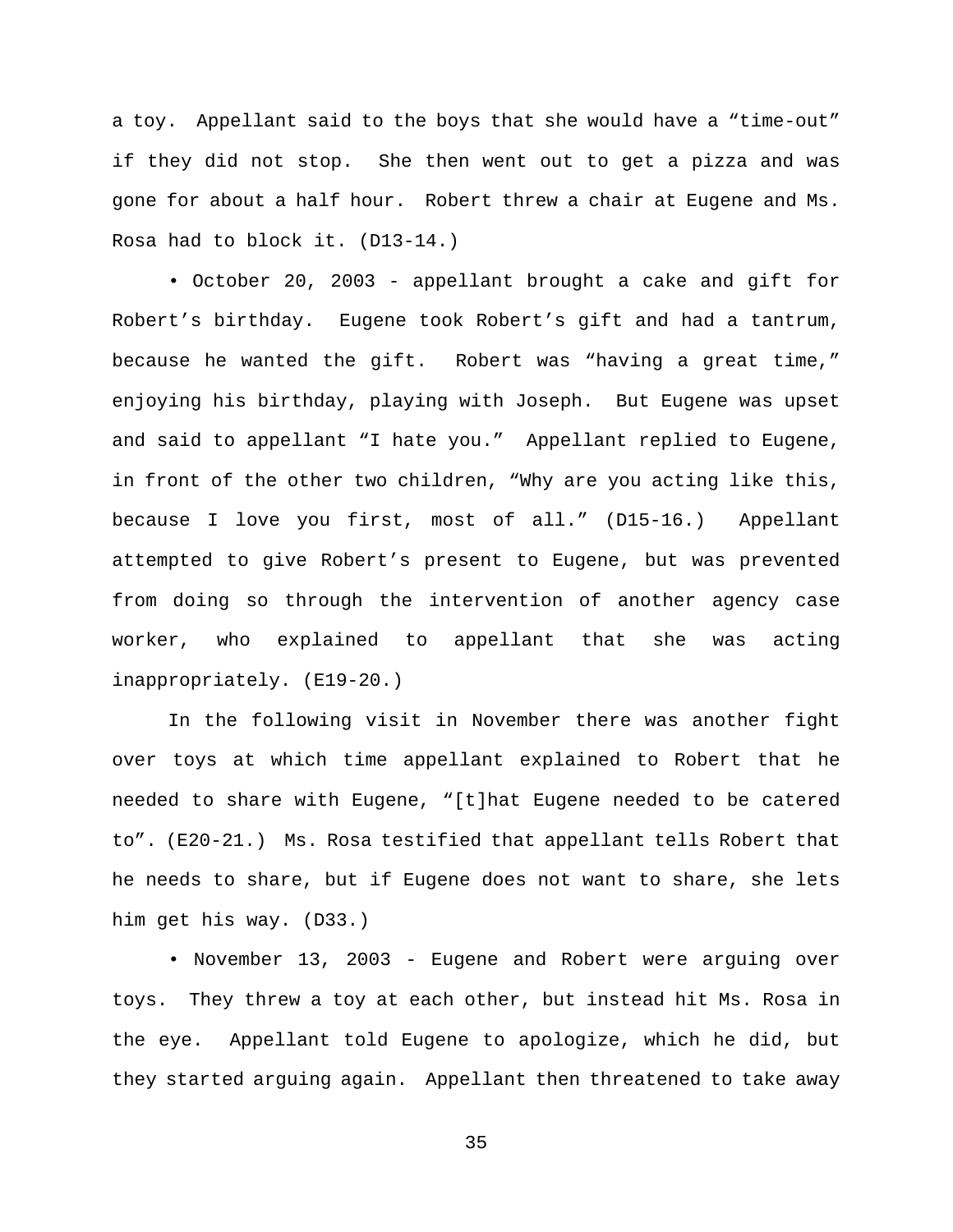Robert's toy if he did not learn to share, upon which he stood up and overturned the table, knocking all the toys down. Eugene and Joseph started crying and Robert started throwing chairs at appellant. She tried to restrain him but he kicked her, bit her, and hit her. Ms. Rosa had to call for support as appellant "cannot handle it." (D17-20.)

• December 18, 2003 - appellant said to Robert that, "You're going to go home with me." The boy "started crying hysterically" saying he did not want to return but wanted to stay with his foster parent. Every time she would mention it, Robert would start crying. (D22-23.)

• January 22, 2004 - the visit was going well until Robert and Eugene started arguing over a Gameboy. Appellant tried to stop the argument, triggering Robert to start hitting appellant, kicking and biting her. (D24-25.)

• January 29, 2004 – Joseph became upset with a toy brought by appellant, and he started crying and throwing things on the floor. Ms. Rosa had to intervene. Problems with the toys continued through the visit and at the end Joseph said, "I don't want to come here any more".  $(E22-23.)$ 

Ms. Rosa testified that the appellant was accompanied by a friend named Phil on three visits between the two dispositional hearing dates, i.e., between January 26 and March 10, 2004. Phil appeared to be unknown to the children. At the first visit, he told the children that he would take them to Yankee Stadium and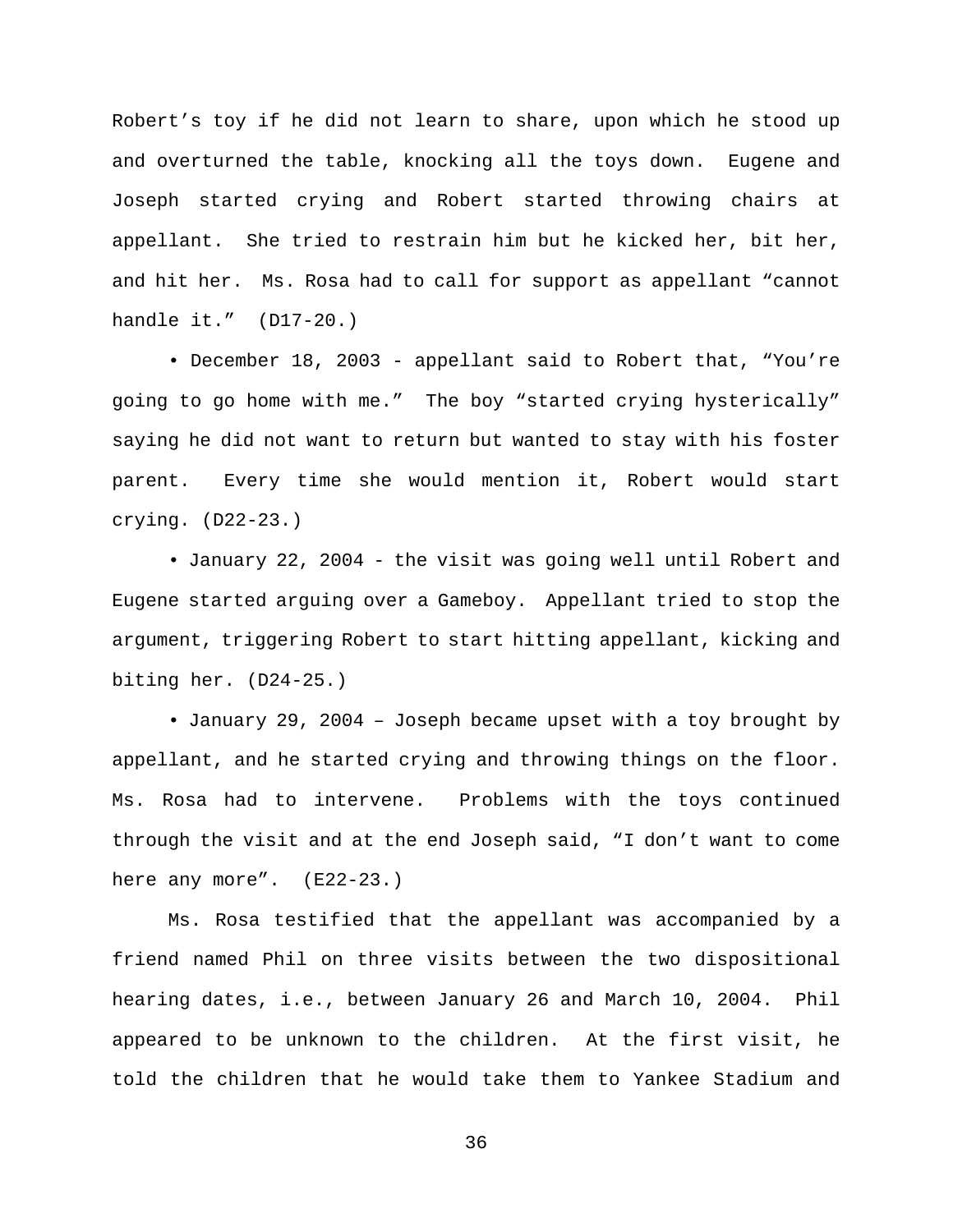museums. The children said they wanted to return to appellant because of the fun things they were going to do. (E10-12.) The second time Phil came, Joseph said a "bad word." Phil started shouting at him, "You are not supposed to be saying bad words to me. . . . This is what you learn in the Foster homes?" Appellant told Ms. Rosa that she brought the man to the visits because she "just wanted. . .to bring him." (E12.)

On cross-examination, Ms. Rosa testified that other visits since she had been assigned to the case in June, 2003, "basically went well." During the July 31, 2003 visit, Ms. Rosa did not observe appellant doing anything improper. On October 6, 2003, when Robert said he did not want to see appellant, she did not do anything to provoke him. (D27-28.)

Appellant has attended medication appointments for the children, but at the time of Ms. Rosa's testimony in March 2004, appellant had missed the last two appointments, saying that she was sick. Also, she had not returned some medical consents to Ms. Rosa. (E5.)

On cross-examination, Ms. Rosa testified that the appellant's apartment is neat and reasonably clean. (D36.) Appellant lives alone and is not married as far as Ms. Rosa knows. (D36.) Ms. Rosa did not recall appellant using drugs and had not seen her drunk or drinking alcohol. (D37.) Ms. Rosa was not aware of any criminal record of appellant's. (D37.) Ms. Rosa testified that appellant told her she has her own business – something about music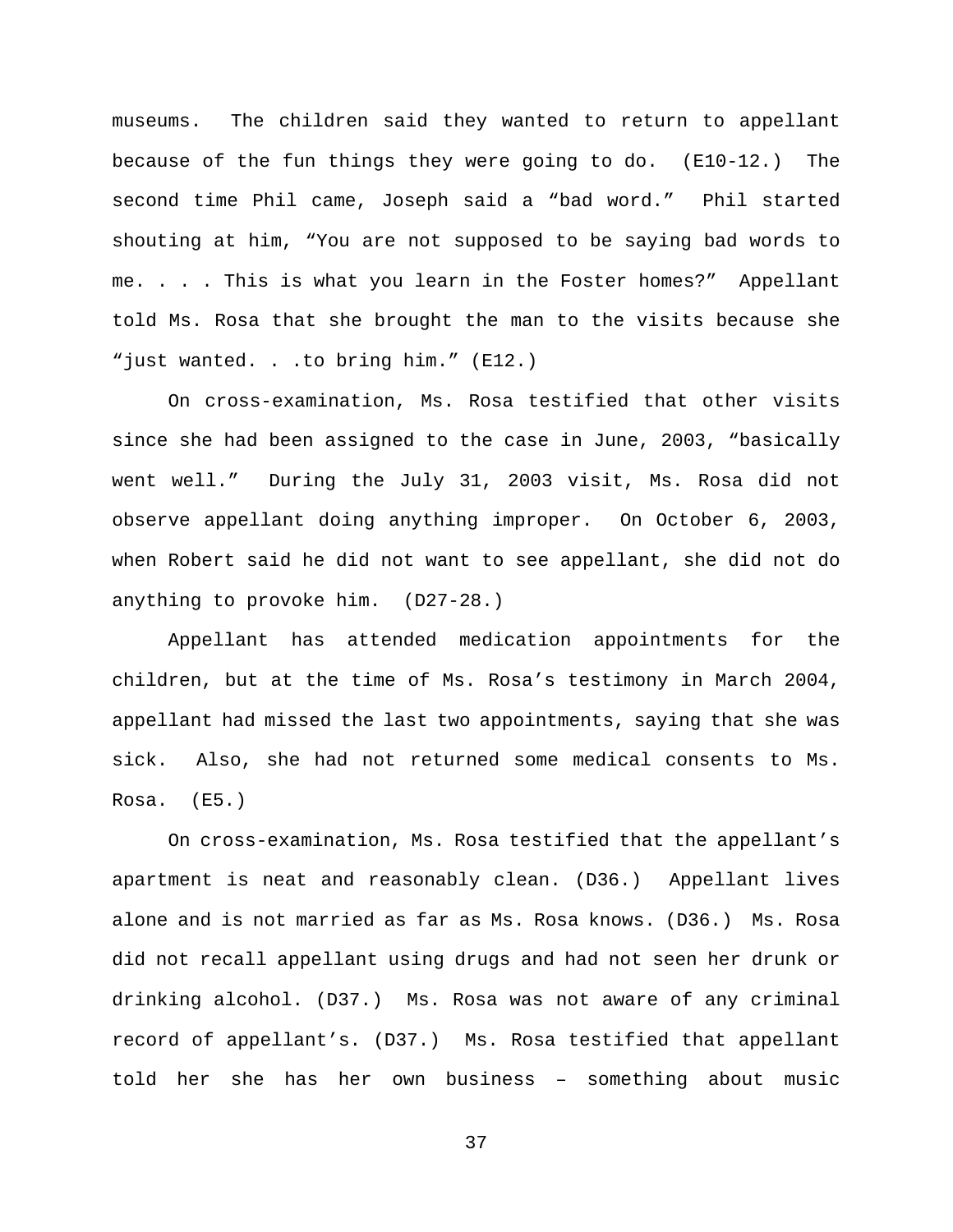production. (D38-39.)

### 3. Appellant's Evidence

Appellant Virginia L.'s case consisted of her testimony and two exhibits. Exhibit "F" is an undated intake letter from the Jewish Board of Family and Children's Services to appellant, for an appointment on March 1, 2004. Appellant's Exhibit "G" consists of two letters from February and March, 2004, indicating her enrollment and attendance at parenting skills workshops.

Appellant testified that if the children were to come home, she would enroll Eugene in "District 45" school on 23rd and First Avenue, a school for children with special needs, in September, 2004. Robert and Joseph would be enrolled at Saint Joseph's, a Catholic school across the street from where she lives. (E24-25.) She was considering continuing to have the children see Mr. Dada at Cardinal McCloskey Services for their medication. Robert would be placed in therapy at the Jewish Board for Family and Children, rather than his then current placement at "Esther Child Guardians", $8$  because the former is closer to home. (E25-26.) Joseph and Eugene would also be placed in therapy at the Jewish Board. Eugene was then currently receiving group and individual therapy at Cardinal McCloskey Services and counseling at P.S. 75. She would continue to use the behavioral health counselor at Cardinal McCloskey. (E27.) Appellant herself was seeking therapy at the Jewish Board, having been through intake on March 1 and 3,

 $8$  This is apparently a reference to the Astor Child Guidance Center.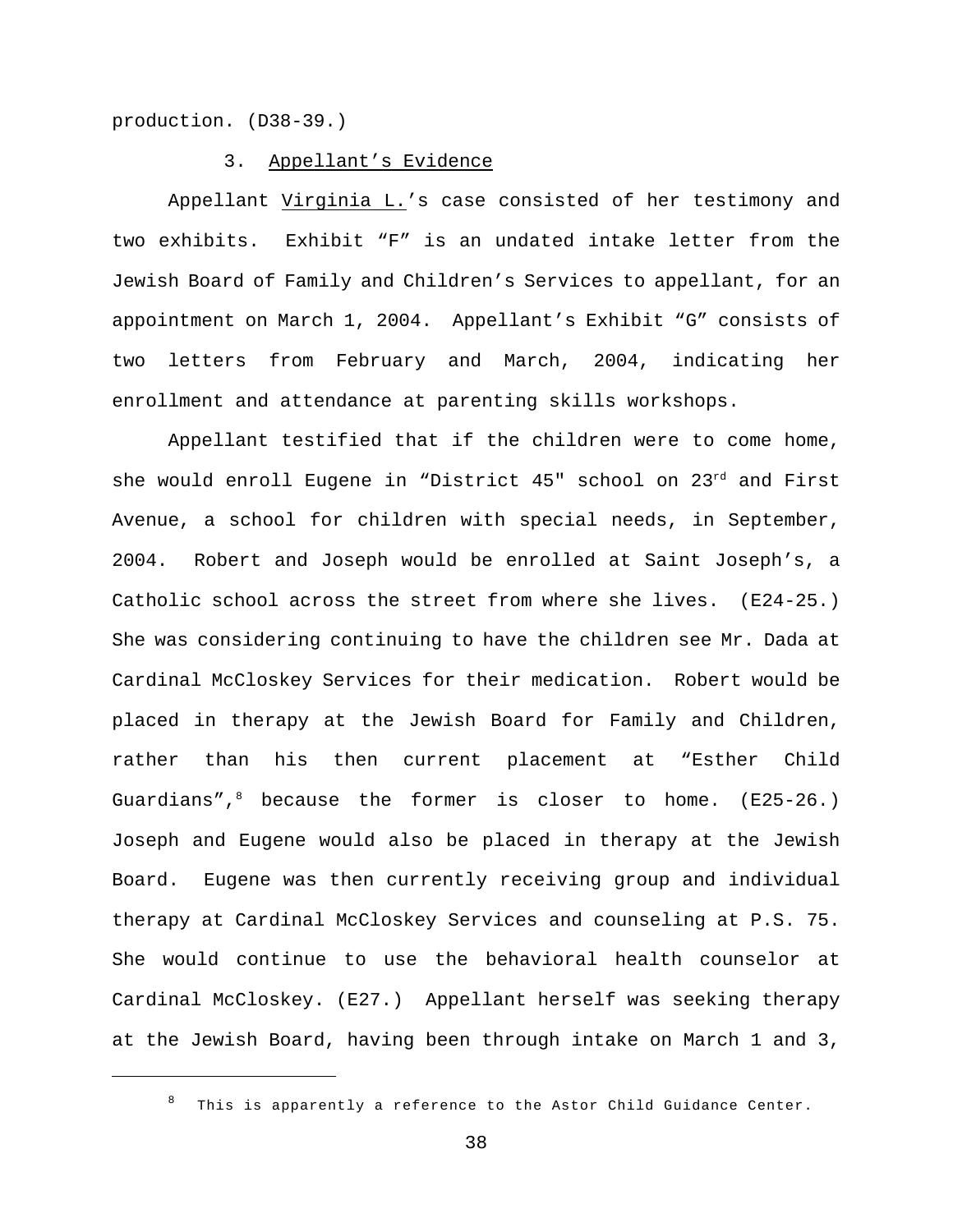2004. She was seeking therapy to "talk out my frustrations and feeling about my children". (E27-29.)

Appellant testified that Eugene was taking Respidol for "disruptive behavior", Concerta to "control his hyper-activity", and Depacol for "anger/mood disorders." Robert is on Concerta when he goes to school, and Eridol for hyperactivity. The agency psychiatrist was also considering prescribing Depacol for him. All three children were seeing the psychiatrist for medication. (E30- 32.)

Appellant testified that she felt ready to care for all three of the children. (E61, 65.) When asked whether the children have significant special needs, appellant testified that "I can't say that they are having these needs. . .this is what the agency is saying. If I had my own doctor to evaluate these children, then I would say yes. Right now, I didn't get the chance – an opportunity to do so." (E62, 64.) Appellant denied being told of the children's special needs several years before, and displayed no understanding of the reason why therapy had been prescribed for them. (E66-69.) Appellant did not believe that the children's special needs were being addressed by their foster parents. (E64.)

Appellant testified that she was taking a 12-session course on specialized parenting skills for children with ADHD. She also attended three workshops about children with special needs. She was taking the courses "To brush myself up with my parental skills" because of the children's special needs. (E32-35, 66.)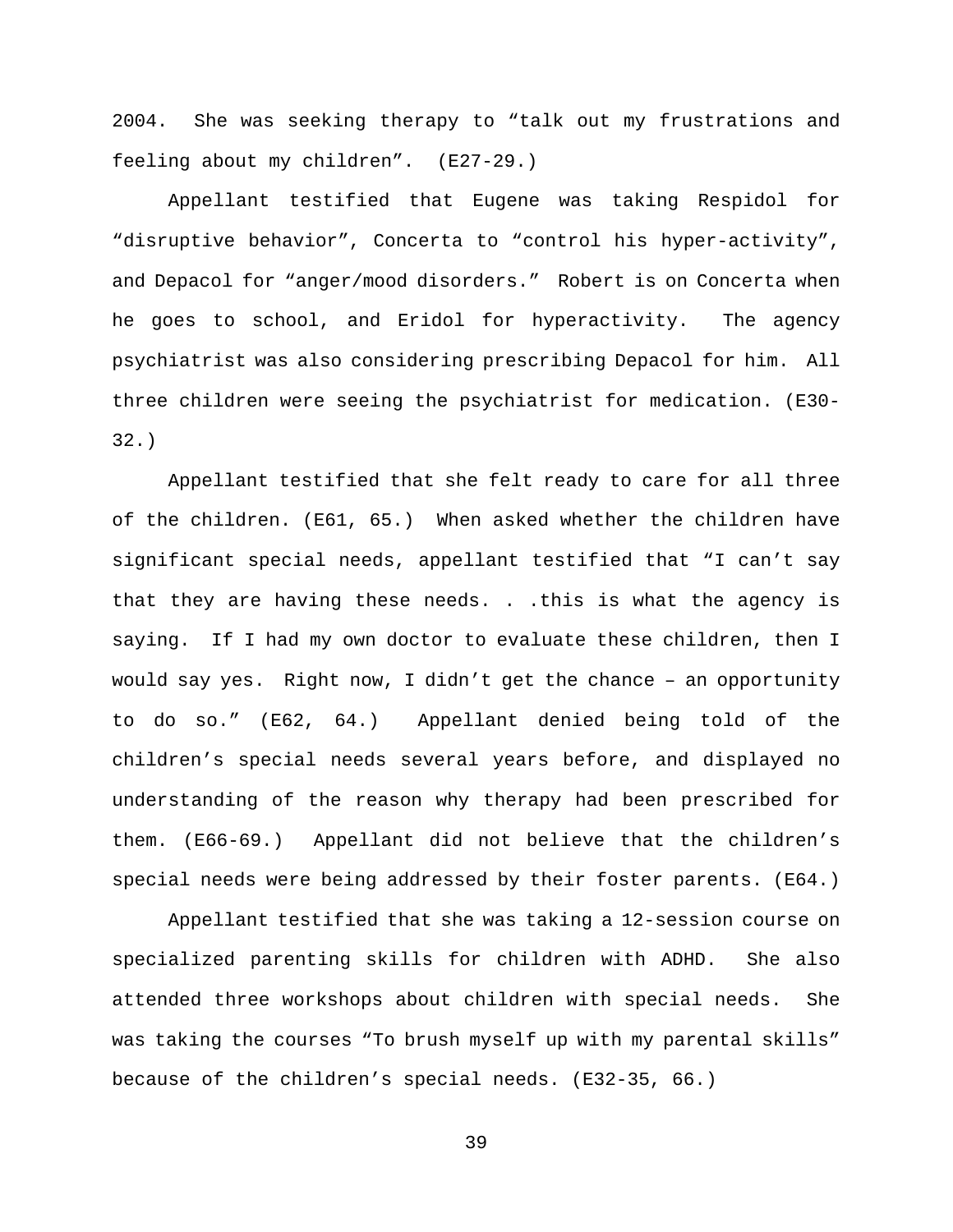Appellant testified that visits with the children in the past month (before March 10, 2004) were going well, that they were getting better than before. (E46, 53.) Appellant claimed that the children are not acting out, no longer having tantrums, throwing things, attacking each other. (E54, 57.) However, appellant conceded that Eugene had a tantrum on February 21 or 26, about two weeks before the hearing. (E59.) When pressed to say whether Robert bit her on February 26, appellant first conceded that he was trying but missed, and then claimed that she could not recall whether he tried to bite her. (E50-60.) Nor could appellant recall whether Eugene got up and left the visit on February 26, or whether Joseph had a tantrum at the visit the week before. (E60.) Appellant then conceded that the children act out, claiming that it was because they wanted to return home to appellant. (E61.)

With respect to the scene during the visit for Robert's birthday party in October 2003, appellant denied that the disruption had anything to do with Eugene wanting Robert's present, saying instead that the problem was about the birthday cake, and that the caseworker intervened over the cake, not the toy. (E69-70)

Appellant had been making visits to the children's schools since early 2004, and claimed to have been told that Eugene on occasion was not given his medication. (E47-50.)

Appellant testified that she was on worker's compensation and expected to return to her security job shortly. In the meantime she was working "off-the-books" at a Japanese restaurant. (E44.)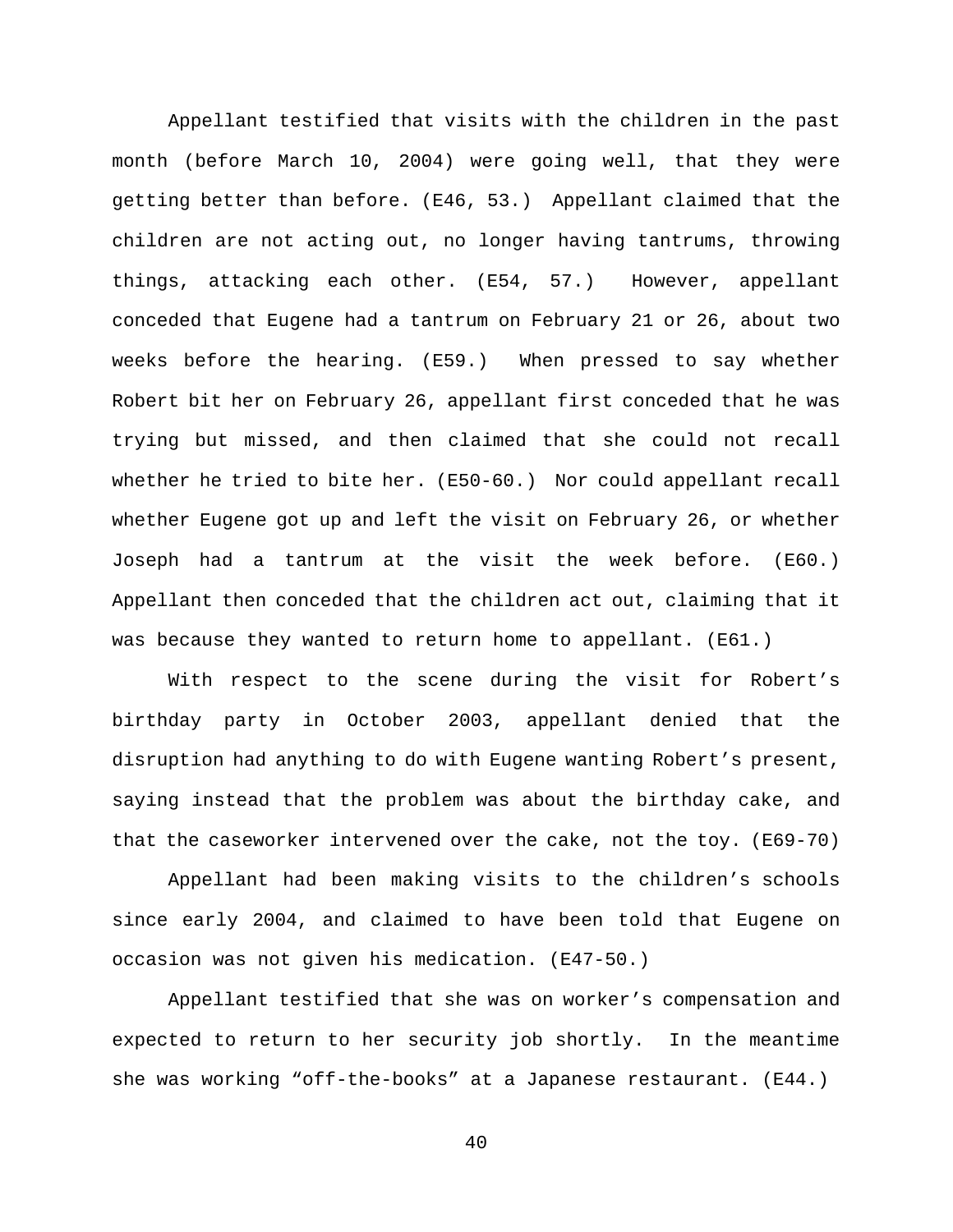Appellant testified that she was not taking drugs or drinking alcohol, nor did she have a criminal record. (E45-46.)

Appellant testified that her relationship with the putative father of the three boys had ended in August 2002, that they had not spoken to each other since then; but she did not know why that had happened. (E52.)

### 4. The Court's Ruling

The court concluded after the dispositional hearing that the best interests of the children mandate that appellant's rights be terminated and the children's custody and guardianship be transferred to the Commissioner of Social Services and the agency for purposes of adoption. (Family Court Findings of Fact, Conclusions of Law, and Order.)

# 5. Update

Robert and Joseph remain in their respective foster homes and they desire to be adopted by their foster parents.

Eugene, who is now twelve years old, has been moved to a therapeutic foster home which is not a pre-adoptive home. He has expressed a desire to be with his biological family. There is currently no adoptive resource for him.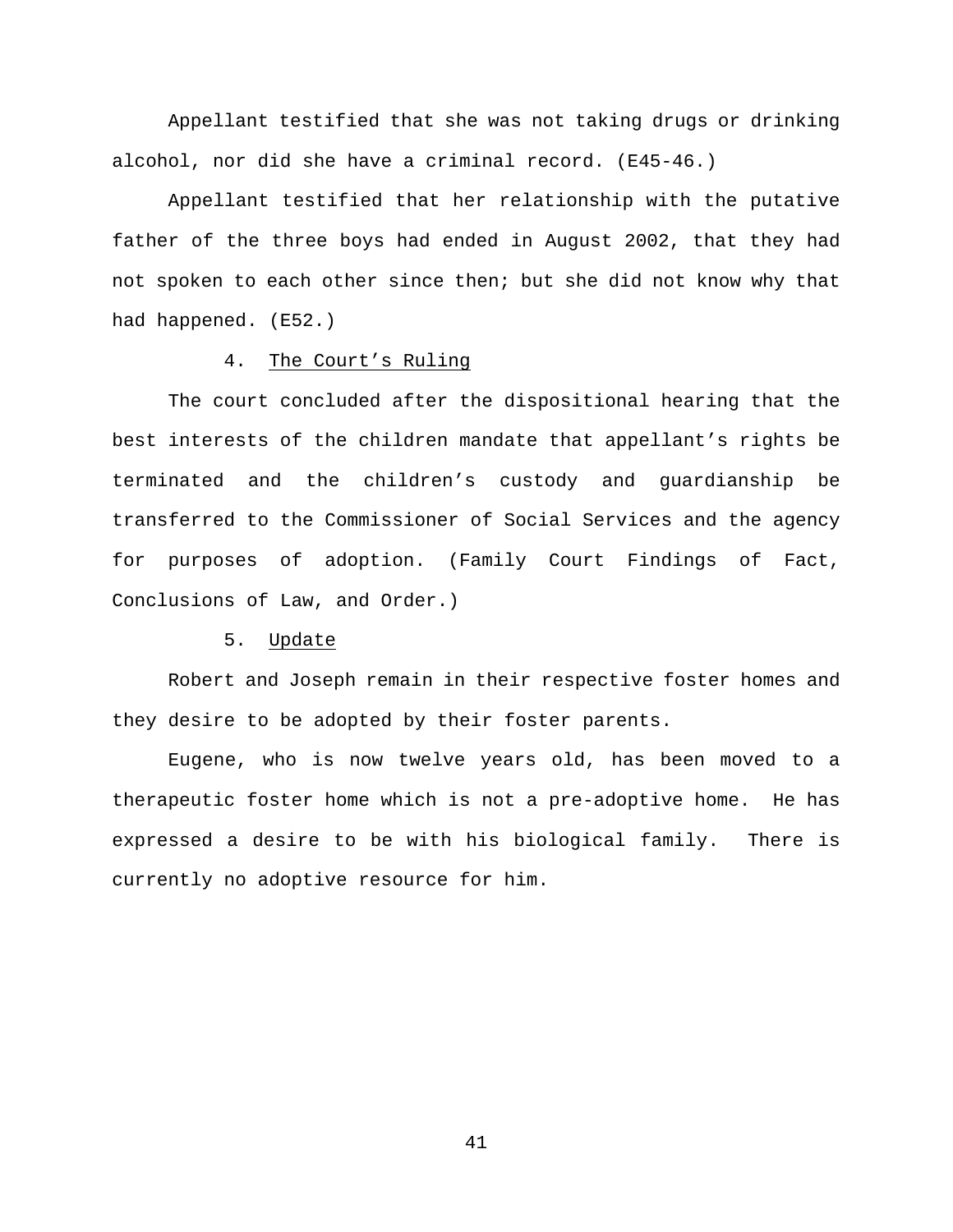#### ARGUMENT

### POINT ONE

THE FINDING OF PERMANENT NEGLECT WAS SUPPORTED BY CLEAR AND CONVINCING EVIDENCE OF THE AGENCY'S DILIGENT EFFORTS TO ENCOURAGE AND STRENGTHEN THE PARENT-CHILD RELATIONSHIP AND APPELLANT'S FAILURE TO PLAN FOR THE CHILDREN BY NOT COOPERATING WITH THE EFFORTS OF THE AGENCY, MISSING OR COMING LATE TO VISITS WITH THE CHILDREN, MISSING MEDICAL AND SERVICE PLAN APPOINTMENTS, REFUSING TO SIGN MEDICAL CONSENTS, AND SHOWING LITTLE SIGN OF UNDERSTANDING THE CONDITION OF THE CHILDREN.

Social Services Law §384-b(7)(a) provides, in relevant part, that a "'permanently neglected child' shall mean a child who is in the care of an authorized agency and whose parent or custodian has failed for a period of more than one year following the date such child came into the care of an authorized agency substantially and continuously or repeatedly to maintain contact with or plan for the future of the child, although physically and financially able to do so, notwithstanding the agency's diligent efforts to encourage and strengthen the parental relationship." A determination of permanent neglect is warranted if the parent either failed to maintain contact or failed to plan. Matter of Star Leslie W., 63 N.Y.2d 136, 142-43 (1984); Matter of Orlando F., 40 N.Y.2d 103, 110 (1976).

In the instant case, clear and convincing evidence established that appellant permanently neglected Joseph, Robert, and Eugene by failing successfully to address any component of the service plan which was established by the agency to prepare appellant for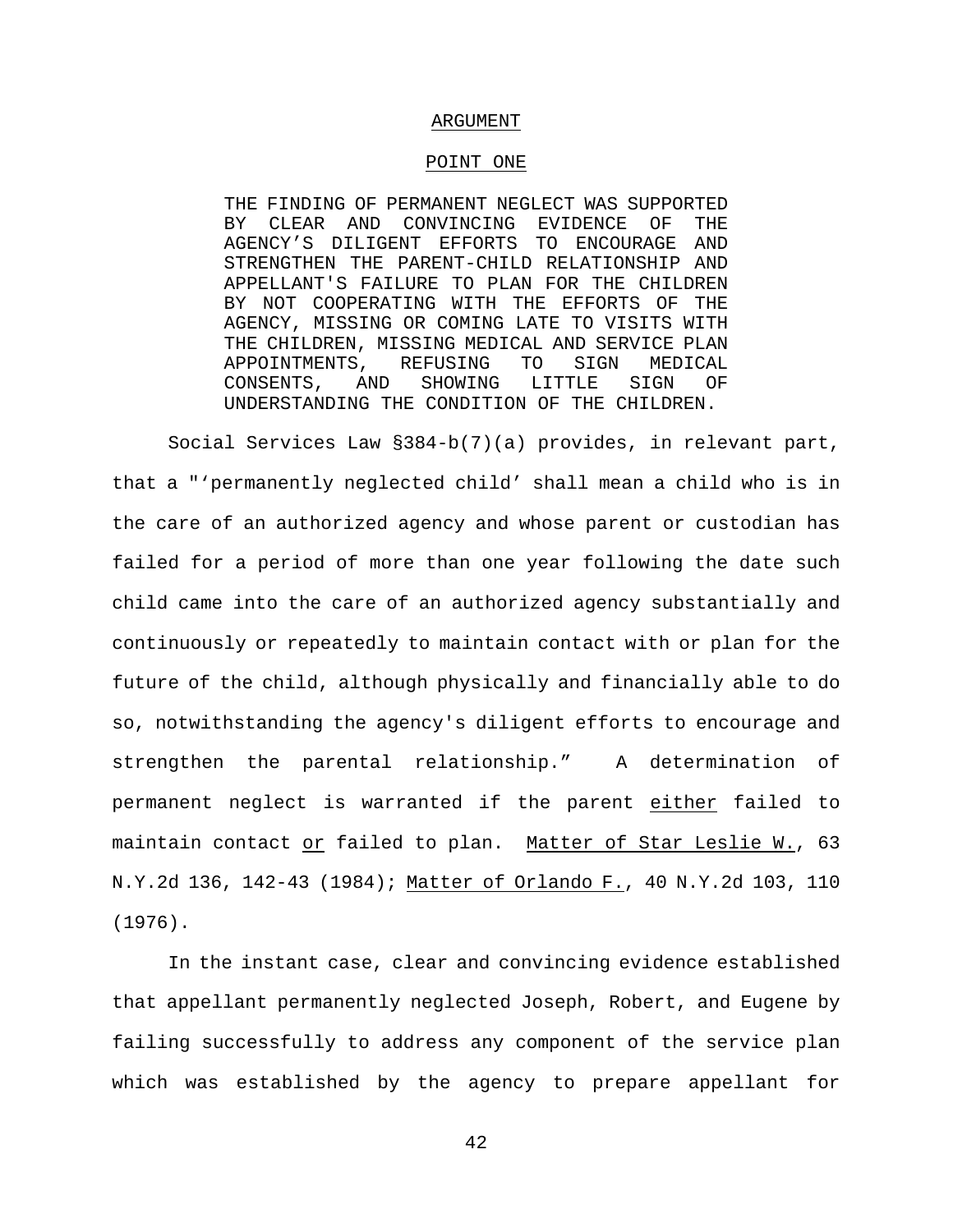reunification with the children. The record showed that the agency endeavored to assist appellant in effectuating the service plan and developing a meaningful parent-child relationship, but that these diligent efforts were undermined by appellant's inability or unwillingness to accept planning responsibilities, and her failure to cooperate with the agency. Accordingly, the fact-finding ruling should be affirmed.

# A. The Agency Exerted Diligent Efforts to Encourage and Strengthen the Parent-Child Relationship

The threshold inquiry in a permanent neglect proceeding is whether the child care agency discharged its statutory duty to exert diligent efforts to encourage and strengthen the parental relationship. S.S.L. §384-b(7)(a); Matter of Jamie M., 63 N.Y.2d 388, 390 (1984); Matter of Sheila G., 61 N.Y.2d 368, 373 (1984). "Diligent efforts" are defined in S.S.L. §384-b(7)(f) as

> reasonable attempts by an authorized agency to assist, develop and encourage a meaningful relationship between the parent and child, including but not limited to:

- (1) consultation and cooperation with the parents in developing a plan for appropriate services to the child and his family;
- (2) making suitable arrangements for the parents to visit the child....
- (3) provision of services and other assistance to the parents . . . so that problems preventing the discharge of the child from care may be resolved or ameloriated;
- (4) informing the parents at appropriate intervals of the child's progress, development and health . . . .

Whether the agency has exerted diligent efforts to satisfy its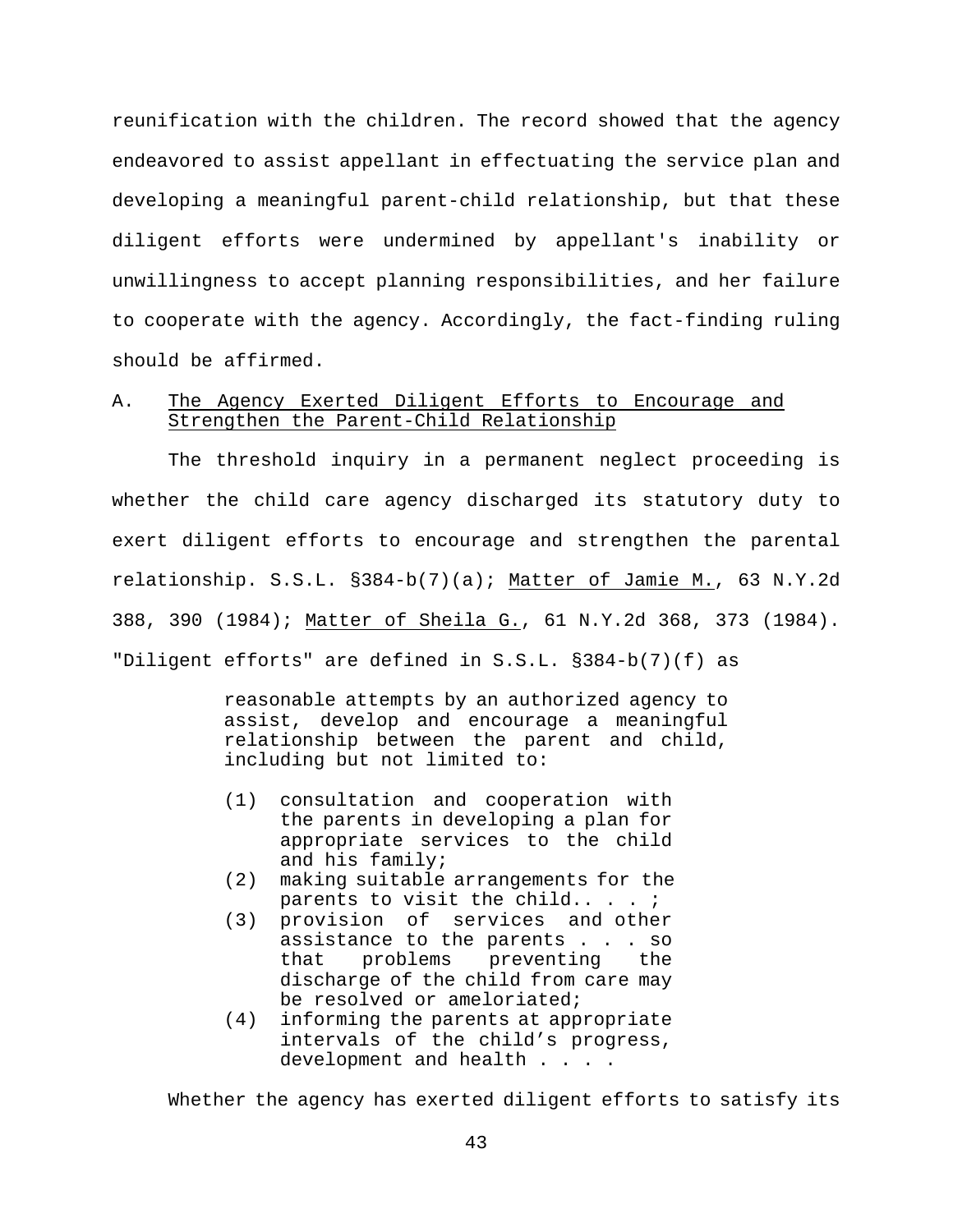statutory obligation remains "subject to the rule of reason." Matter of the O. Children, 128 A.D.2d 460, 464 ( $1<sup>st</sup>$  Dept. 1987). The agency "is not charged with a guarantee that the parent succeed in overcoming his or her predicaments. Indeed, an agency that has embarked on a diligent course but faces an utterly uncooperative or indifferent parent should nevertheless be deemed to have fulfilled its duty." Sheila G.,61 N.Y.2d at 385; see also Matter of Star Leslie W., 63 N.Y.2d 136, 144 (1984). In diligently attempting to strengthen the parental relationship, the child care agency must "mold its efforts in the context of and in recognition of a parent's individual situation." Matter of Anita PP., 65 A.D.2d 18, 22 (3<sup>rd</sup> Dept. 1978). See also, Matter of Ronald YY., 101 A.D.2d 895, 897 ( $3<sup>rd</sup>$  Dept. 1984). The agency's efforts must be "designed to remedy the obstacles barring family reunification." Matter of Star A., 55 N.Y.2d 560, 564 (1982).

The record is replete with evidence of diligent efforts on the part of the agency to assist appellant in working towards the goal of reunification with her three boys. As the Family Court noted in its ruling, the agency trial-discharged the children to appellant in November, 2000, and set up a discharge plan, which it hoped would work and provide a safe and appropriate home for the children. When the trial-discharge did not work out and the children were returned to foster care, the agency continued to work with appellant in an effort to remedy the obstacles to reunification. The agency set up a service plan for the appellant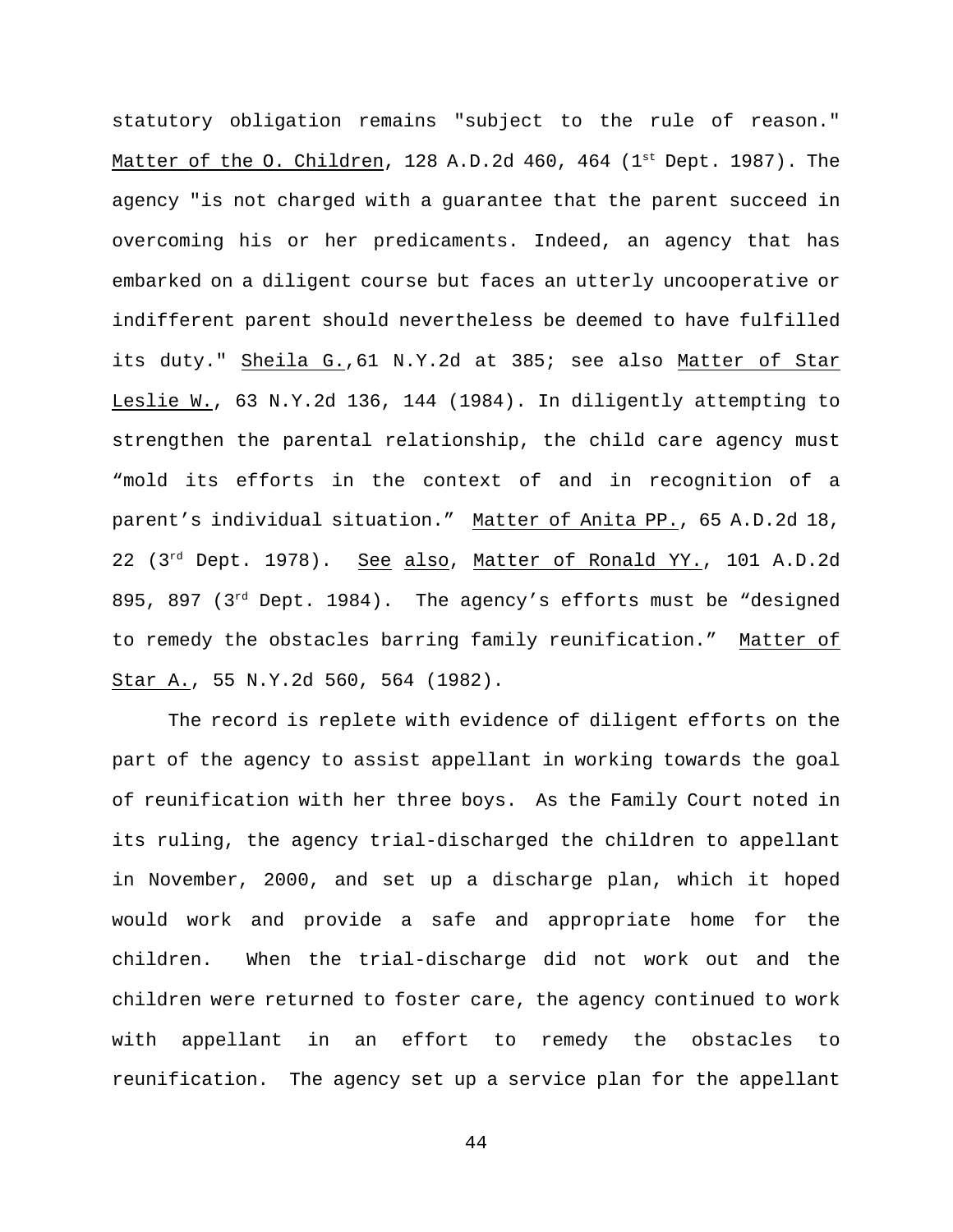and scheduled regular meetings to discuss planning. Agency case workers set up regular visits for appellant with the children, provided needed supervision for those visits, and intervened to encourage positive interaction between appellant and the children. The agency referred appellant for family therapy, stayed in regular communication with her therapist, and even accompanied her to some of her appointments. The agency referred her for parenting skill classes. When appellant failed to benefit from the classes, she was again referred in September and October of 2001. The agency kept appellant informed of medical appointments. The flow of letters from the agency to appellant and her family therapist show that it continued to encourage the appellant's cooperation and progress, and that it remained committed to working with her towards reunification with the children throughout the period in question.

These efforts by the agency fully satisfied its statutory duty to exert diligent efforts to reunite the family. See, In re Avery Curtis Foster Joe D., 306 A.D.2d 276  $(2<sup>nd</sup>$  Dept. 2003) (agency exercised diligent efforts where it, inter alia, provided the mother with referrals to parenting skills classes, court-ordered psychiatric evaluations, and regularly scheduled family visits with her children); In re Tabitha BB., 304 A.D.2d 875 ( $3^{rd}$  Dept. 2003) (offering mother a parenting aide, a psychological evaluation, weekly supervised visitation with her child, anger management counseling, instruction in parenting, and recommendations regarding counseling as a victim of domestic violence, was sufficient to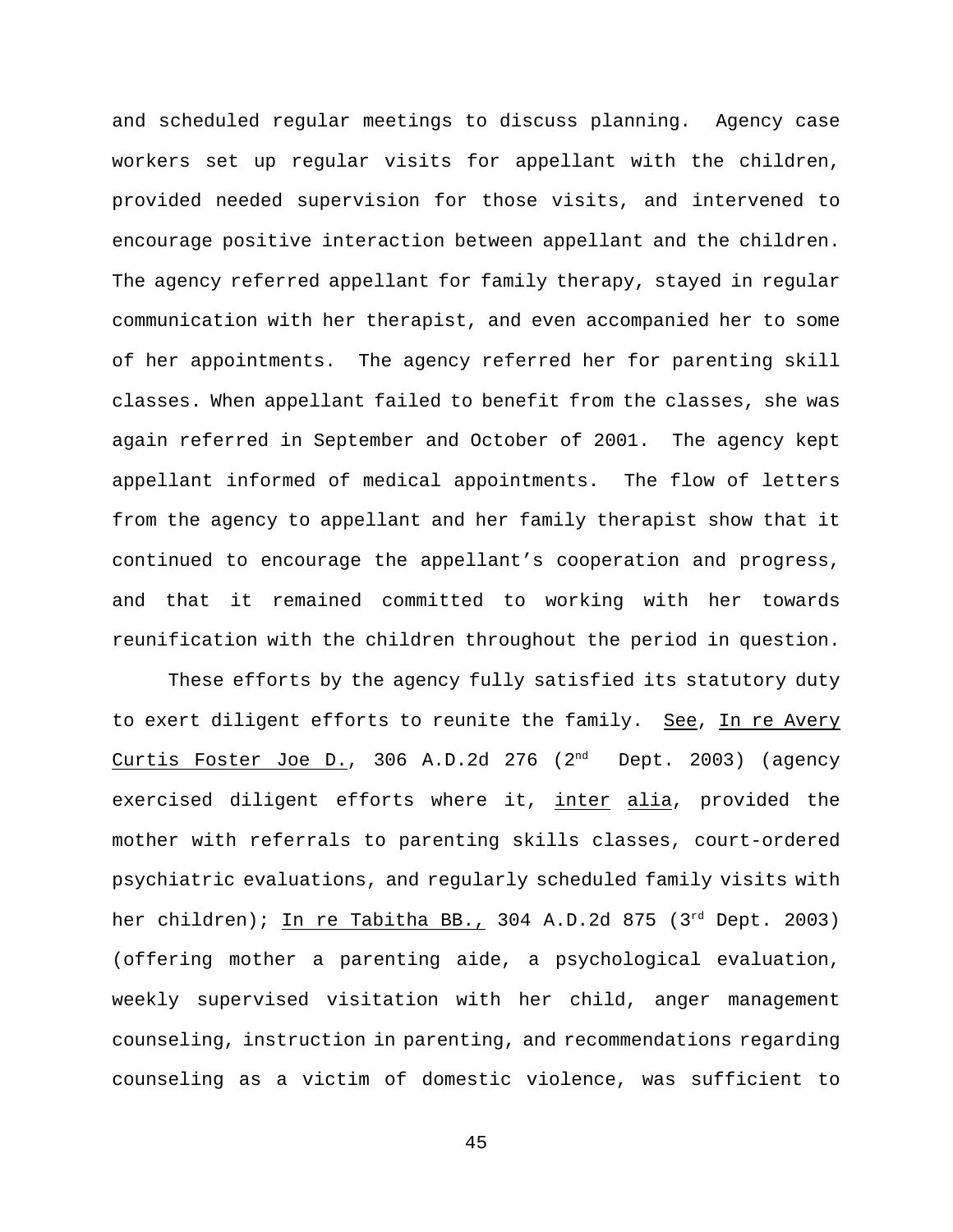support finding that agency made diligent efforts); In re Luno Scott A, 292 A.D.2d 602 ( $2<sup>nd</sup>$  Dept. 2002) (diligent agency efforts consisted of, inter alia, providing the father with parenting skills classes, psychiatric evaluations, and counseling, scheduling regular bi-weekly two-hour visits with the children, providing him with housing services, and informing him of the children's progress); In re Evsoreen Jadwiga S., 284 A.D.2d 229 ( $1<sup>st</sup>$  Dept. 2001) (diligent efforts consisted of arranging regular visitation, suitable housing procurement and alcohol and parenting skills counseling); In re Jowell Lateefra B., 271 A.D.2d 366  $(1<sup>st</sup>$  Dept.  $2000$ ,  $\underline{lv.}$  to app. den., 95 N.Y.2d 760 (agency expended the requisite diligent efforts where it arranged visitation and recommended services); In re Tasha Monica B., 156 A.D.2d 247 (1st Dept. 1989) (agency exerted diligent efforts by developing a plan, making arrangements for visitation, informing parent of children's progress and providing services and other assistance).

# B. Appellant Failed to Cooperate with the Agency or Plan for the Children's Future

While the agency has the duty to exercise diligent efforts to encourage and strengthen the relationship between parent and child, the parent has the duty to maintain contact with and "substantially plan" for the future of his or her child. Social Services Law §384-b(7)(c) defines a parent's responsibility to plan as

> to take such steps as may be necessary to provide an adequate, stable home and parental care for the child within a period of time which is reasonable under the financial circumstances available to the parent. The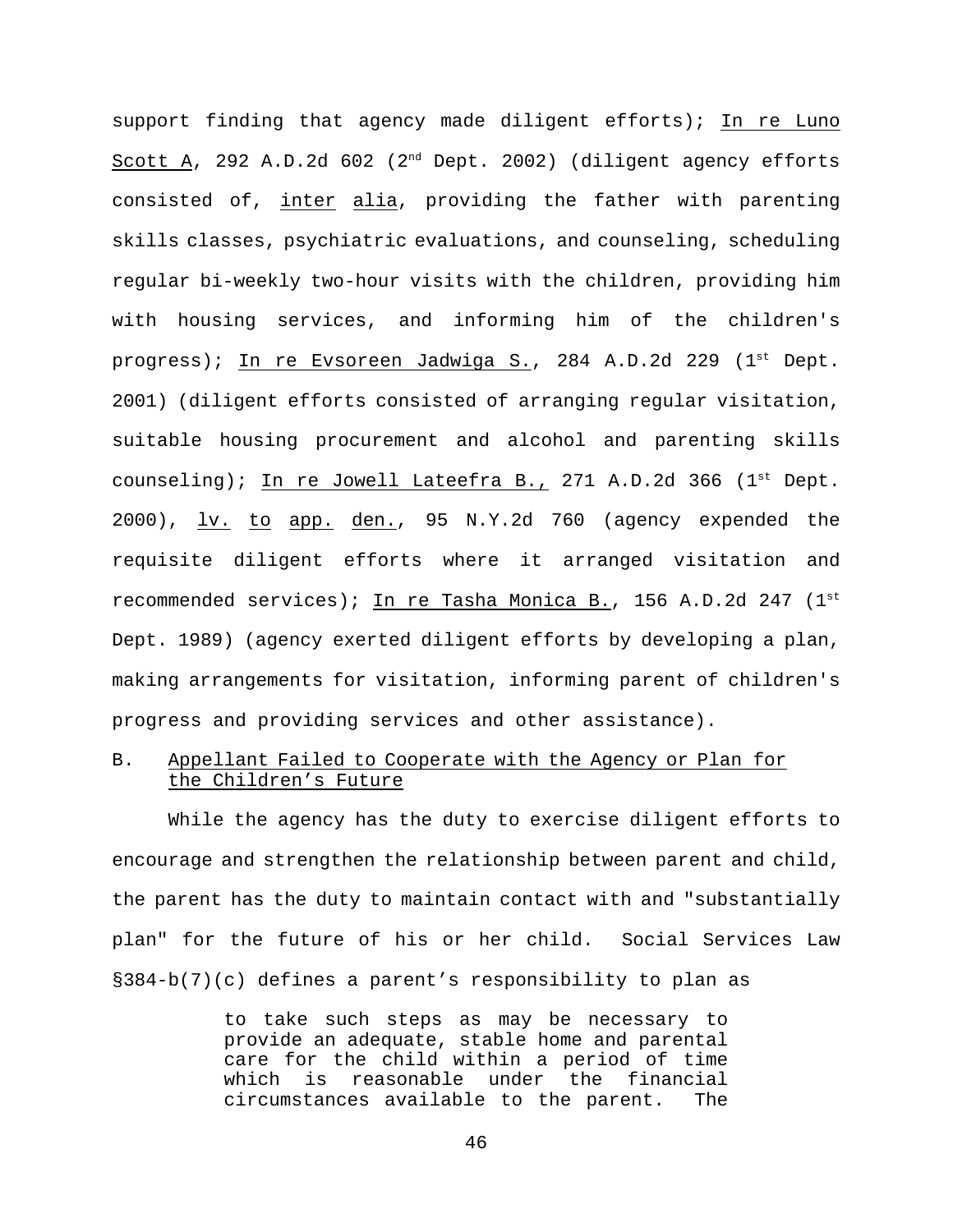plan must be realistic and feasible, and good faith effort shall not, of itself, be determinative. In determining whether a parent has planned for the future of the child, the court may consider the failure of the parent to utilize medical, psychiatric, psychological and other social and rehabilitative services and material resources made available to such parent.

See, Matter of Star Leslie W., 63 N.Y.2d at 140; Matter of Orlando F., 40 N.Y.2d 108, 109-110 (1976); Matter of Aisha J., 182 A.D.2d 498 (1st Dept.), app. den., 80 N.Y.2d 759(1992). Although the law does not mandate consummation of the parent's plan, the parent must "take such steps as may be necessary to provide an adequate, stable home and parental care for the child within a period of time which is reasonable under the financial circumstances available to the parent. S.S.L. §384-b(7)(c); Matter of Jones, 59 Misc. 2d 69, 73 (Fam. Ct. N.Y. Co. 1969).

In planning for a child's future, the parents "at a minimum . . . . must take steps to correct the conditions that led to the removal of the child from their home." Matter of Leon RR., 48 N.Y.2d 117, 125 (1979)("The statute requires that [parents] formulate a feasible plan not only for the future of the child but for themselves as well"); Matter of David S., 218 A.D.2d 798, 799  $(2<sup>nd</sup>$  Dept. 1995) ("This parental obligation necessarily includes addressing and overcoming specific personal and familial problems which initially endangered or proved harmful to the child, and which may in the future endanger or possibly harm the child"). In determining whether a parent has planned for the future of the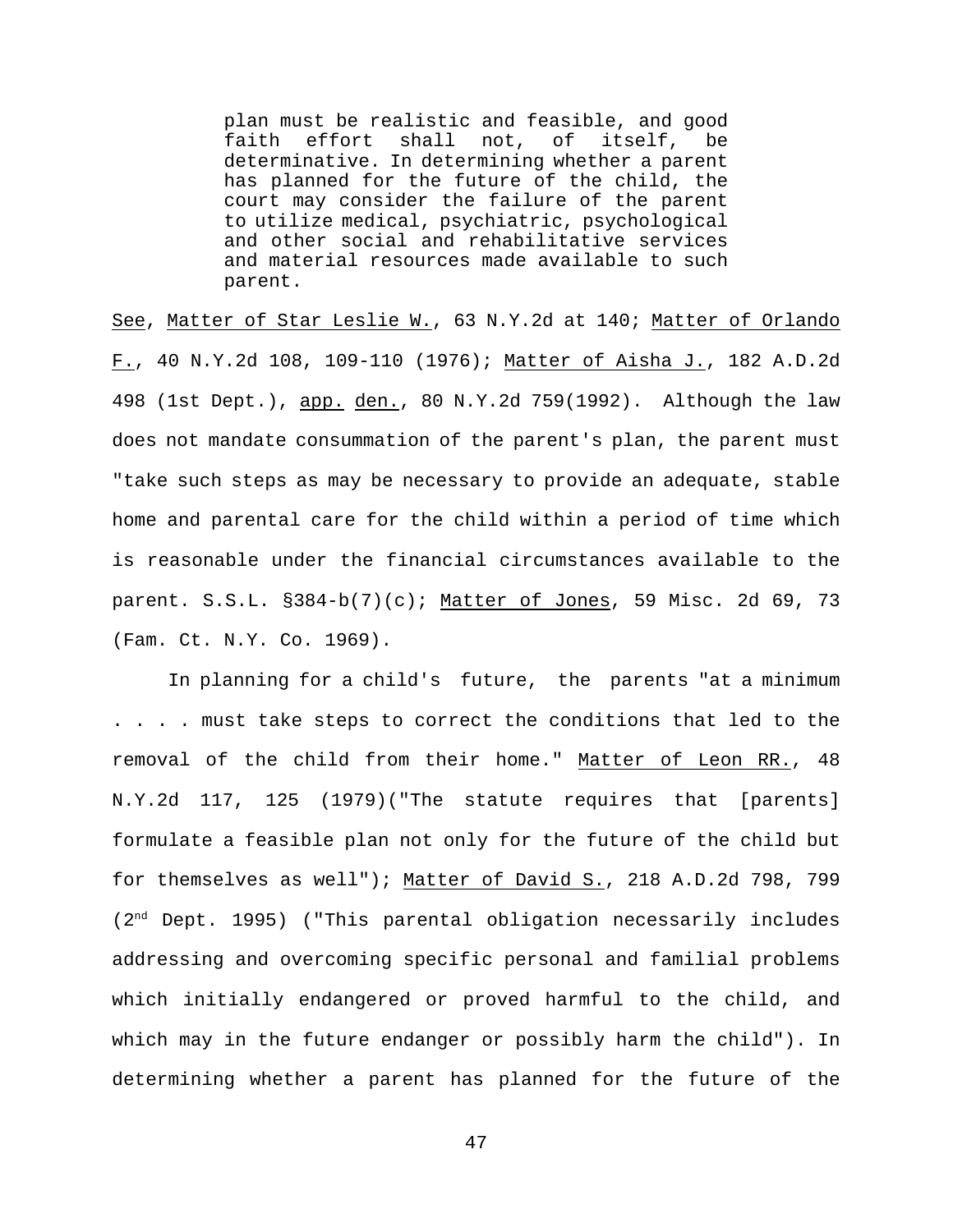child, the court may consider the parent's failure to utilize medical, psychiatric, psychological and other social and rehabilitative services and material resources made available to the parent by the agency.  $S.S.L. S384-b(7)(c)$ ; Matter of Michael Anthony Vincent J., 253 A.D.2d 619 ( $1<sup>st</sup>$  Dept.), app. dism'd, 92 N.Y.2d 1026 (1998); Matter of Nyasia Shawnta F., 232 A.D.2d 334 (1st) Dept. 1996); Matter of William J., 228 A.D.2d 315 ( $1<sup>st</sup>$  Dept.1996).

Appellant in the case at bar failed to attend service plan review conferences and medical appointments. She missed visits with the children or arrived late, offering excuses which the court found to be self-serving. She refused to sign medical consents for almost a year, doing so only after a court appearance. Although she made some progress in her therapy, it was inconsistent – up and down. Although she completed a parental skills course, the agency found it necessary to refer her for a follow-up course, a referral with which she resisted complying for several months, and not until after the year under consideration. Appellant admitted that there was stress and tension between her and the agency, but as the court found, "there is no evidence to indicate that the Agency was in any way responsible for this." (C58.) The court was unconvinced by appellant's attempt to place blame on the agency, finding appellant's testimony to be "self-serving and not completely coherent and not -- certainly not completely credible". (C56.) In short, evidence is lacking that the appellant tried to cooperate with the agency or to develop a plan which could lead to her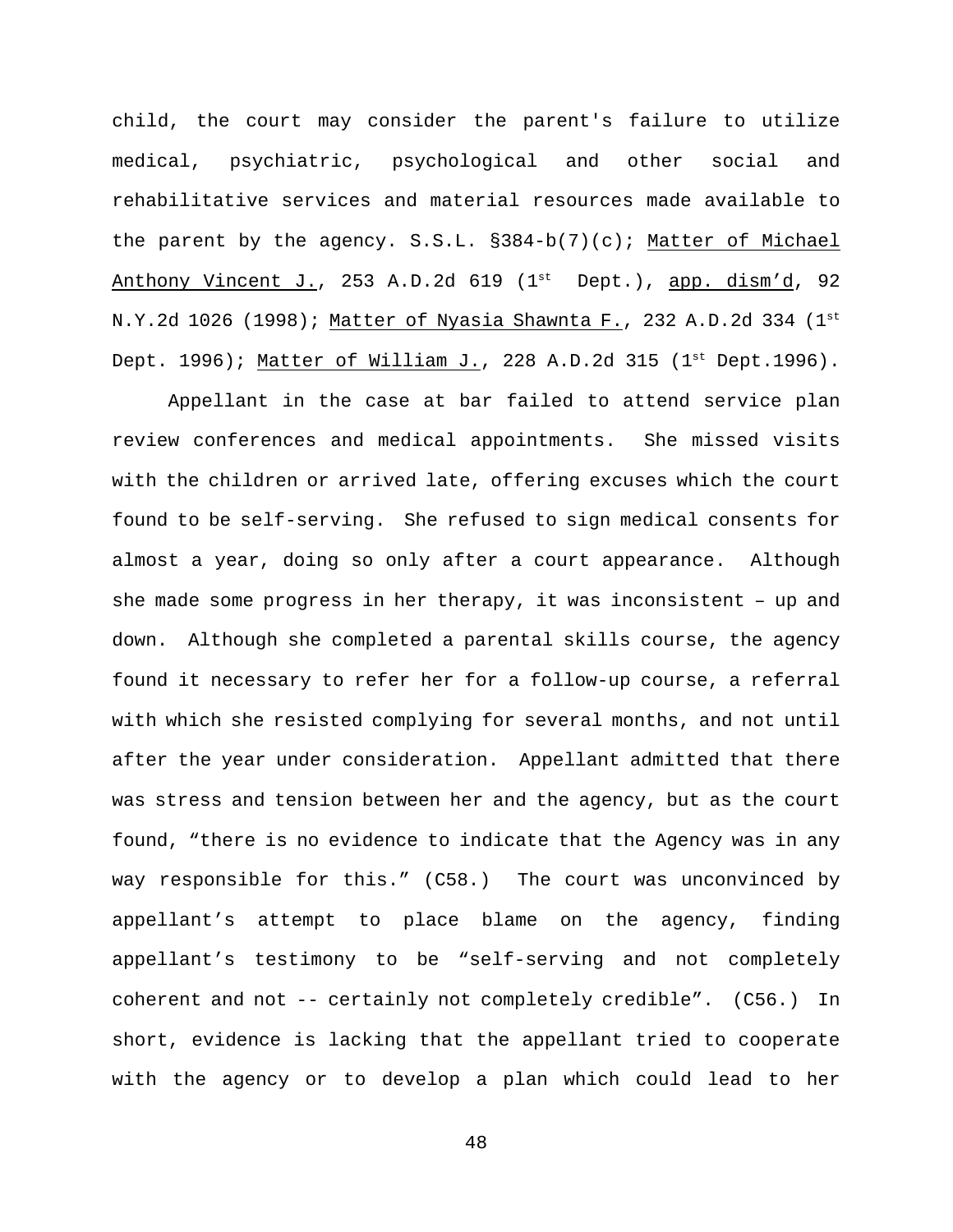children being reunited with her.

In a case most instructive for the instant one, Matter of Douglas H., 1 A.D.3d 824, 825 (3<sup>rd</sup> Dept. 2003), <u>lv. to app. den.</u>, 2 N.Y.3d 701, even though the birth mother was found – in contrast to appellant here – to have cooperated with the agency, nevertheless the Court upheld a finding of permanent neglect for reason similar to those in this case:

> [T]he record reflects that respondent indeed participated in and cooperated with the programs and services offered by petitioner, attended service plan reviews and all of the scheduled visitations and experienced some improvement in her interactions with her son. The record also reflects, however, that respondent made only marginal progress overall by, inter alia, inconsistently applying the knowledge and benefits she obtained from the services provided, arguing with various service providers and professionals, acting inappropriately in the child's presence, degrading the foster parents and interfering with their role as such, refusing to accept the reality that she was the parent of a special needs child (believing instead that the child's problems would magically disappear if he simply were returned to her home), demonstrating an inability to control her anger at "the system" and refusing to acknowledge that she bore any responsibility for the child's removal from her home. Under these circumstances, there is more than ample support for Family Court's conclusion that respondent failed to articulate a realistic plan for the child's return. Accordingly, we have no quarrel with Family Court's finding that respondent permanently neglected her son.

As in Matter of Douglas H., appellant in the case at bar (1) refused to accept the reality that her children have special needs, believing that the system is at fault and that their problems would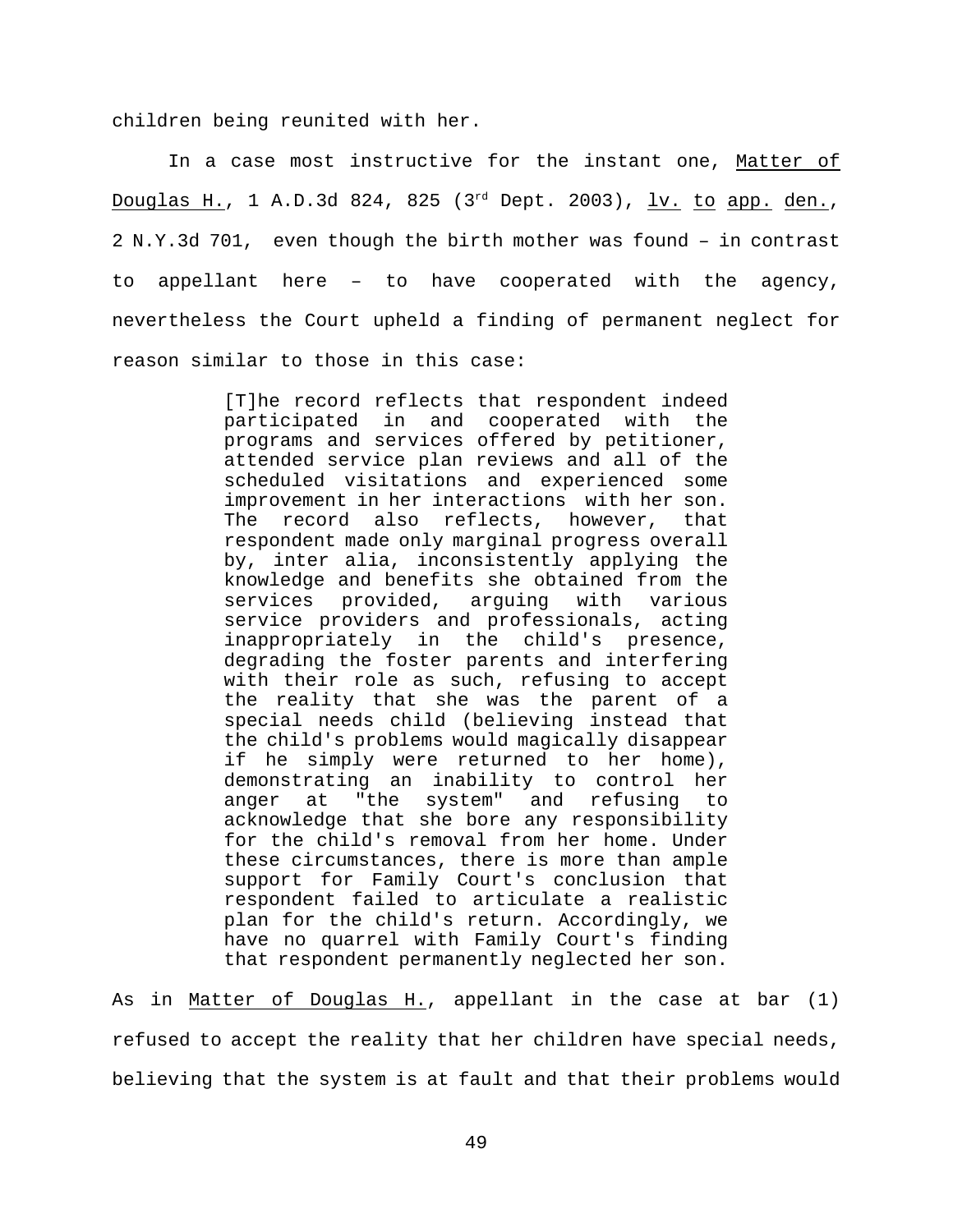magically disappear if the children were returned to her home, (2) demonstrated an inability to control her anger at "the system", (3) refused to acknowledge that she bore any responsibility for the children's removal from her home, (4) inconsistently applied the knowledge and benefits she obtained from the various services provided to her, and (5) argued with service providers and professionals, even hanging up on them. But appellant differs from the parent in Matter of Douglas H. in a way that forcefully argues for the result reached by the court below: she has not cooperated with the programs and services offered by the agency, failing to attend service plan reviews and medication appointments, missing or coming late to scheduled visitations, and often failing to provide needed consents, seeking instead to involve her attorney in an adversarial stance.

In In re Latasha W., 268 A.D.2d 340, 341 ( $1^{st}$  Dept. 2000), this Court upheld a finding of permanent neglect where the parent failed to cooperate with agency's efforts to schedule planning sessions, where she was not consistent with her scheduled visitations with the child, and did not provide any plausible reasons why she was unable to appear on the scheduled dates. In holding that there was clear and convincing evidence of the parent's failure to plan, this Court stated: "We see no reason to disturb the court's determination that respondent's testimony as to her whereabouts was incredible".

The parent's failure to cooperate in In re Latasha W. is all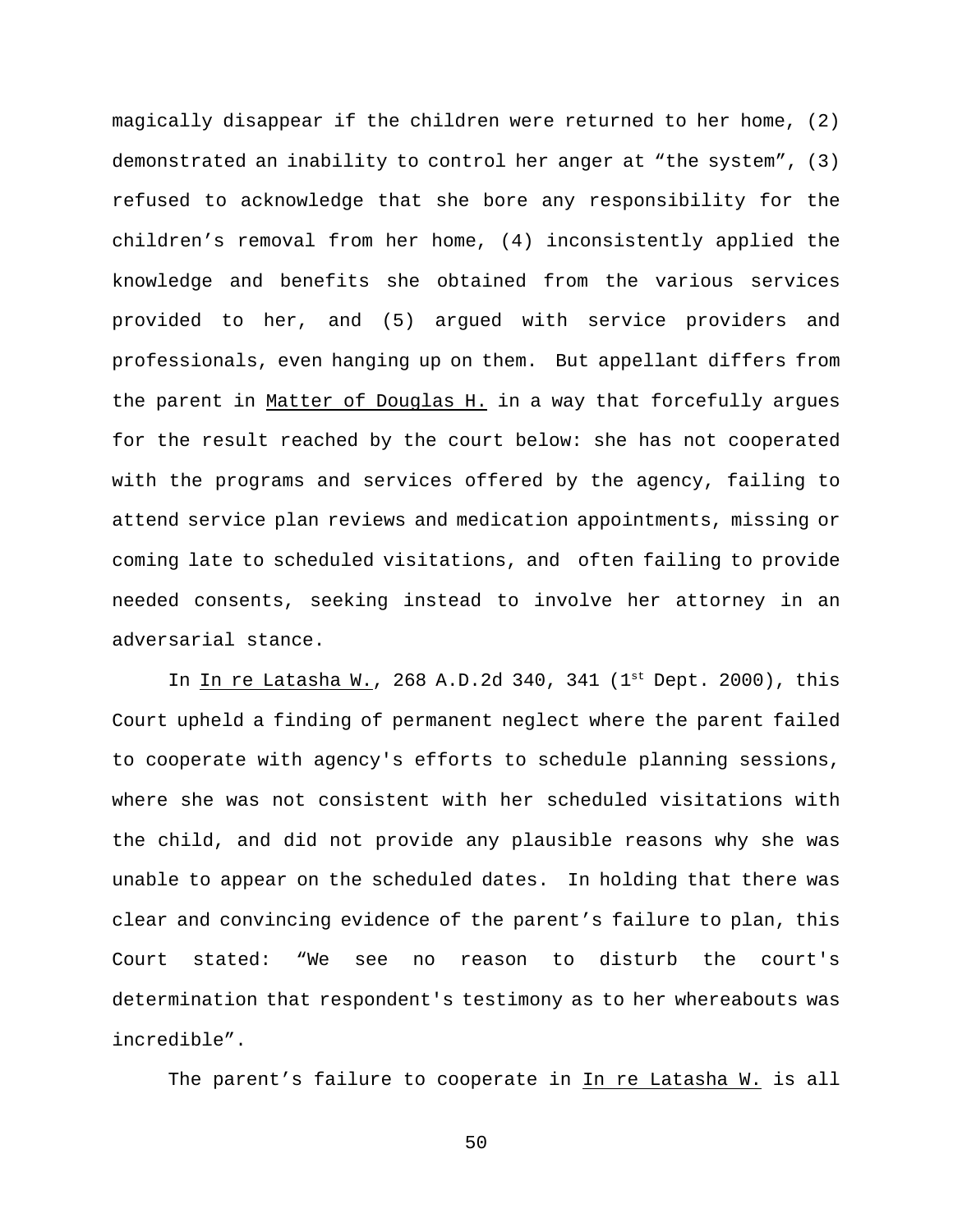too similar to appellant's failure to cooperate in the case at bar – inconsistent visits with the children, implausible reasons for not appearing on scheduled dates, failing to cooperate with the agency's efforts to plan and address problems. Also similar is the court's finding appellant's testimony to be self-serving and incredible. In sum, the finding of permanent neglect by the court below is amply supported by the record and by the case law.

# C. Appellant's Claim That the Children Were Wrongfully Removed from Her Care Is Totally Irrelevant and Otherwise Has No Basis in the Law

Appellant not only raises a red herring which is irrelevant to the case at bar, but mis-states the facts and mis-cites case law and statute in making the specious argument that the children were improperly removed from appellant's care after the failure of the trial discharge, in violation of Article 10 of the Family Court Act. Moreover, appellant's argument is self-contradictory.

Appellant correctly concedes that "[b]ecause the children had been discharged to appellant on a trial basis she was not permitted any review by the court regarding the propriety of the children's removal from her care." Yet, appellant turns this upside down, concluding that review is required by Article 10 of the Family Court Act, citing no provision from that Article which would require review under the circumstances. In fact, when there has been an informal trial discharge of children to their parent(s), no court intervention is necessary for the agency to end that trial discharge.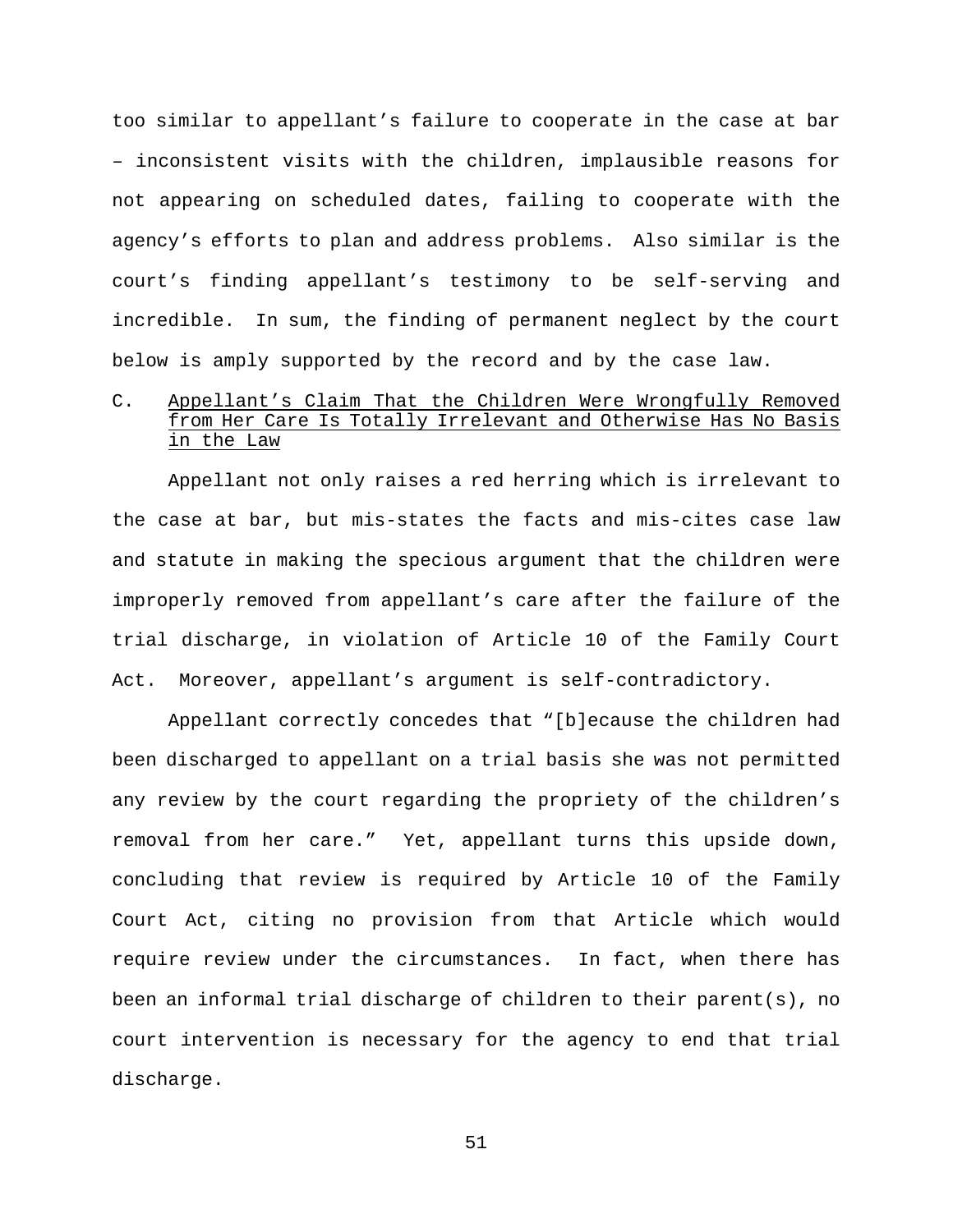Appellant mis-states the facts in asserting that the agency removed the children upon the report of violence against Robert by the putative father. Rather, it was ACS which removed the children. The agency was only informed subsequently. In any case, upon such an event, the agency has no obligation to investigate the circumstances of the removal, as wrongly argued by appellant, but only to continue in its efforts to develop the conditions which might enable children to be reunited with their parent(s), or if it concludes that cannot be done, to take such action as it deems prudent, such as to commence a proceeding to terminate parental rights.

The case cited by appellant, Nicholson v. Scopetta, 3 N.Y.2d 357 (2004), has no bearing on the case at bar, or even appellant's otherwise specious argument. Nicholson v. Scopetta involves questions concerning the power to remove a child pursuant to Article 10 of the Family Court Act where the child has witnessed domestic violence against a parent. That is not the case here. Moreover, Nicholson v. Scopetta involves no issue concerning the removal of children from the parental home after an informal trial discharge.

Appellant's argument is nothing more than a fictional device to distract this Court from the real relevance of the trial discharge and its ending – that it was a significant part of the agency's diligent efforts to effectuate a reunification of appellant with the children, and that appellant failed to create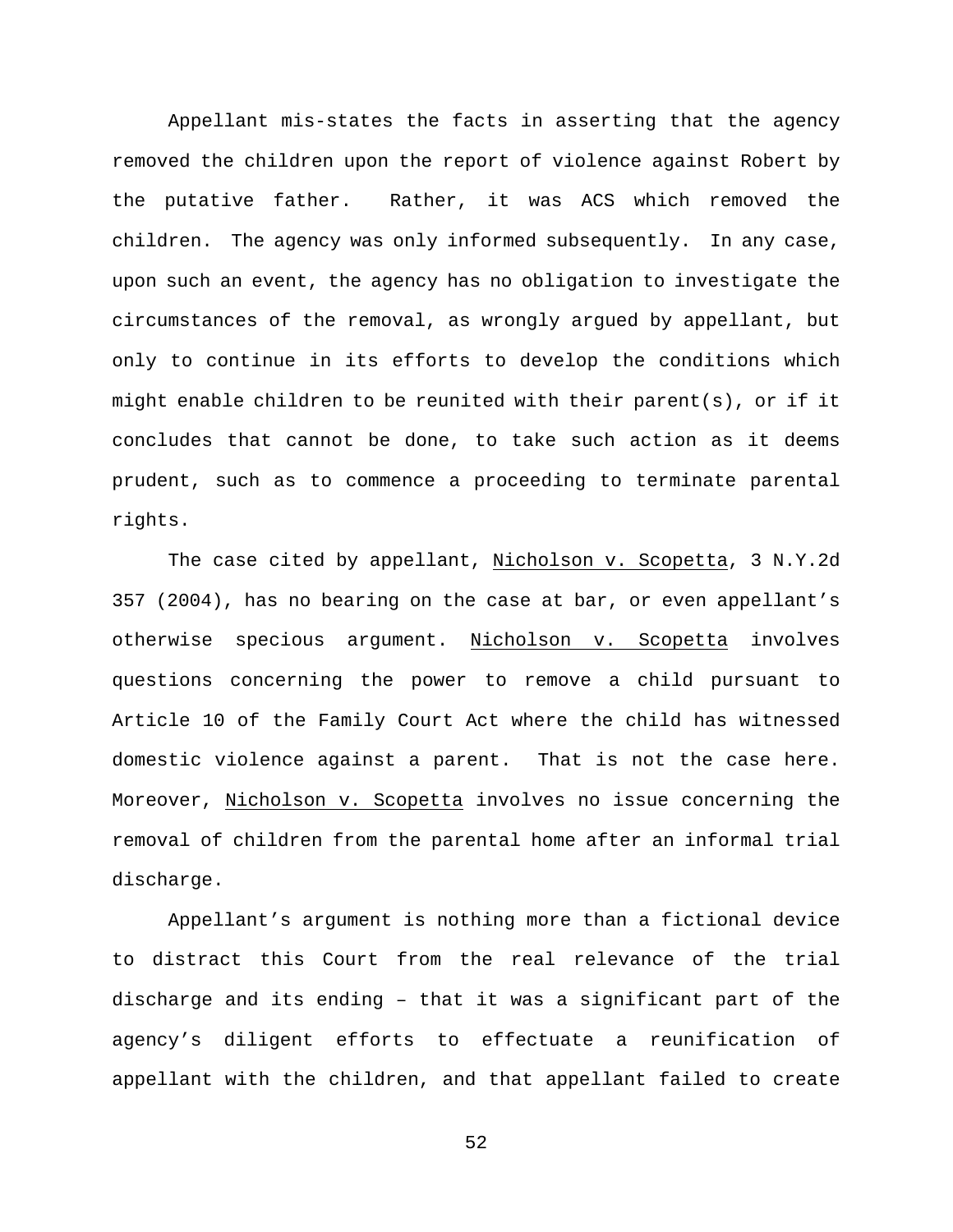the circumstances for this to occur.

### POINT II

THE FAMILY COURT PROPERLY TERMINATED APPELLANT'S PARENTAL RIGHTS TO ROBERT AND JOSEPH WHERE A PREPONDERANCE OF THE EVIDENCE AT THE DISPOSITIONAL HEARING ESTABLISHED THAT FREEING THE CHILDREN FOR ADOPTION WAS IN THEIR BESTS INTERESTS AND GAVE THEM THE BEST CHANCE FOR PERMANENCE AND STABILITY.

At a dispositional hearing, the court must consider only the best interests of the children. F.C.A. §631. There is no presumption that those interests will be served by placement of the children with the natural parent. F.C.A. §§625, 631; Matter of Star Leslie W., 63 N.Y.2d 136 (1984); Matter of Tiffany A., 242 A.D.2d 709 (2d Dept.1997); Matter of Natajha Starr M., 204 A.D.2d 232 (1st Dept.), app. den., 84 N.Y.2d 806 (1994). Nor is there a presumption in favor of a suspended judgment, even if the parent has made, by the time of the dispositional hearing, strides towards rehabilitation. See Matter of Tiffany A., 242 A.D.2d 709; Matter of Amanda R., 215 A.D.2d 220 (1st Dept.), app. den., 86 N.Y.2d 705 (1995). Only the best interests of the child, unaffected by appellant's status as a biological parent, governs the dispositional decision.

In the case at bar the best interests of Robert and Joseph plainly mandate that they be freed for adoption.<sup>9</sup> With the exception of a trial discharge to the appellant that failed after

 $9$  The changed circumstances regarding Eugene are discussed below in Point IV of the Argument.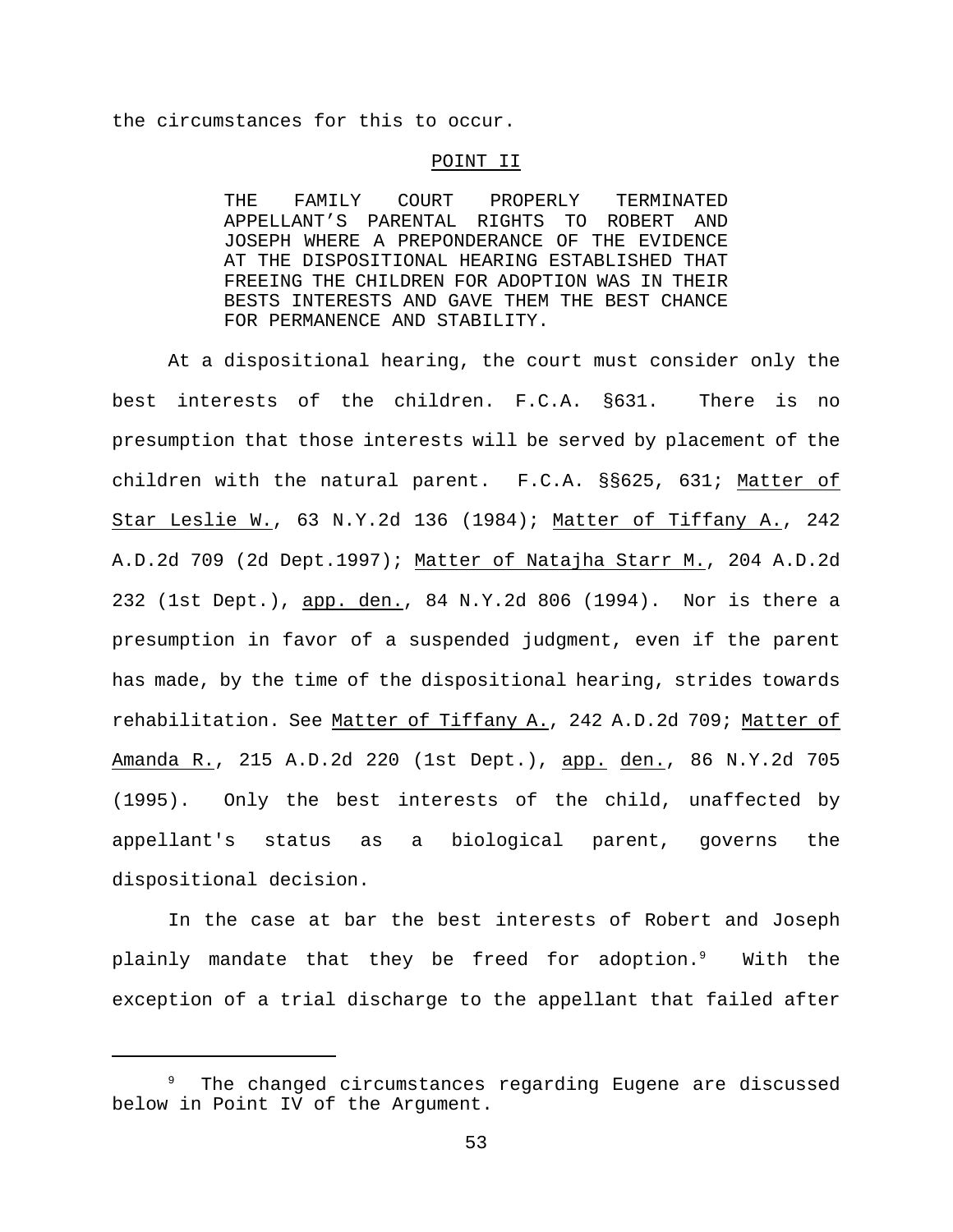just over one month, they have been in foster homes for seven years – most of their lives. For the past three years they have been in stable pre-adoptive foster homes. They have adjusted well and have bonded closely with their respective foster parents, and both children have given indications that they no longer wish to see their mother. Although they are in separate homes, this was necessary due to their special needs.

Both boys have been diagnosed as having Attention Deficit Hyperactivity Disorder ("ADHD") and have received therapy and been on medication for their condition. However, Joseph's therapy for ADHD was discontinued, as he has improved and it was felt that he no longer needed it. The foster parents for both children have regularly tended to the boys' special needs.

In contrast, appellant lacks insight and empathy into the needs of her children, is unable to put their needs first, and is unlikely to ever gain insight into their needs. She is unwilling to recognize that the children have significant special needs, saying she would only accept that conclusion if diagnosed by her own doctors. Appellant believes the children's behavioral problems would magically disappear if only they were reunited with her.

Appellant asserts that she is ready to care for the children, believing that her visits with the children are improving in the face of tantrums, kicking and biting, and fights over toys, behavior which does not occur with the children's foster parents. In fact, appellant's visits with the children often devolve into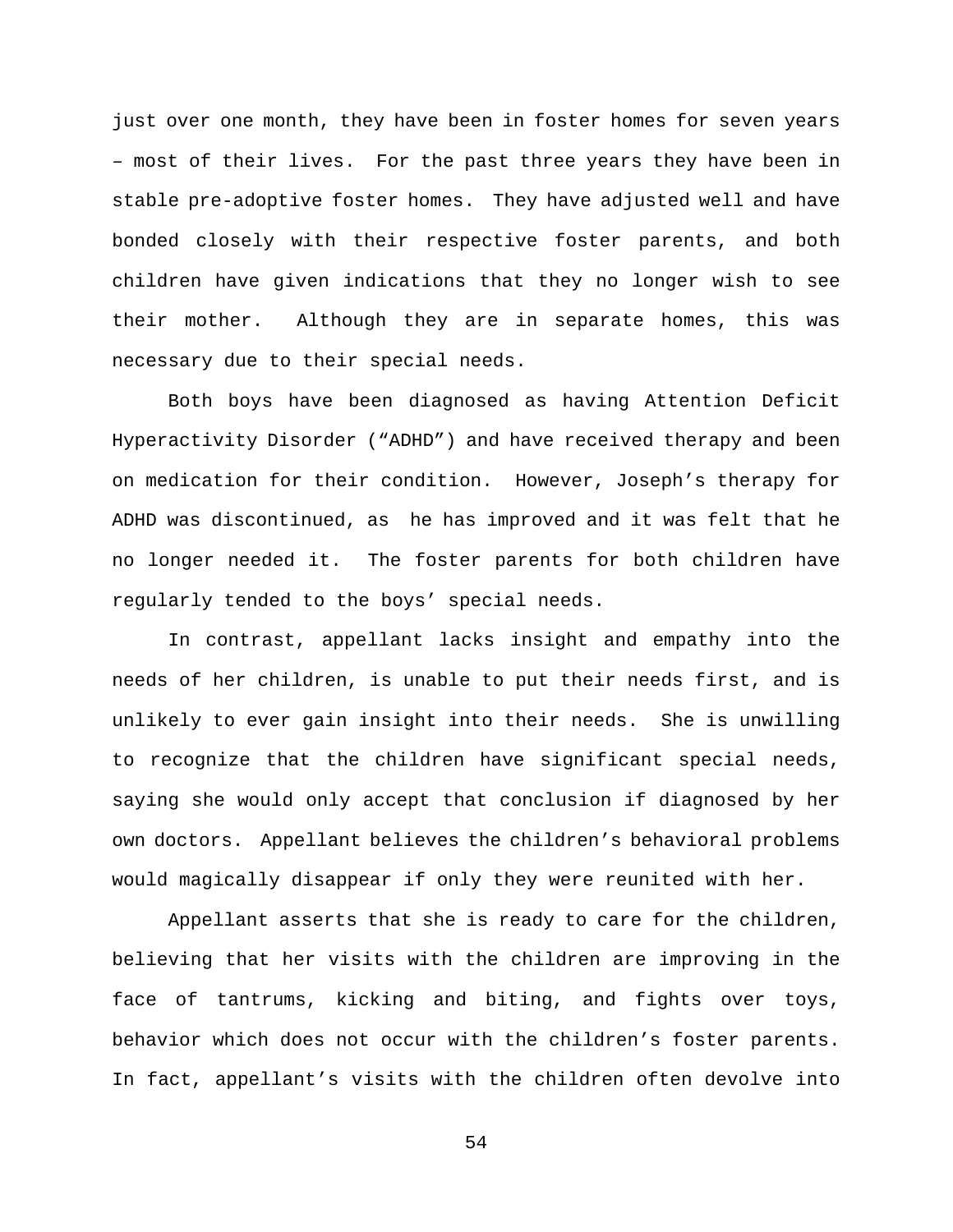chaos, with appellant unable or unwilling to set limits for the children. Moreover, appellant has shown marked and ongoing disparate treatment of the children to their detriment, and the agency case worker has had to intervene to stop arguments and physical fights. When the situation becomes difficult, appellant takes a "time-out" for herself, not the children, leaving the visits for a break. Despite the serious problems appellant has in relating to the children, she maintains that she has once again enrolled in parenting workshops only to "brush up" on her "skills". Though appellant claims to have a plan for the children should they be returned to her, it is unrealistic to conclude that she can adequately meet their special needs.

As well understood by the courts, in circumstances like those in the case at bar, freeing the children for adoption by caring and nurturing foster parents will best serve their interests. See, Matter of Douglas H., 1 A.D.3d 824, 825 (3 $^{rd}$  Dept. 2003), lv. to app. den., 2 N.Y.3d 701 (termination was in child's best interests where mother's conduct during visitations with the child precluded such visitations from progressing beyond the supervised level, and the child, who had been in foster care for some time, demonstrated a need to have sense of permanency); In re Deborah I., 6 A.D.3d 771  $(3<sup>rd</sup>$  Dept. 2004)(termination was in children's best interests where it was apparent that mother continued to lack basic parenting skills and her impairments had not improved, the children had bonded with the foster family, with whom they had lived for over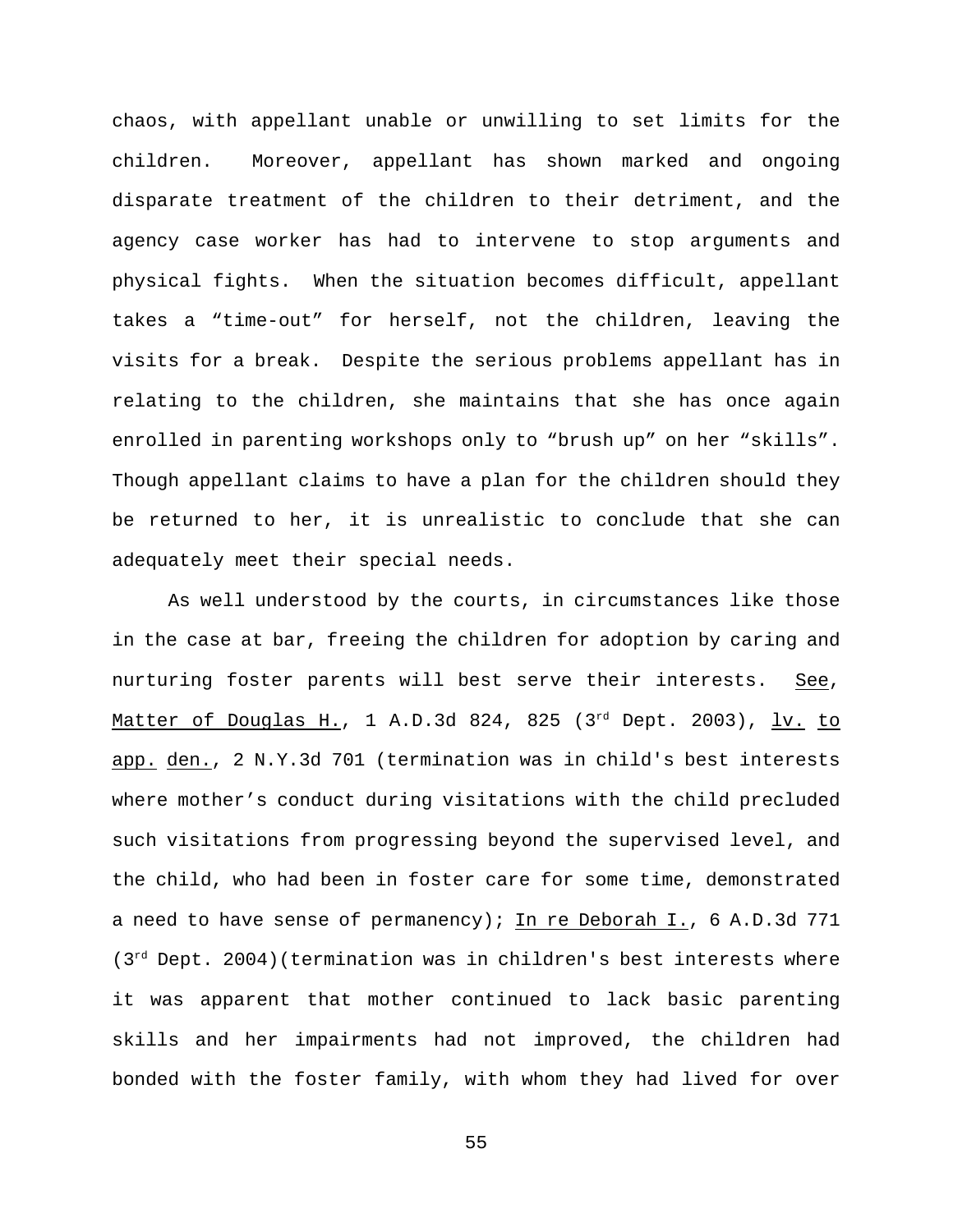two-and-one-half years, and the foster parents planned to adopt the children); In re Onelio Olvein Elijah Vidal Ondalis Santiago C., 13 A.D.3d 95 ( $1<sup>st</sup>$  Dept. 2004)(termination was in child's best interests where mother had not met the basic parental obligation to provide a suitable home for the child, and the caseworker's testimony established that child's long-term foster home was a happy one in which the child's needs, some of them involving special medical care, were met); In re Pearl M.A., 13 A.D.3d 141  $(1^{st}$  Dept. 2004)(termination of father's parental rights, upon finding of permanent neglect, was in child's best interests where father had not developed positive, meaningful relationship with child, and child had been living with nurturing foster parent since infancy).

The evidence and the case law fully support the conclusion reached by the court below. The termination of appellant's parental rights and the freeing of Robert and Joseph for adoption must be affirmed.

### POINT III

### APPELLANT WAS NOT DENIED DUE PROCESS BY THE COURT'S EVIDENTIARY RULINGS.

# A. Appellant did not preseve any objection to the admission of the agency case records into evidence, an admission into the record which was neverthless proper

Appellant challenges the admissibility of the agency's case records, arguing that no foundation was laid for their admission, and that they are "replete with hearsay". (Appellant's Brief, p. 36.) Appellant's challenge must fail for two reasons: first, no such objections were raised in the court below which have been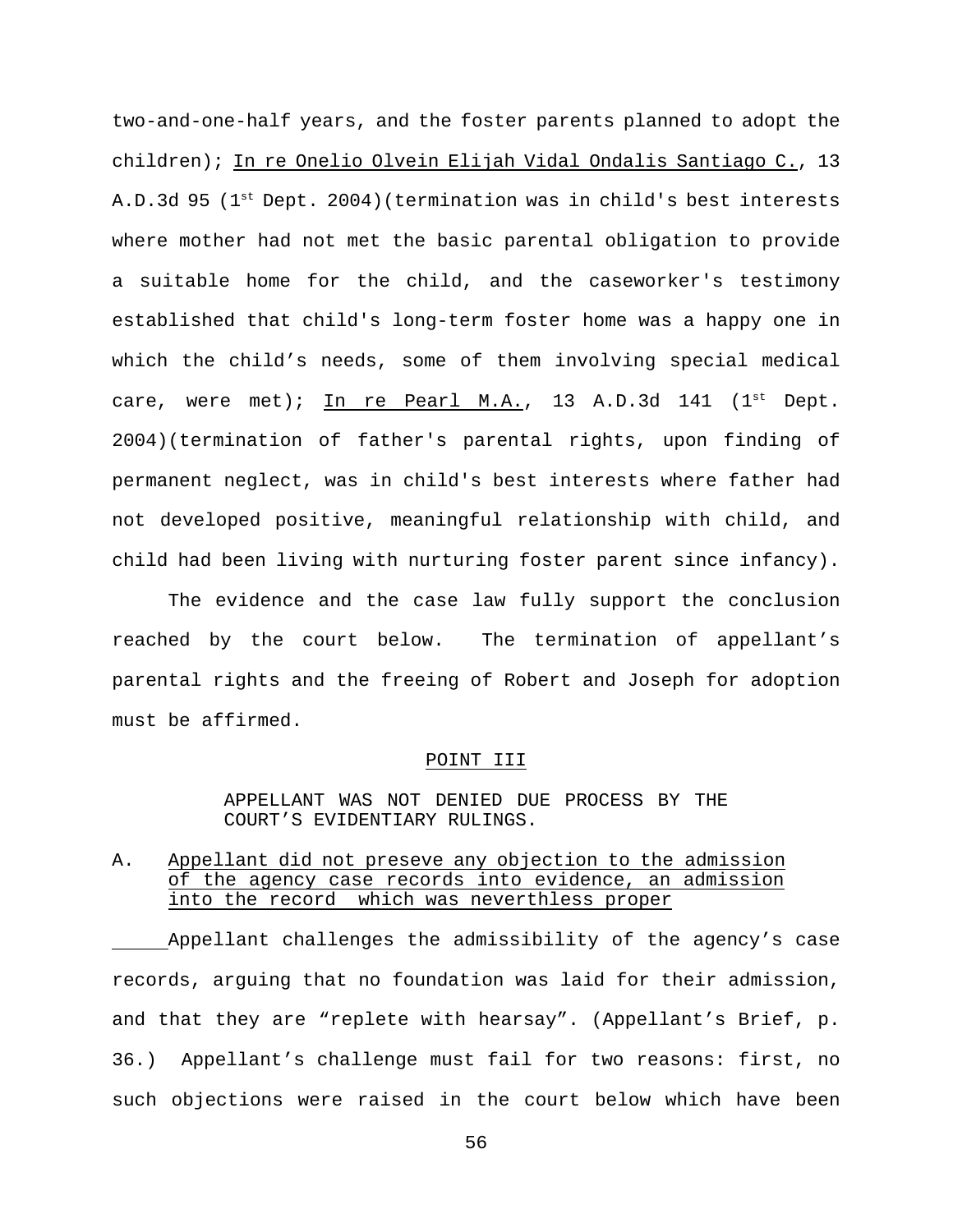preserved for challenge on appeal; and second, the court below in any event did not err in allowing the agency's case records into evidence.

The only objection raised by appellant with respect to the admission of the case records during the proceeding below was with regard to hearsay – and that objection was withdrawn. Appellant did not interpose an objection with regard to a failure to lay the foundation for the entry of those records. Indeed, her attorney conceded that they were business records kept in the ordinary course of business. Rather than objecting to the admission of the agency case records, appellant moved to dismiss, claiming that the petitioner had not made out a prima facie case. As part of that motion, appellant again argued there was hearsay in the records, and otherwise claimed that the records did not make out a prima facie showing of permanent neglect. After argument by counsel from all parties, the court denied the motion. That ruling has not been challenged by appellant in this appeal and no other objection regarding the admission of the agency case records was raised in the court below.<sup>10</sup>

It is axiomatic that a party must object to the admissibility of evidence at trial if the objection is to be preserved for appeal. See, People v. Fleming, 70 N.Y.2d 947 (1988). This principle has been invoked in criminal cases involving business

A detailed description of the colloquy on these matters is in Section II.A.1.a. of the Statement of the Facts, supra.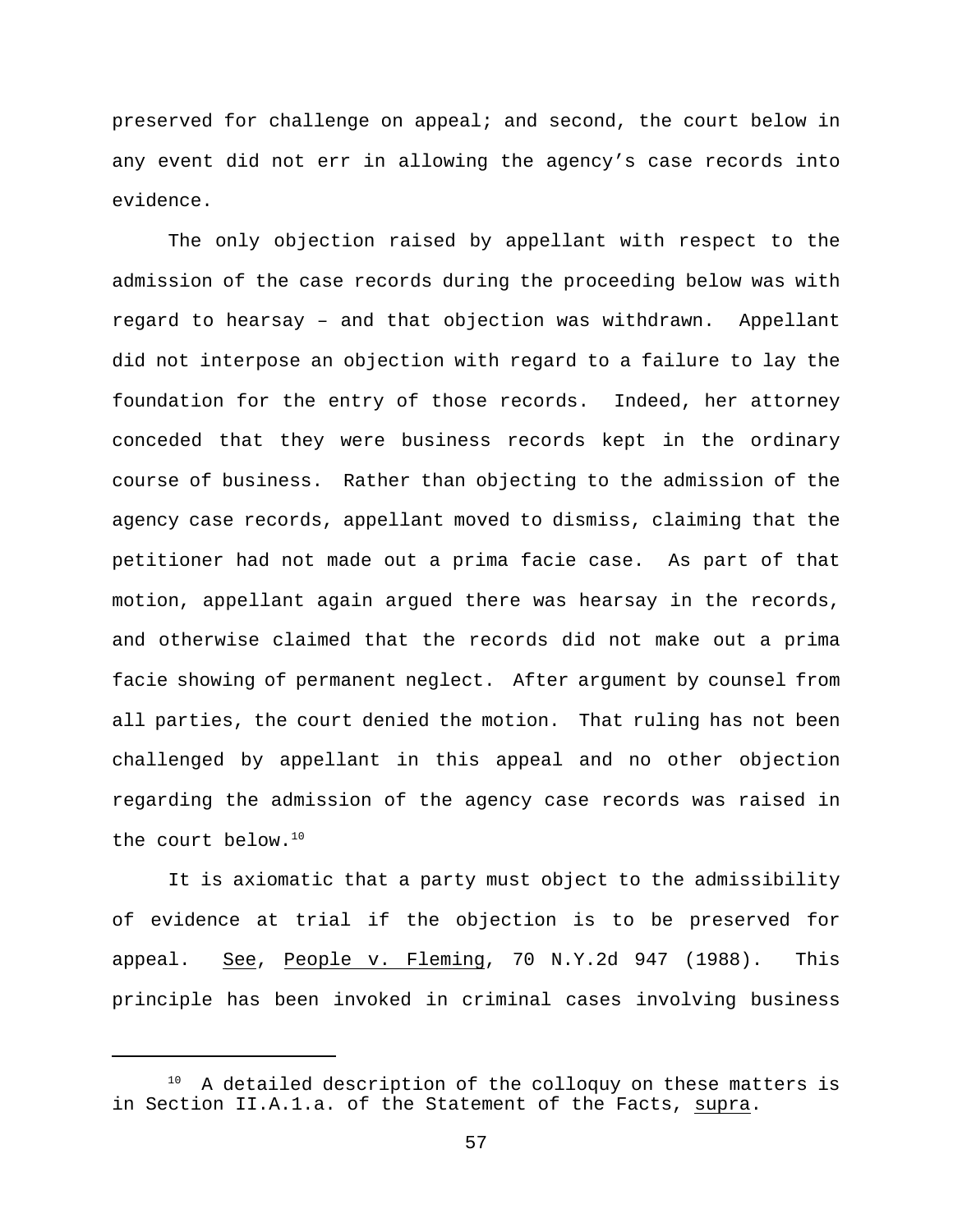records admitted under the hearsay exception of CPLR 4518. People v. Thompson, 199 A.D.2d 637 ( $3<sup>rd</sup>$  Dept. 1993). In the case at bar, the general objection with regard to hearsay in the agency case records was withdrawn, and no subsequent objection – general or specific – was made. Thus, there is no evidentiary issue preserved for appeal.

In any event, the admission of those records was not objectionable, as the Family Court's ruling conformed to the standards articulated by the Court of Appeals in Matter of Leon RR, 48 N.Y.2d 117 (1979). In Leon RR, the Court of Appeals reversed a Family Court finding of permanent neglect in part because the court admitted into evidence the entire case record concerning the family in question. Like the case at bar, the parents' attorney had objected to hearsay contained in the agency records, although, unlike the case at bar, the objection was not withdrawn. However, in reversing, the Court of Appeals made clear that the real problem it had with the evidentiary ruling of the lower court was not so much that the agency records were admitted in toto, but that – unlike the case at bar – insufficient notice and opportunity to examine the records and investigate had been afforded to the parents:

> In this case, petitioner was under a statutory duty to maintain a comprehensive case record for Leon containing reports of any transactions or occurrences relevant to his welfare (Social Services Law, § 372; 18 NYCRR 441.7 [a]), thus satisfying this aspect of the business records test (see Kelly v Wasserman, 5 NY2d 425, 429).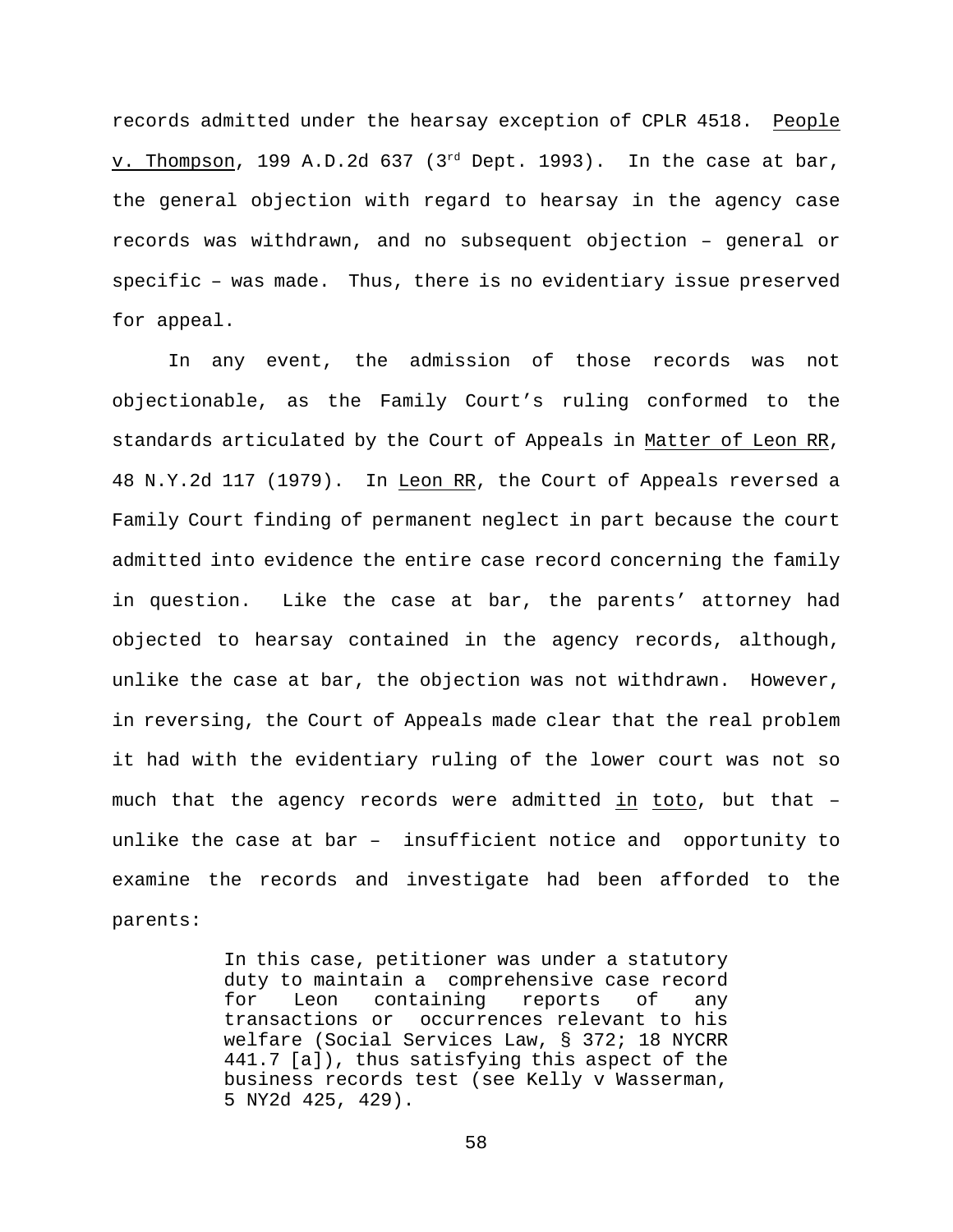\* \* \* \*

As a matter of fundamental fairness, then, before such a massive document is sought to be introduced into evidence, the proponent, normally as a matter of good practice, should give his adversary notice of that intention sufficiently far in advance of trial to allow the opponent an opportunity to investigate (Meyer, Should Notice be a Prerequisite to Use of Prima Facie Evidence, 19 NYLF 785, 788- 790). If notice is not given, upon timely application the court, in its discretion, may properly grant a reasonable continuance so that the opponent may at least acquaint himself with the contents of the document.

48 N.Y.2d at 123-24.

It is plain that the Court of Appeals did not intend mechanical reversals when agency records are admitted. As the court noted, notice in advance of trial, or a reasonable continuance so an adversary can acquaint him or herself with the contents, is considered "good practice". This was clearly understood by the Court in Matter of Melanie Ruth JJ, 76 A.D.2d 1008, 1009-1010 ( $3^{rd}$  Dept. 1980), in which it held that the "mere admission of the entire case file" does not by itself constitute reversible error:

> Respondent also argues that the introduction into evidence at the fact-finding hearing of the department's entire case file on her family was reversible error. We disagree. As we recently noted in Matter of Lisa Ann U. (75 AD2d 944), the mere admission of the entire case file does not automatically warrant reversal. In those instances in which the entire case file is admitted, "fundamental fairness" will not be violated when a respondent has an opportunity to examine the file, either prior to or during the trial (Matter of Leon RR, 48 NY2d 117, 123-124).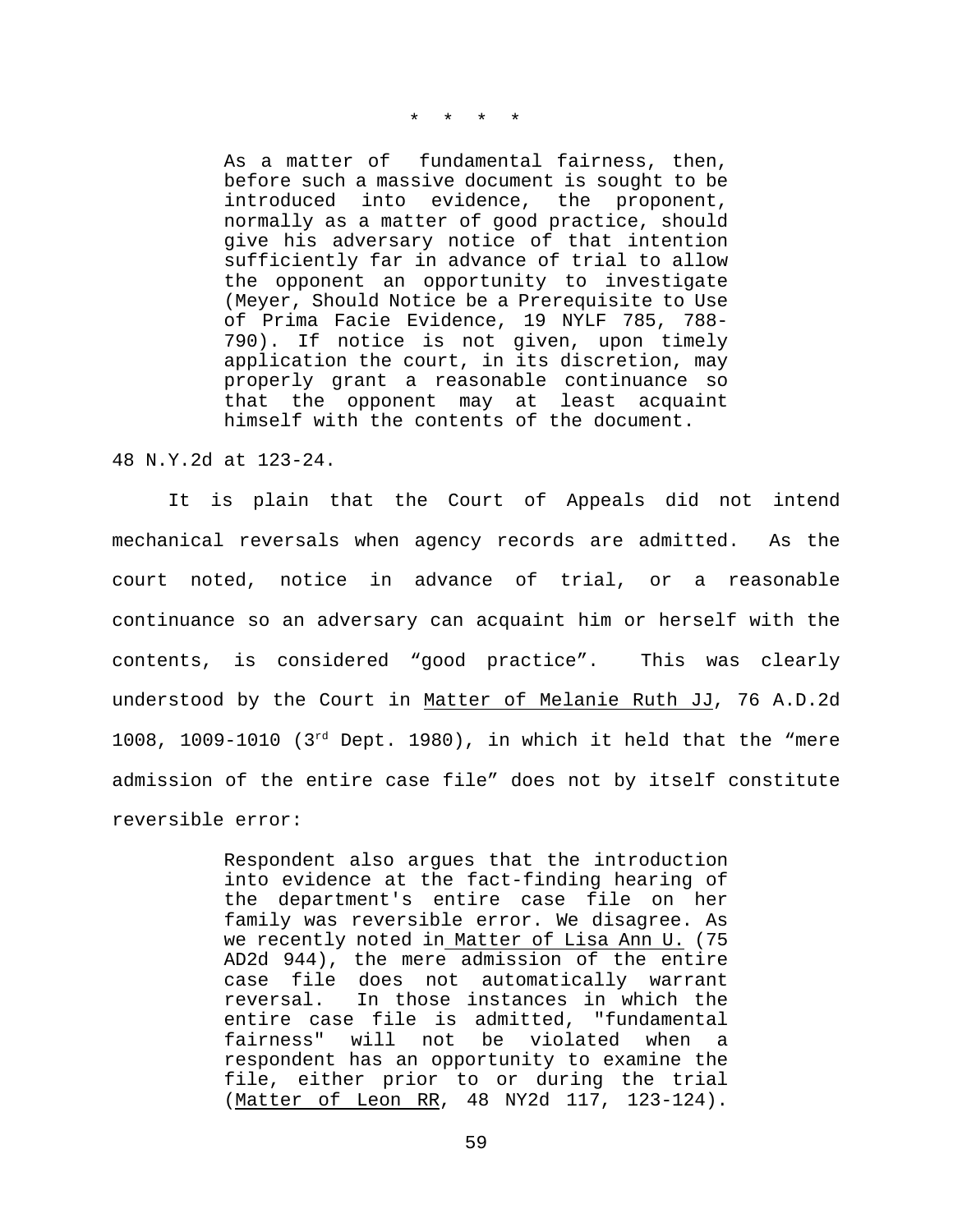Respondent's attorney in this proceeding appears to have had an opportunity to examine the case records prior to the fact-finding hearing as Matter of Leon RR (supra) requires. Counsel's examination of witnesses during the hearing displayed a close familiarity with the case file and on numerous occasions he made direct references to specific pages in the file. Additionally, Family Court afforded respondent's attorney the opportunity to make specific objections to any portion of the case record (see Matter of Lisa Ann U., supra, p 945).

See, Matter of Rosemary D., 78 A.D.2d 889 ( $2<sup>nd</sup>$  Dept. 1980), in which the holding of Melanie Ruth JJ was followed by the Second Department.

The practices articulated in Leon RR and Melanie Ruth JJ were followed in all essential respects in the case at bar. Appellant's attorney had an opportunity to examine the case records prior to the fact-finding hearing. Upon admission into evidence and before any testimony, the hearing was adjourned for over a month, affording appellant and her attorney further opportunity to examine the records. As in Melanie Ruth JJ, appellant's attorney displayed a close familiarity with the case records. The court afforded appellant's attorney an opportunity to highlight those portions of the case records which he considered important – in a color which would make the highlights immediately recognizable – an opportunity of which he availed himself on the reconvened date. Finally, as in Melanie Ruth JJ, at the time of admission into evidence, the court advised appellant's attorney that he would be afforded a further opportunity to make specific objections to those portions of the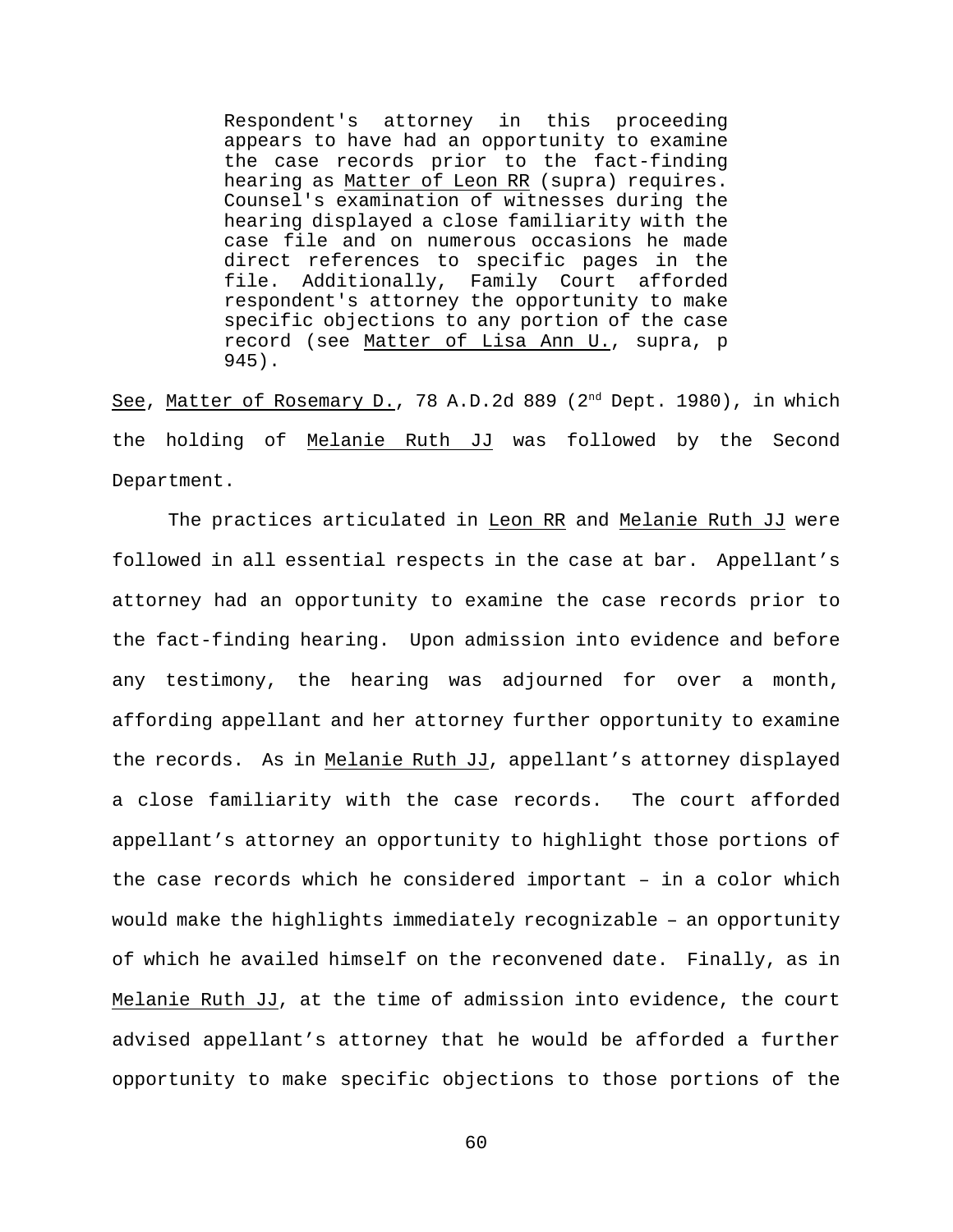agency records which he considered improper hearsay when the hearing reconvened. That he did not do so is no fault of the court.

The Family Court in the case at bar fully complied with the standards and practices involved in the admission of agency case records into evidence at fact-finding proceedings. The court made a proper evidentiary ruling and appellant was fully accorded due process.

# B. Appellant was not improperly denied a right to crossexamine evidence presented against her

Appellant erroneously argues, on the basis of Crawford v. Washington, 541 U.S. 36 (2004), that she was denied her due process rights – that, insofar as petitioner-respondent relied solely on the portions of the agency case records entered into the record and did not present any witnesses to offer oral testimony, she did not have an opportunity to confront the evidence presented against her.

As with the issue concerning the introduction of the agency case records, this is an issue which was not raised in the court below. The criminal cases cited in the previous section of the Argument, People v. Fleming, 70 N.Y.2d 947 (1988), and People v. Thompson, 199 A.D.2d 637 ( $3<sup>rd</sup>$  Dept. 1993), both involved issues concerning the right to confront witnesses. Nevertheless the Courts in both cases declared that the issue would not be addressed because it had not been preserved below for appeal. That is so here as well. It should not be considered by this Court.

But even if it were to be considered, the argument is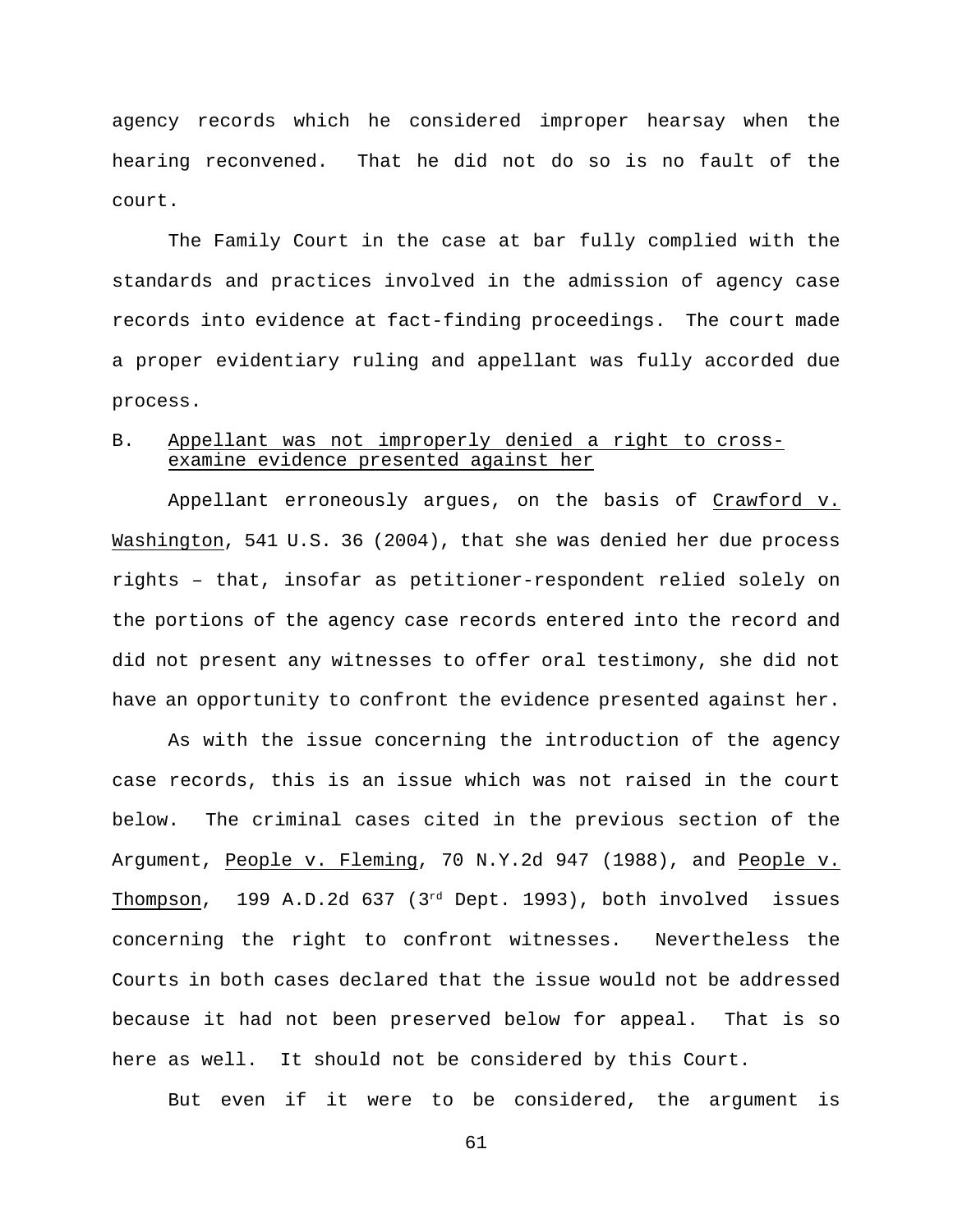erroneous, firstly because the reliance on Crawford is misplaced. The Supreme Court made clear that its ruling does not apply to the business records exception to the hearsay rule, 541 U.S. at 55, 75. This limitation in Crawford was expressly recognized in a New York case, People v. Rogers, 8 A.D.3d 888, 892 ( $3<sup>rd</sup>$  Dept. 2004). Rogers, as Crawford, was a criminal case, so that the Sixth Amendment right to confrontation was directly applicable. Nevertheless, the Appellate Division held that the business records in question – hospital records and a sexual assault information sheet – were admissible and not subject to the Sixth Amendment right of confrontation. If the Sixth Amendment right is not applicable to business records in a criminal case, a fortiori, it is not applicable in the case at bar.

Secondly, Crawford and the Sixth Amendment right to confront do not apply in termination of parental rights proceedings. See, 10 N.Y. Practice, N.Y. Family Court Practice § 4:59; Matter of Nicole V., 71 N.Y.2d 112, 117, 524 N.Y.S.2d 19, 518 N.E.2d 914 (1987) ("Because the accused parent is not subject to criminal sanctions in a child protective proceeding, the Legislature has provided that the usual rules of criminal evidence do not apply"); Matter of Linda S., 148 Misc. 2d 169, 560 N.Y.S.2d 181 (Fam. Ct. 1990); In re April C.,\_\_\_ Cal. Rptr. 2d \_\_\_, 2005 WL 1760957, Cal. App. 2 Dist., 2005 ("Crawford has no application here because the Sixth Amendment right of a criminal defendant . . . does not extend to parents in state dependency proceedings").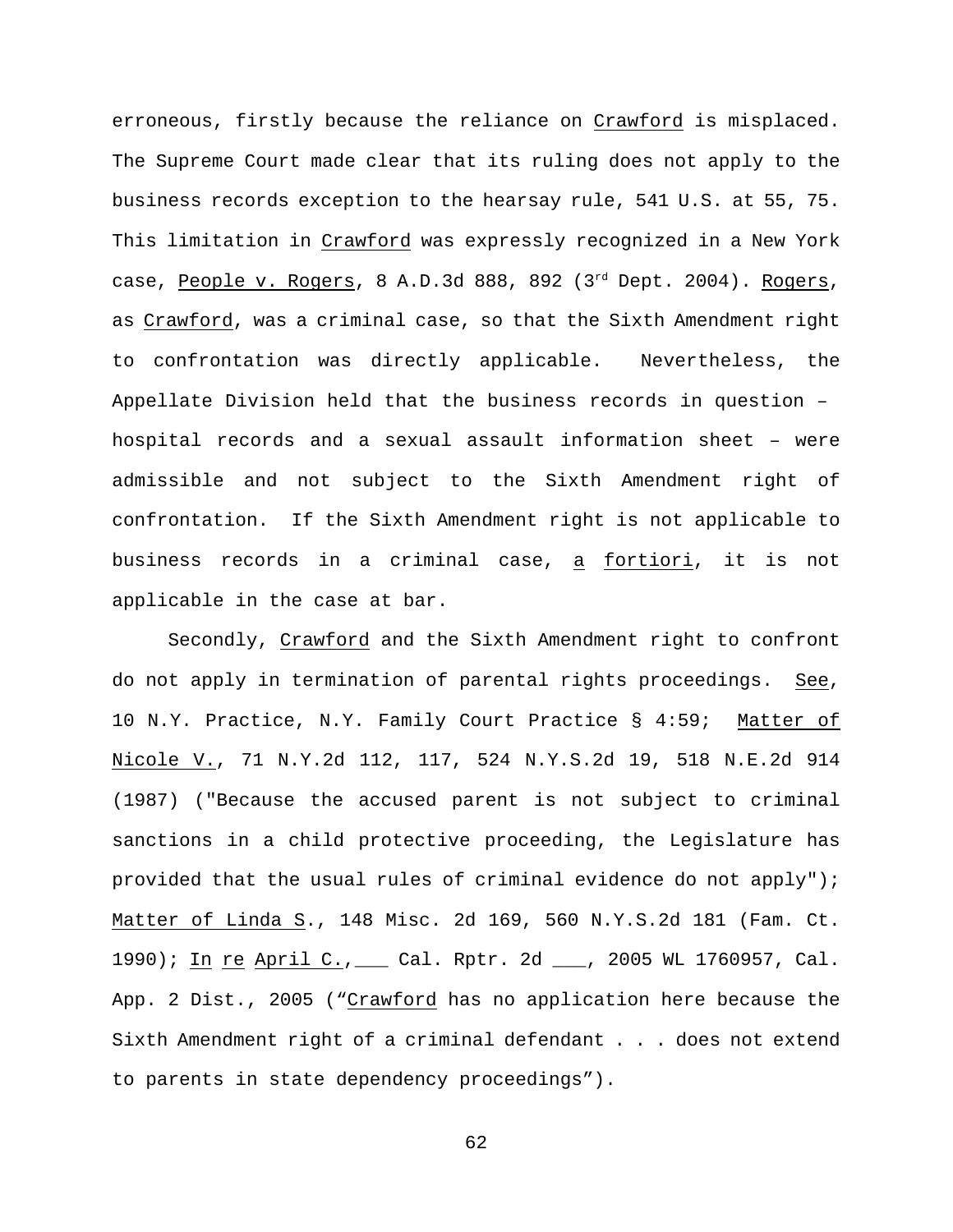Thirdly, there is nothing in the law which precludes a party from resting its case solely on documentary evidence. Moreover, it should be noted that petitioner-respondent had two agency case workers sworn in on the first two hearing days (A3, B3), and one on the third day of the fact-finding hearing. (C4.) Though the agency was not required to present those case workers as witnesses to provide testimony, they were available to be called for questioning with regard to the contents of the case records.

Appellant's argument is without merit.

### C. The court properly refused to consider evidence outside the relevant one-year period specified by S.S.L. 384-b

Appellant, in asserting that the Family Court "improperly precluded [her] from offering relevant testimony and evidence during the hearing by refusing to consider evidence outside of the one year period relied on by petitioner", cites no supporting case law in support of this proposition and the Law Guardian is aware of none. The evidence which seems to be in question are case notes from February, 2002, which is after the year in question - November 8, 2000 to December 4, 2001. (B18.) In rejecting these notes, the court characterized them as not relating to anything "other than the [appellant's] feelings about what was going on before." Moreover, the court did not preclude their possible admission if they became relevant at another point in the proceeding. (B19.)

Appellant has not shown that the exclusion of these case notes was in any way in error or somehow prejudicial to her. The same is true for any testimony which may have been precluded. The argument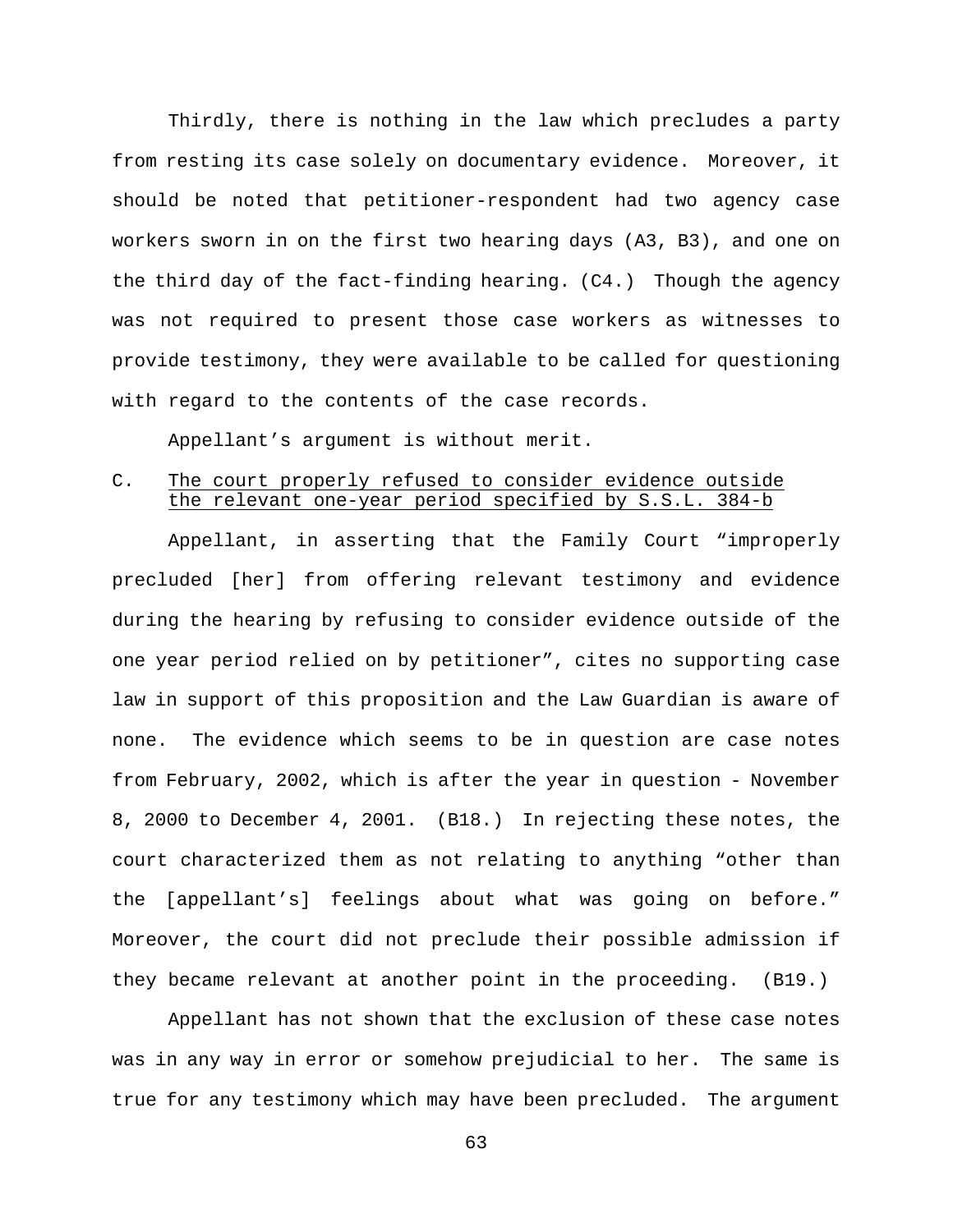should not even be considered by this Court.

# D. The court below properly exercised its discretion in precluding new evidence during Appellant's re-direct testimony regarding missed appointments and visits, as it was beyond the scope of re-direct examination

During the re-direct examination of appellant, her attorney unsuccessfully sought to have her diary admitted into evidence, and unsuccessfully sought to elicit testimony about what she was doing on dates she missed appointments and about her participation in the children's care.<sup>11</sup> (C6-15.) The exclusion of the diary and testimony as new material which should have been offered during direct examination was well within the parameters of settled case law. Moreover, even were there some question as to the court's exercise of its discretion in the context of Family Court termination proceedings, any error in the court's exercise of its discretion was harmless error.

In the case cited by appellant, People v. Buchanan, 145 N.Y. 1 (1895), the Court of Appeals stated that the scope of reexamination is within the discretion of the trial court, that it be related to the cross-examination, and that it cannot extend to new matter:

> The re-examination of a witness is, largely, in the discretion of the court. The proper limitations upon it are that it shall relate to the subject-matter of the cross-examination and bear upon the question at issue. He cannot be asked as to new matter.

 $11$  A detailed description is in Section II.A.1.b. of the Statement of the Facts, supra.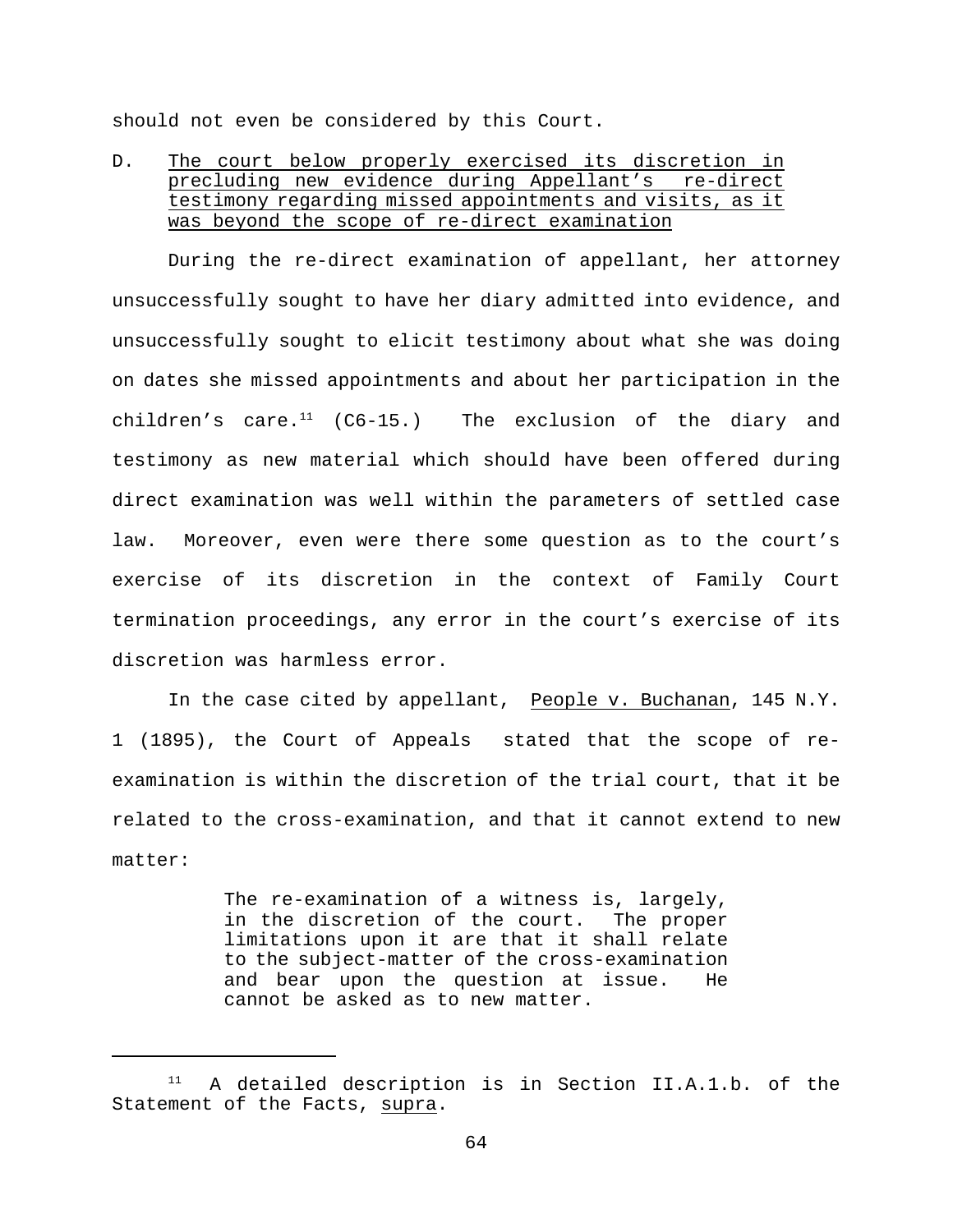145 N.Y. at 24.

In Hutchinson v. Shaheen, 55 A.D.2d 833, 834 ( $4<sup>th</sup>$  Dept. 1976), the court explained that proper rebuttal testimony during reexamination does not include new material and is not contradictory or corroborating evidence of facts already presented, but rather evidence denying a fact which has been endeavored to be proved:

> A party holding the affirmative of an issue is bound to present all the evidence on his side of the case before he closes his proof and may not add to it by the device of rebuttal evidence ( Marshall v Davies, 78 NY 414). He may not hold back some evidence and then submit it to bolster his case after defendant has rested, for rebuttal evidence is not contradictory or corroborating evidence of facts already presented but "evidence in denial of some affirmative fact which the answering party has endeavored to prove" (p 420).

In the case at bar, the affirmative fact proved on crossexamination was that appellant could not recall why she had missed appointments during the year in question. The precluded testimony on re-direct examination was not about her inability to recall, but an attempt to elicit new evidence about her reasons for the missed appointments.

Appellant's reliance on People v. Torres, 42 N.Y.2d 1036 (1977) is misplaced. In that case a portion of grand jury testimony by the witness was introduced by the prosecution on cross-examination to impeach the witness. The Court of Appeals ruled that introduction of another part of the grand jury testimony on redirect examination was permissible for the purpose of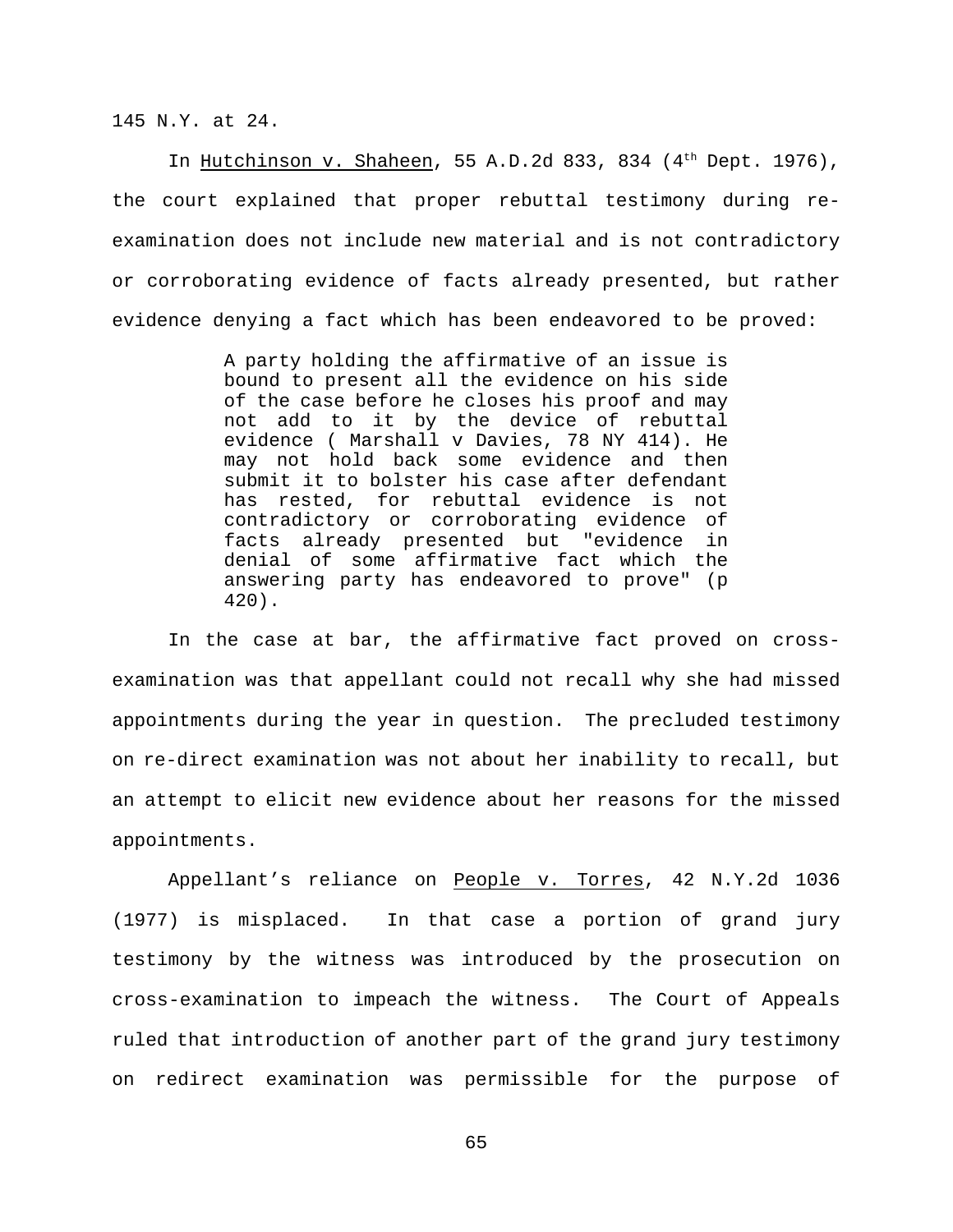explaining or clarifying the previously introduced portions. 42 N.Y. 2d at 1037. In the case at bar, the appellant repeatedly testified that she could not recall the reason why she missed appointments and visits with her children. At best, re-examination could cover a clarification or explanation as to why she could not recall the reasons for missing her appointments and visits. But the attempt to introduce testimony about those reasons on a subsequent hearing date, and after review of a diary which was not in evidence and which appellant sought to introduce in evidence on re-examination, was an attempt to introduce new evidence. It was within the court's discretion to preclude this new matter.

Moreover, even were it considered proper to relax the normal rules of evidence in Family Court termination proceedings, as argued by appellant, in the instant case the court's ruling not to do so is harmless error. CLPR 2002. Under the harmless error doctrine, "[e]rrors in the admission or exclusion of evidence will be considered harmless if the reviewing court is satisfied that the result would have been the same even if the evidence had not been improperly admitted or excluded. . . Where evidence has been improperly excluded, the Appellate Division may conclude that even if it had been admitted it would not have been sufficient, when considered with the other evidence admitted, to establish the fact sought to be proved.." Weinstein, Korn & Miller, NY Civil Practice ¶ 2002.02.

In the case at bar, the evidence which was excluded would at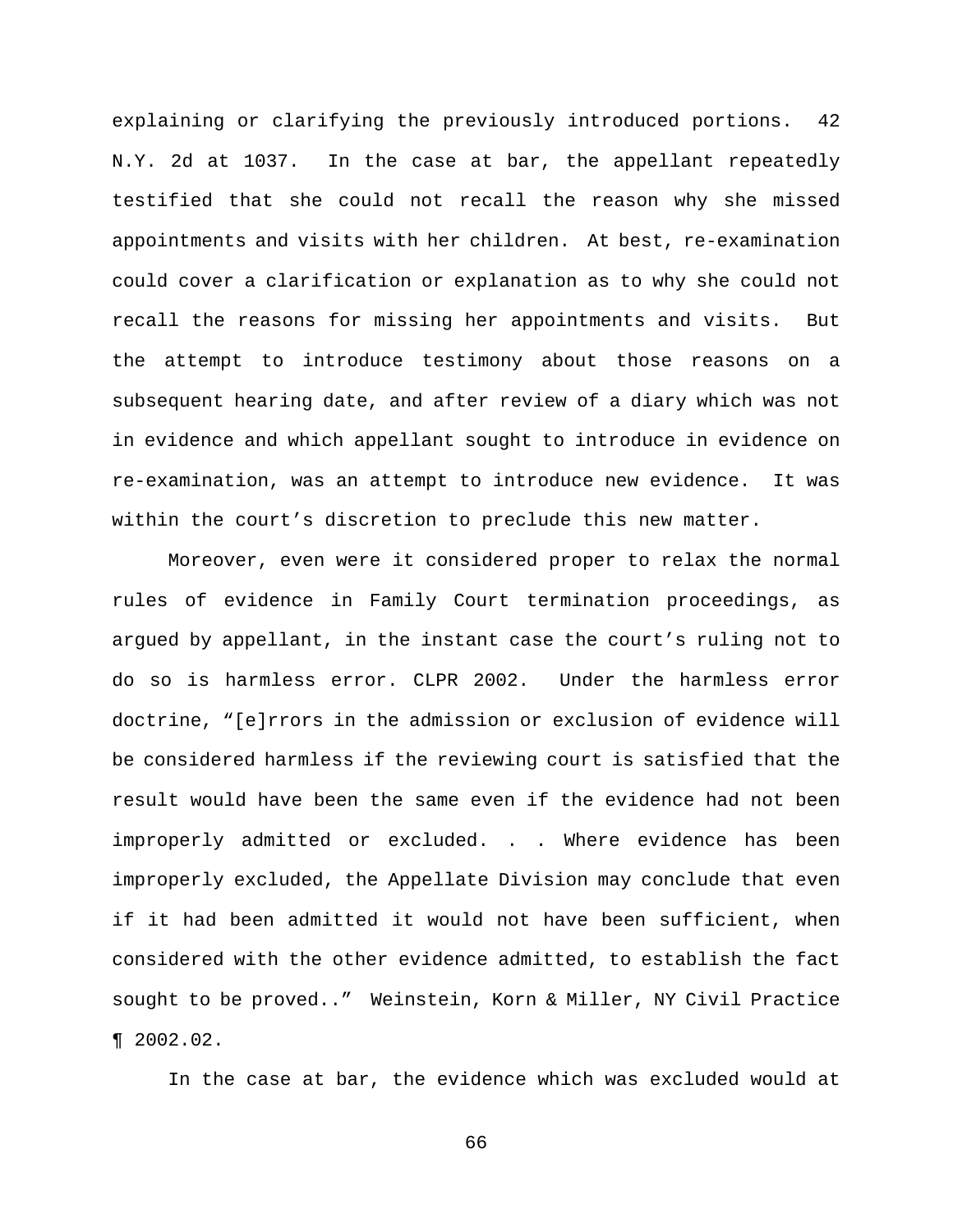best have been appellant's self-serving explanations for her missing or coming late to visits with her children and to medical appointments for her children. That she missed and came late to visits and appointments is undisputed. The evidence proferred would have thus concerned, not the fact that appellant missed and came late to visits, but the explanation of such; and the court's acceptance or rejection of her explanations would hinge on her credibility. The court below specifically found appellant's effort to rehabilitate herself on re-direct examination to be "completely incredible" (C56-57):

> I can only find that [Ms. L's] testimony is self-serving and not completely coherent and not -- certainly not completely credible. Her efforts today to rehabilitate her earlier testimony were completely incredible. When she first testified, she gave various excuses for either missing visits, missing doctor's appointments, being late, not cooperating. Sometimes she said it was her job, sometimes her mother was sick, sometimes she was covering for other people at work. She said she wasn't very good at traveling. She said she didn't know to travel. She said Ms. Mendoza wouldn't help her, wouldn't tell her anything about the children's doctors, and that's why she wasn't even talking to the doctors about medication for the children. She basically excused her inaction on either not getting along with the Case Worker or having other appointments or medical problems.

There is no reason to conclude that the proferred evidence would have been sufficient to alter the court's view of appellant's attitude and credibility. The result would have been the same. Thus, the error, if there was any at all, was harmless error, not justifying a reversal of the court's determination.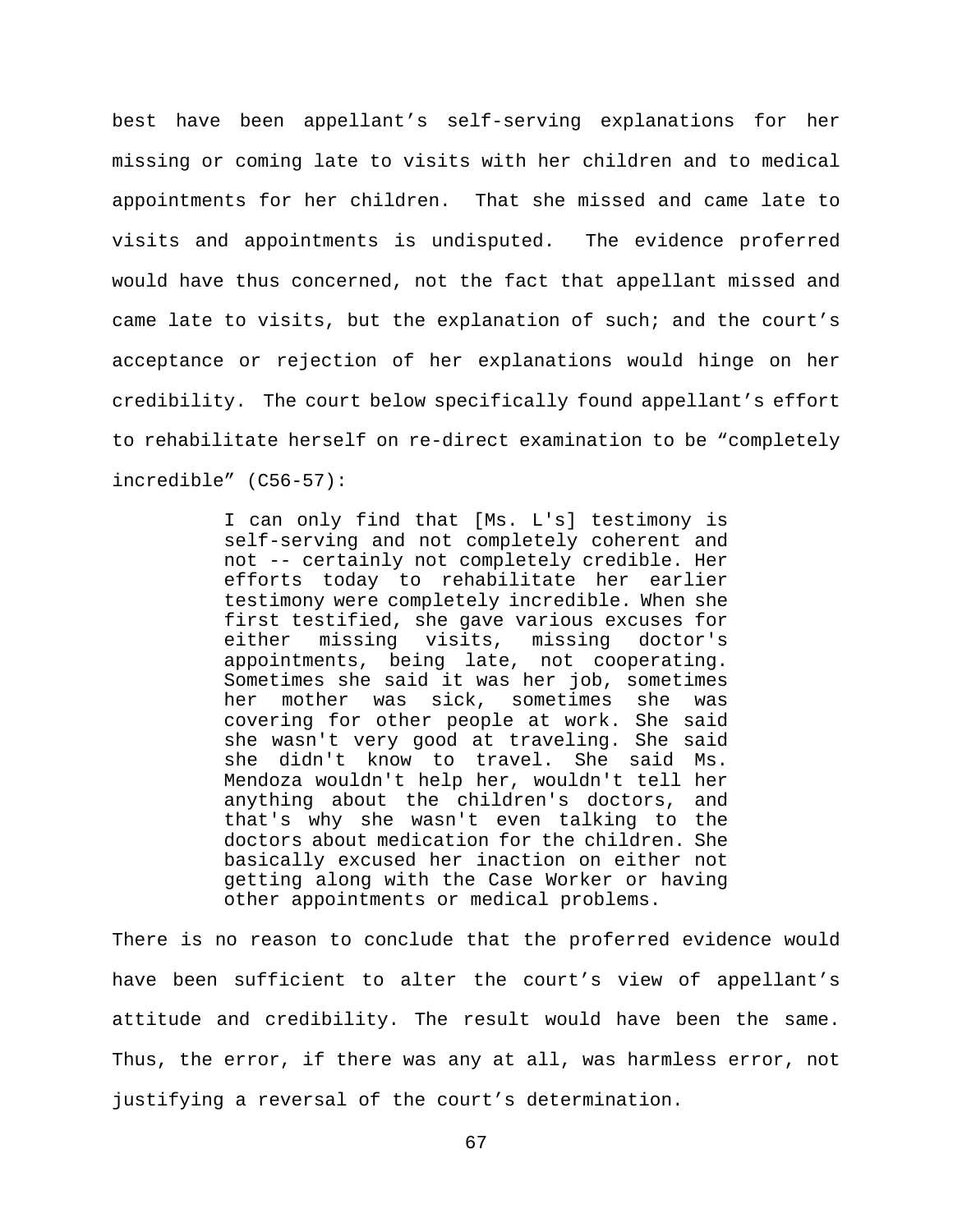### POINT IV

DUE TO THE CHANGE IN EUGENE'S FOSTER CARE SITUATION AND THE EXPRESSION OF HIS CURRENT DESIRES, THE COURT SHOULD REMAND FOR A NEW DISPOSITIONAL HEARING, BUT ONLY WITH RESPECT TO EUGENE, NOT ROBERT OR JOSEPH

Since the dispositional hearing, Eugene, who is now twelveyears old, has been moved to a therapeutic foster home which is not a pre-adoptive home. He has expressed a desire to be with his biological family, and there is currently no adoptive resource for him.

Appellate courts will, in unusual situations, remand parental rights cases to the Family Court for new dispositional hearings in view of new circumstances which have arisen during an appeal. Matter of Michael B., 80 N.Y. 2d 299 (1992). Where several children are involved, a remand may be directed for some, but not all of the children, when the circumstances warrant. In the Matter of Marc David D., et al,  $\_\_$  A.D.3d $\_\_$ , 2005 WL 1750590 (2<sup>nd</sup> Dept. 2005).

Given the change in circumstances and the real possibility that an adoptive placement will not be found for Eugene, this Court should vacate that part of the order which terminated appellant's rights to Eugene and remit the matter to the Family Court for a new dispositional hearing for Eugene.

As for the other two children, Robert and Joseph, appellant offers nothing more than pure speculation. They remain in their respective foster homes and still desire to be adopted by their foster parents. Unlike the situations in the cases cited by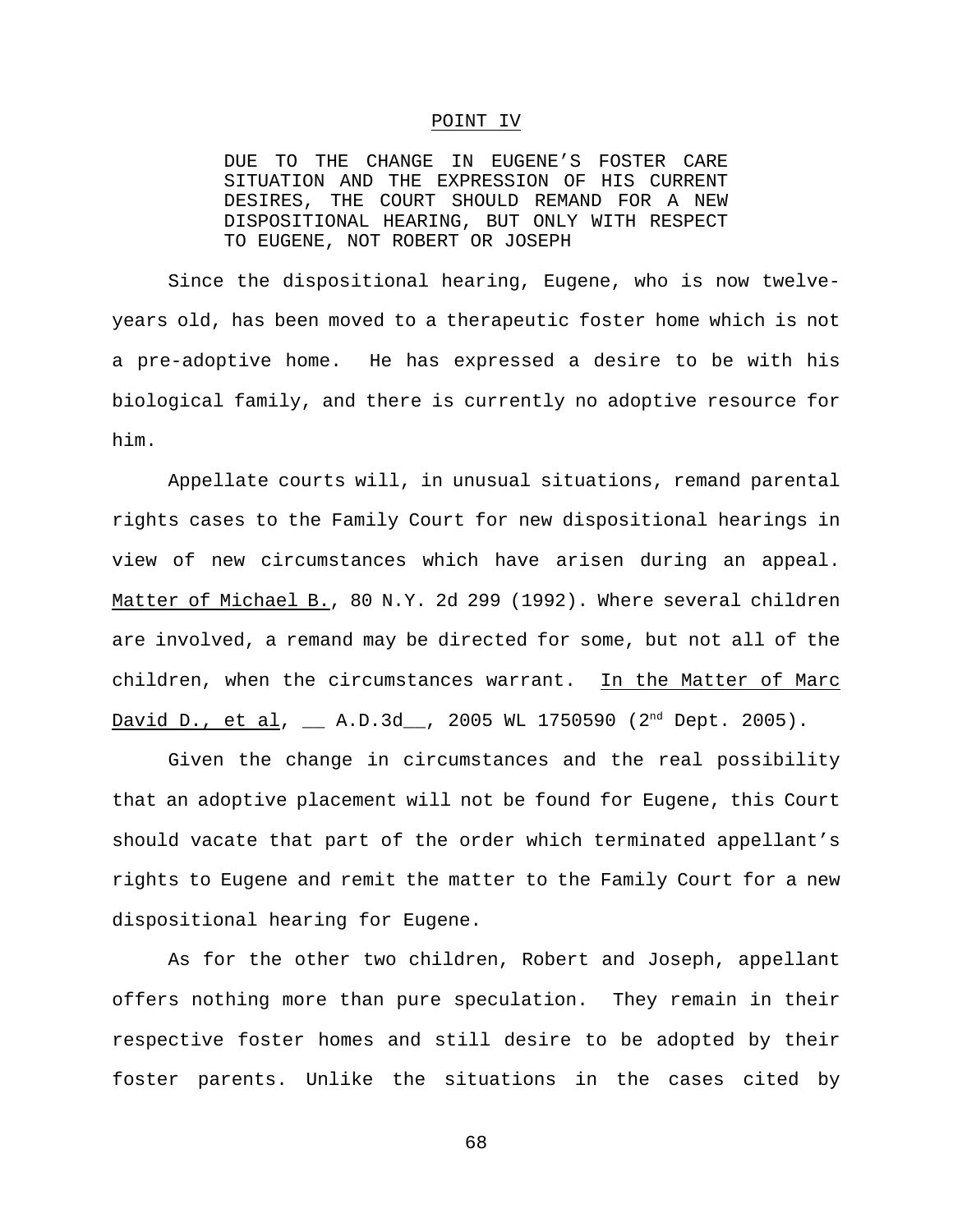appellant, there is no indication that appellant has undergone positive change. In the absence of evidence of positive change, there is no reason to revisit the Family Court's conclusion that adoption is in the best interests of Robert and Joseph. There are no new circumstances regarding those two boys which warrant consideration by this Court or remand for a new dispositional hearing for them.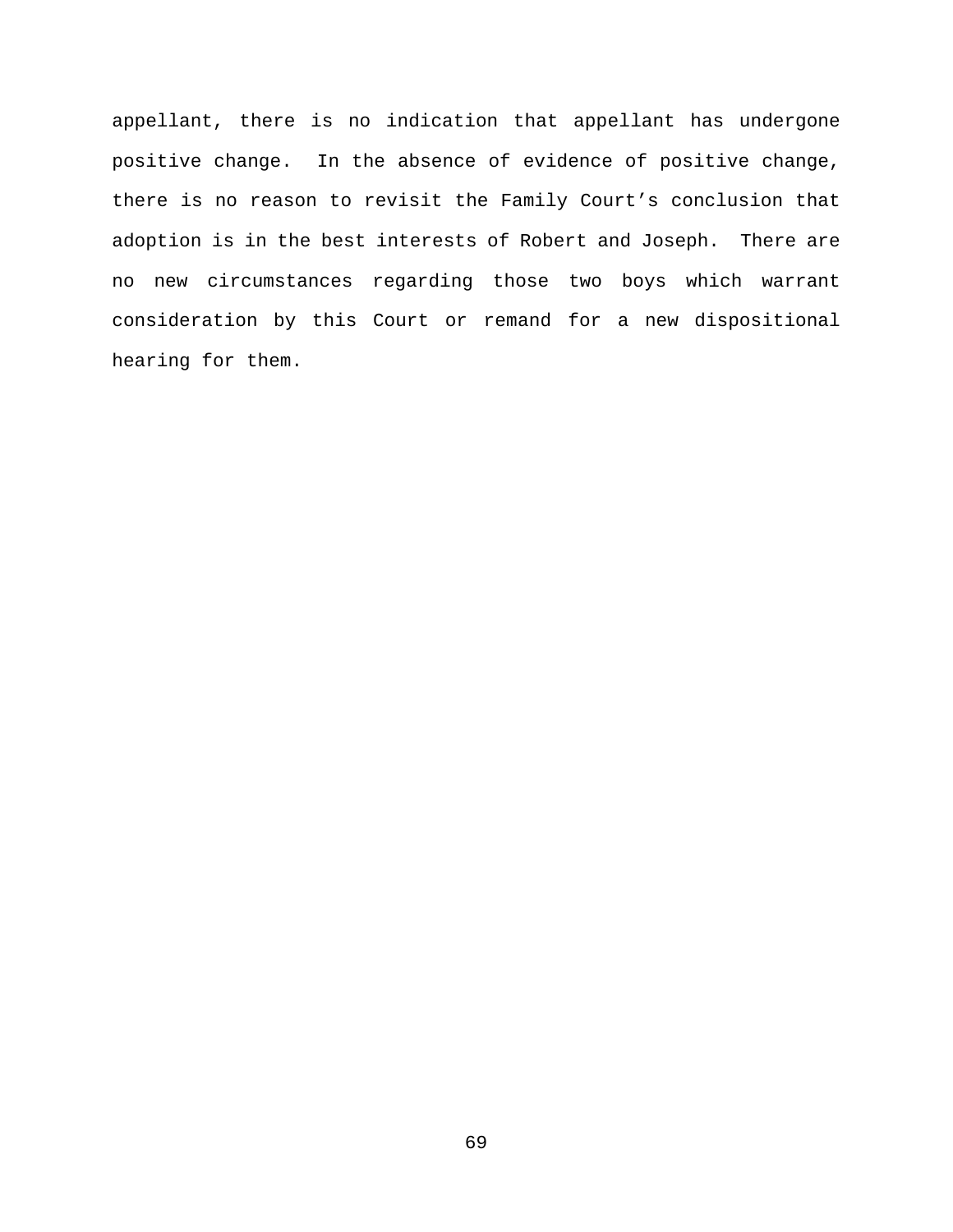## CONCLUSION

FOR THE REASONS STATED ABOVE, THE FACT-FINDING ORDER SHOULD BE AFFIRMED, AND THE DISPOSITIONAL ORDER MODIFIED TO THE EXTENT OF REMANDING TO FAMILY COURT FOR A NEW DISPOSITIONAL HEARING FOR EUGENE ONLY.

Respectfully submitted,

STEVEN BANKS, ESQ. Law Guardian for the Children Attorney-in-Chief The Legal Aid Society TAMARA A. STECKLER Attorney-in-Charge Juvenile Rights Division JUDITH WAKSBERG Director, Appeals Unit (212)577-3641

Richard M. Hartzman Of Counsel 372 Central Park West, Suite 8R New York, New York 10025 (212)865-9255

August 10, 2005